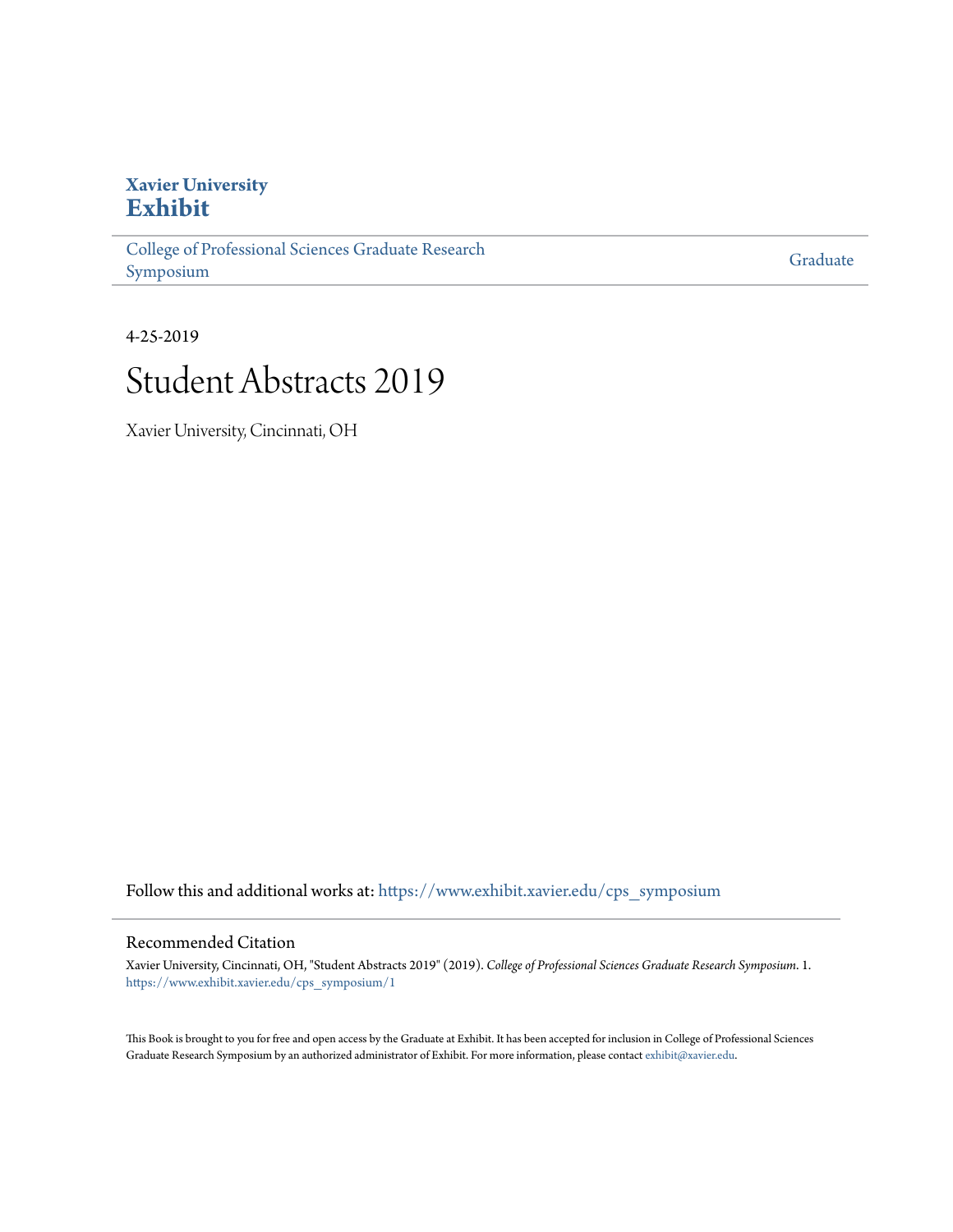# **Graduate Research Symposium**

# *College of Professional Sciences*

Xavier University

April 25th, 2019

 $\overline{\phantom{a}}$  , where  $\overline{\phantom{a}}$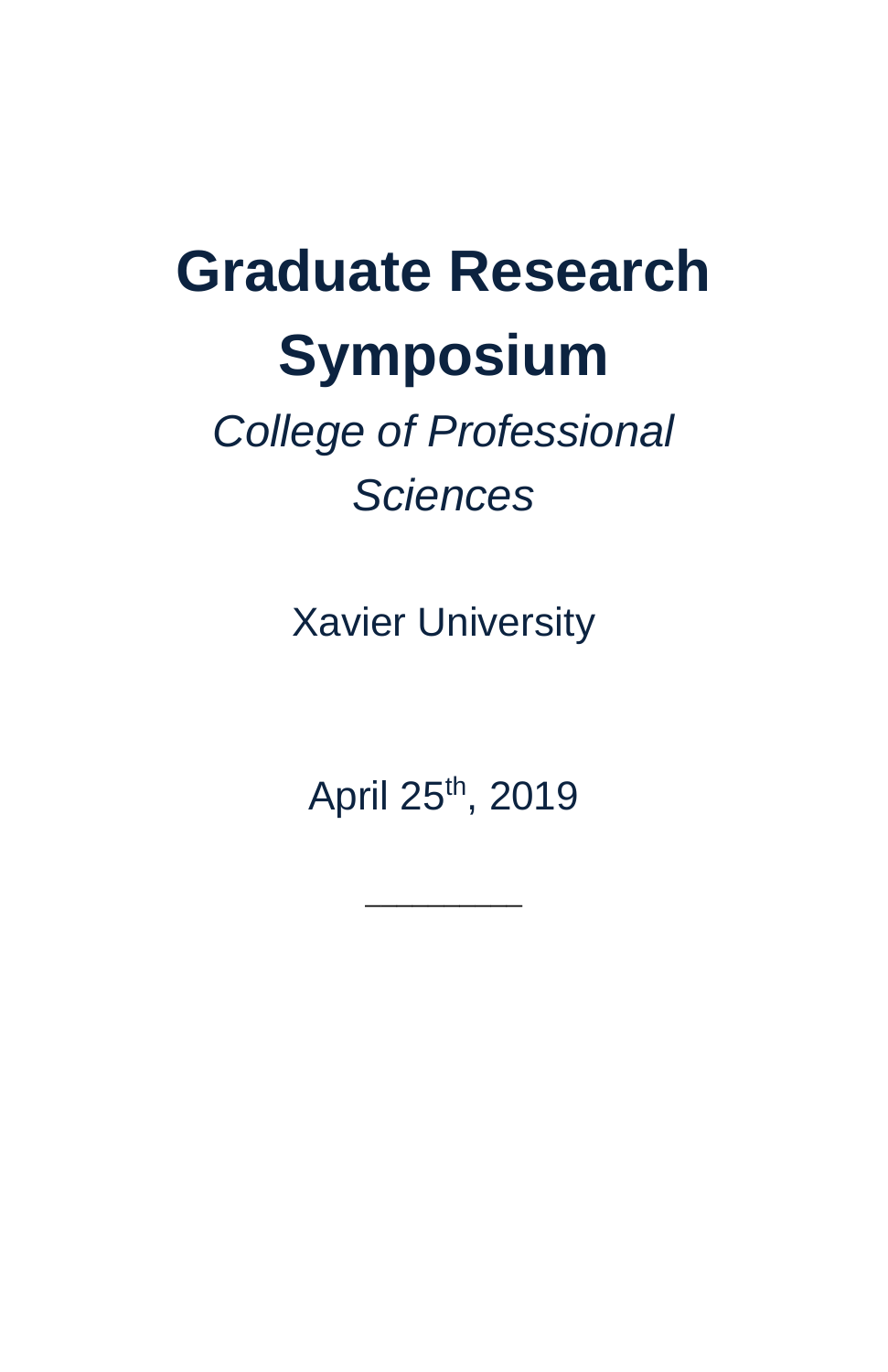### **Table of Contents**

| Student Abstracts by Department |                                                                       |  |
|---------------------------------|-----------------------------------------------------------------------|--|
|                                 | Department of Leadership Studies and<br>Human Resource Development  2 |  |
|                                 | Department of Occupational Therapy  20                                |  |
|                                 |                                                                       |  |
|                                 | <b>Health Economics and Clinical Outcomes</b>                         |  |
|                                 |                                                                       |  |
|                                 |                                                                       |  |
|                                 |                                                                       |  |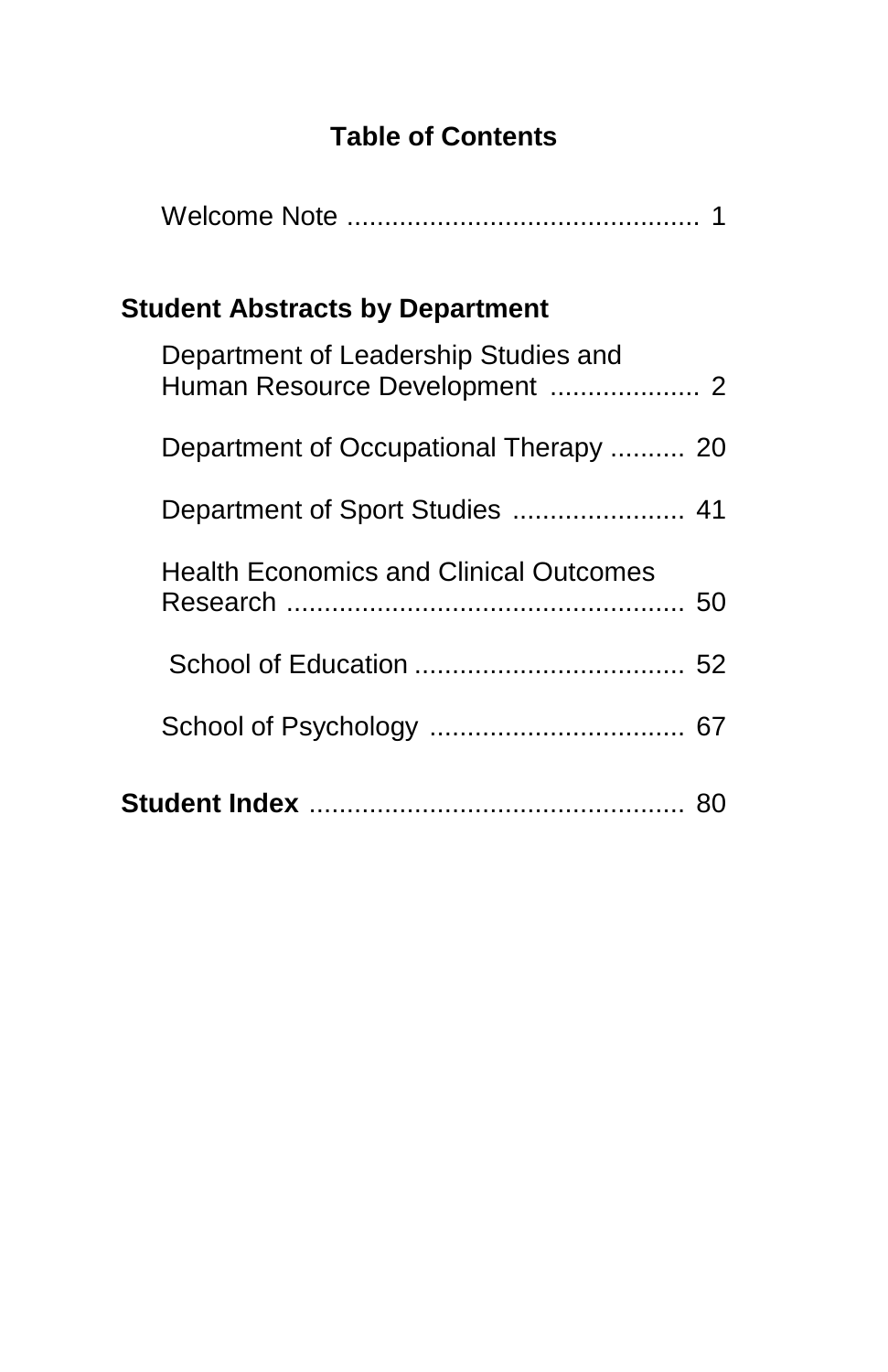#### **Welcome Note**

On behalf of the College of Professional Sciences I'd like to welcome you to the first annual celebration of the College of Professional Sciences Graduate Research Symposium. As an institution of higher learning, Xavier is committed to supporting the pursuit of knowledge and disseminating knowledge through research publications, presentations, and in the classroom. The research enterprise is a vital component of that mission and I am very pleased to see the breadth and depth of scholarly inquiry represented here today.

Congratulations to all of the student presenters on your accomplishments. I hope that your experience with research was a positive one and that you will consider contributing to the body of knowledge as you move forward in your career. Through your collective efforts you are revealing the mysteries of your discipline and helping to inform practice, pedagogy, and future research efforts. You are now part of the collective body of knowledge that helps to reveal God in all things – a core tenant of Ignatian Spirituality.

I want to also express my gratitude to the faculty members whose mentorship efforts are represented in the work being presented today. I can appreciate the effort involved in mentoring student research and want to thank you for your commitment to this work.

Finally, my sincere hope is that all attending today will join in celebrating our students' accomplishments and find inspiration in their work.

Sincerely,

Paul Gore, PhD Dean, College of Professional Sciences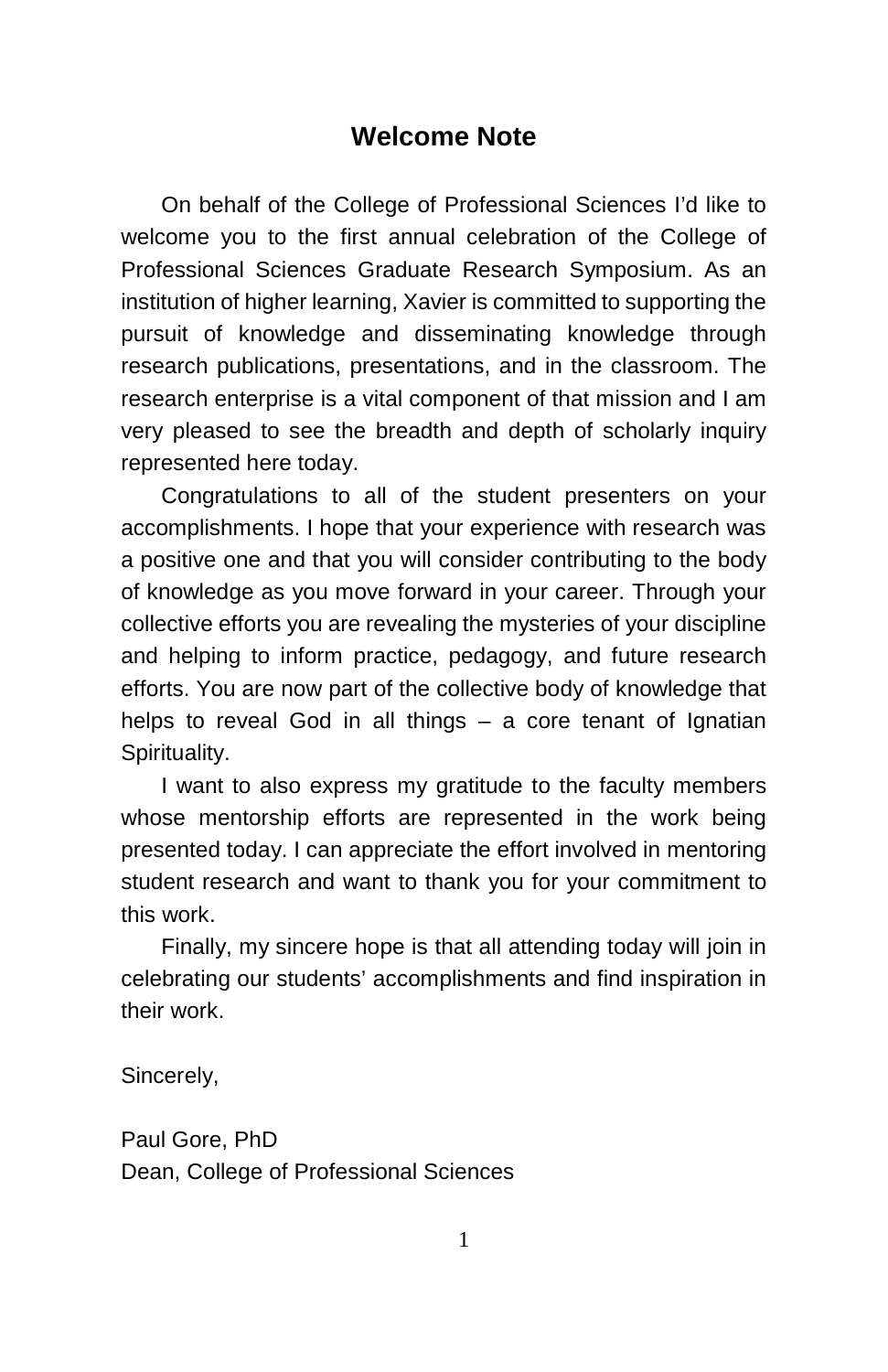#### **Department of Leadership Studies and Human Resource Development**

#### **THE RELATIONSHIP BETWEEN SERVANT LEADERSHIP, OTHER ORIENTATION AND AUTONOMOUS CASUALITY MOTIVATION**

#### **Mary Beth Bamber (Dr. Gail Latta)**

#### **Department of Leadership Studies and Human Resource Development**

Background: The central premise of servant leadership is that leadership stems from a desire to serve others first: The servant-leader is servant first. It begins with the natural feeling that one wants to serve. Then conscious choice brings one to aspire to lead (Greenleaf, 1977, p. 7). Despite the centrality of this concept to the conceptual definition of servant leadership, attempts by theorists to operationalize this antecedent has elude leadership scholars. The purpose of this study is to explore two potential antecedent constructs that may help clarify the desire to serve first dimension of servant leadership. The correlation between servant leadership and the dispositional construct other orientation will be examined as a potential predictor of who may possess potential to emerge as a servant leader. The possible moderating effect of autonomy motivational orientation will then be examined and contrasted with the effects of controlled motivational orientation, another construct defined by Deci and Ryan's (2002) theory of selfdetermination.

Question: This study will explore the interaction of other orientation and autonomy motivational orientation as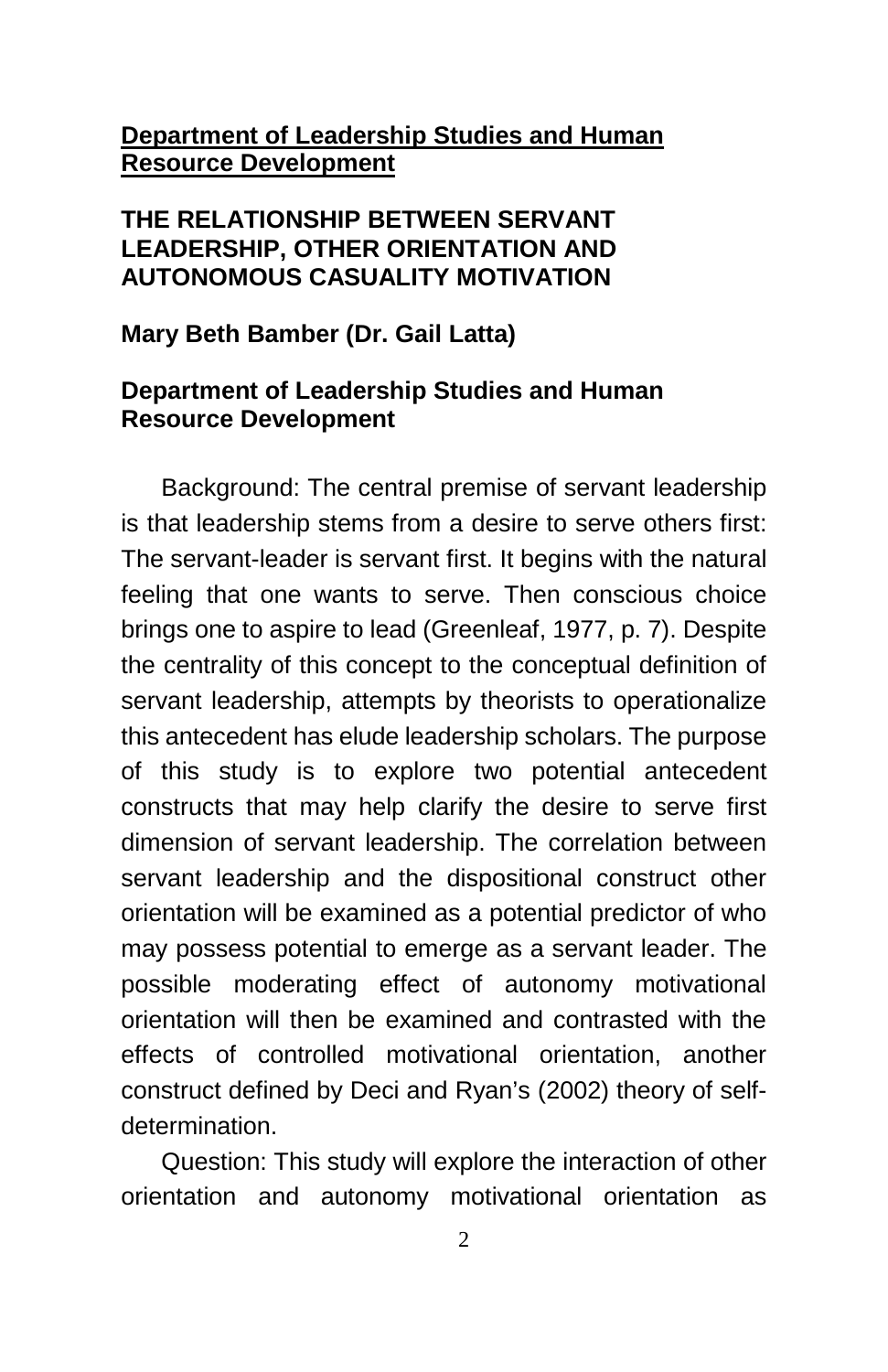predictors of servant leadership. Seven hypotheses will be tested derived from the central research question: Does dispositional other orientation predict servant leadership and is this relationship moderated by an autonomous causal orientation toward motivation?

Methods: This study will use validated survey instruments to collect data from a sample of supervisors and their direct reports in 3-5 for-profit organizations located in the mid-west region of the United States. Supervisors will complete the Comparative Emphasis Scale (Ravlin & Meglino, 1987) and General Causality Orientations Scale (Deci & Ryan, 1985) which measure other orientation and motivational orientation, respectively. Direct reports will complete the Servant Leadership Survey (van Dierendonck and Nuitjen, 2011) as it pertains to their immediate supervisor.

Results/Discussion: Data analysis will focus on correlational and moderation assessments following Baron & Kenny's (1986) approach. These inferential tests will provide statistical evidence to inform hypotheses addressing whether other orientation is positively correlated with servant leadership and if so, whether having an autonomy causal orientation moderates the relationship.

Conclusions: This study could potentially contribute to greater concept clarity in the development of servant leadership theory. Establishing the relationship between these variables could inform future research aimed at operationalizing core constructs. Results could suggest why some individuals may be more disposed than others to be seen as servant leaders in the eyes of their followers. Findings could offer preliminary empirical support for the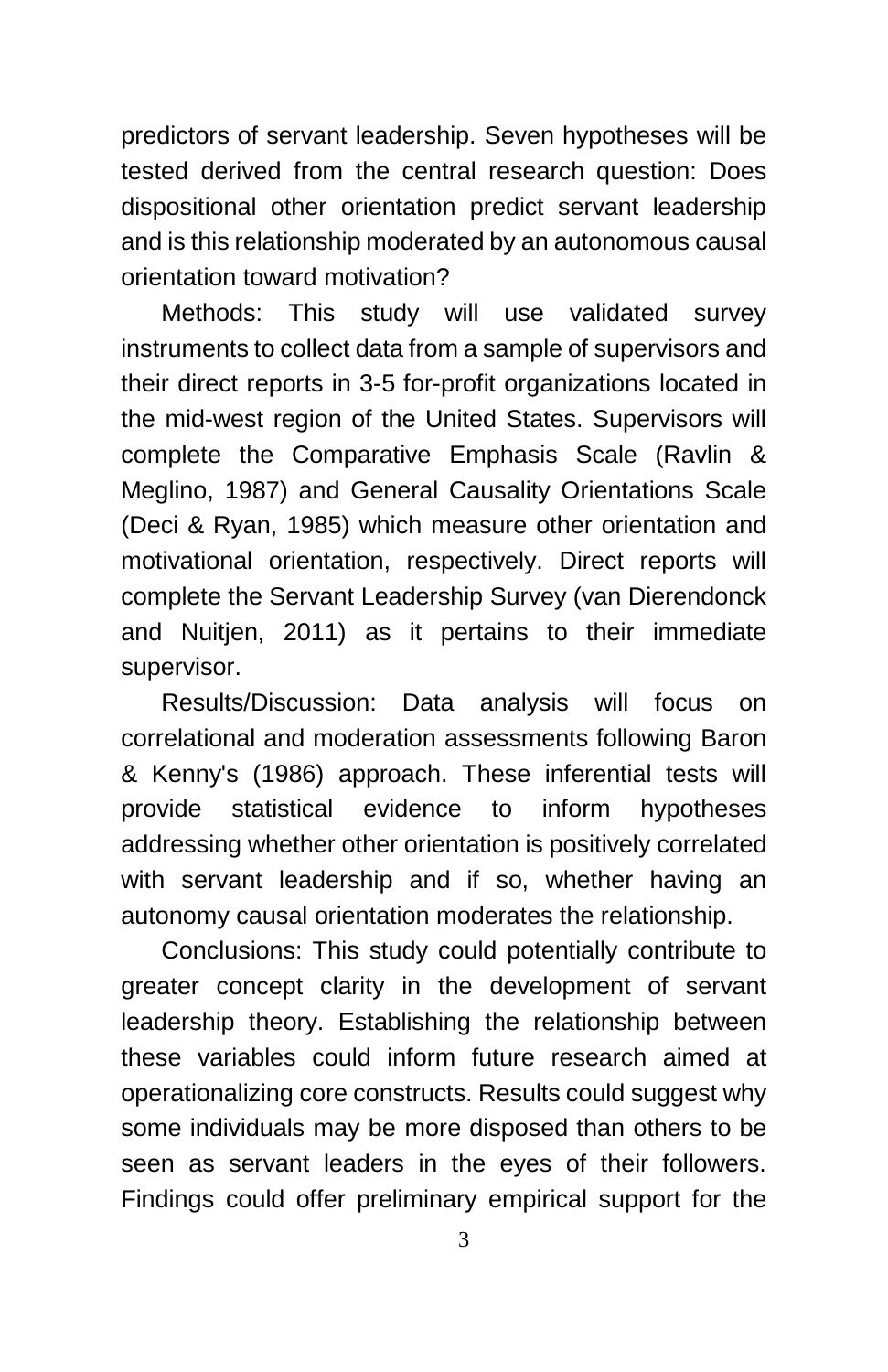antecedents of servant leadership by testing propositions advanced by other leadership scholars (van Dierendonck, 2011).

Program Connection: Understanding the conceptual and practical distinctions among alternative theoretical approaches to leadership is a key component of the LEAD doctoral program's Leadership Core. Dr. Latta's companion courses on Comparative Leadership Theory (LEAD880 and LEAD882) taught me to apply the skills of theoretical analysis to understanding the mediating and moderating effects of psychosocial dimensions of leadership, including Deci & Ryan's theory of motivation. Both courses prepared me for working with Dr. Latta to develop the theoretical extensions of existing theory being tested in this study.

#### **LEADERS ARE READERS**

#### **Shannon Bosley (Dr. David Tobergte)**

#### **Department of Leadership Studies and Human Resource Development**

The central focus of this correlational quantitative study is investigating the relationship between reading habits and principal effectiveness. As the empirical data continues to grow, educational researchers agree that effective principals are incredibly impactful on student achievement. It is important to now find ways on how one can become and remain an effective principal. What habits or behaviors can a principal have that would lend him or her to be an effective leader and ultimately to have a positive impact on the teachers, the students, and the school? And how can a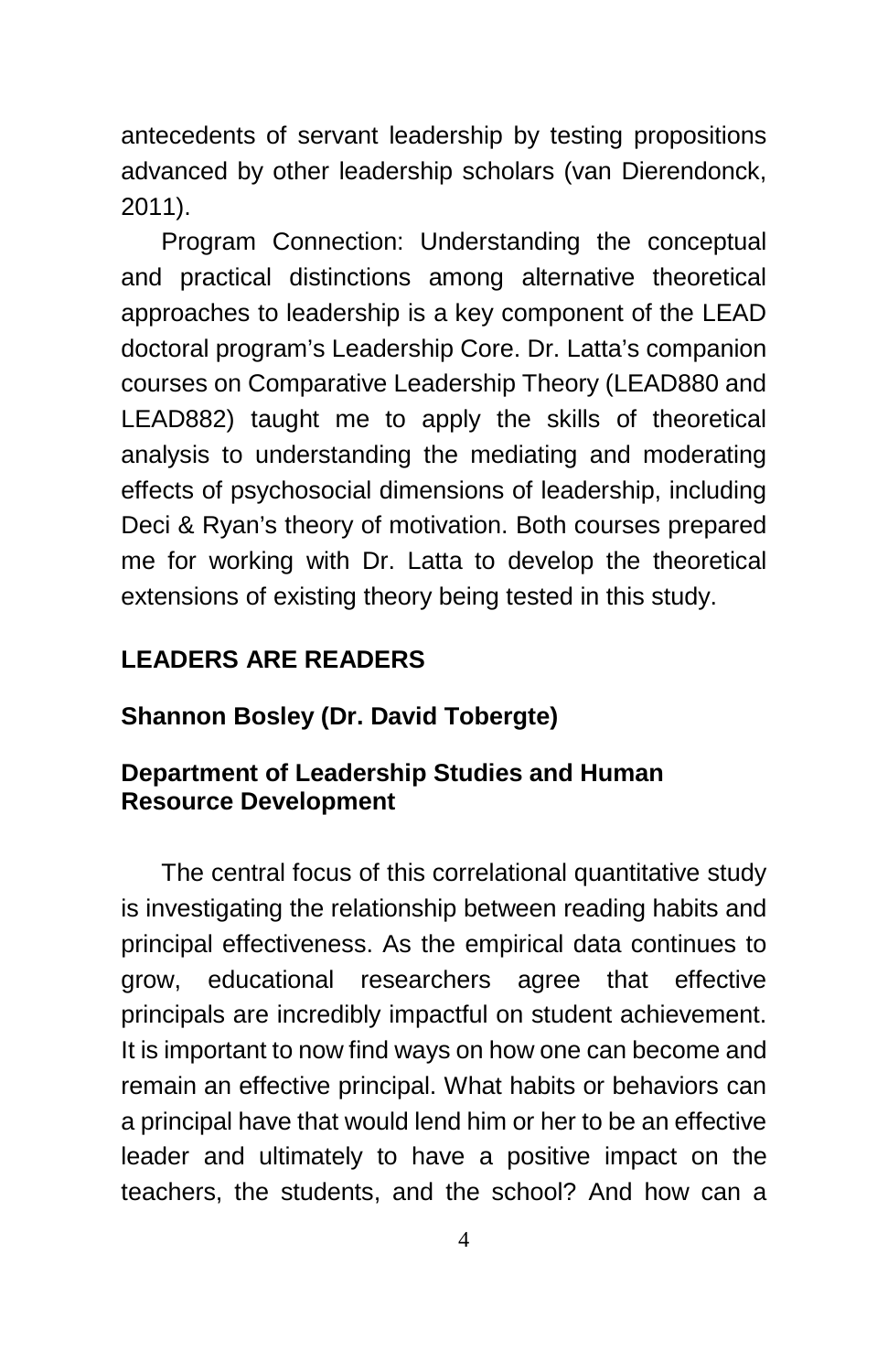principal improve upon those habits or behaviors? Using Marzano et al. (2006) 21 responsibilities of an educational leaders as a measure for leader effectiveness and their impact on student success, teacher instructional practices, and school culture, one could connect those responsibilities of a principal as being improved through the benefits of being an engaged reader. If data can show that the development of strong independent reading habits in an educational administrator could ensure a more effective principal, school culture would benefit, teacher's instructional practices would benefit and ultimately student academic success would benefit.

#### **ETHICAL DECISION-MAKING AMONG UNDERGRADUATES AT A JESUIT UNIVERSITY: A COMPARATIVE STUDY OF FIRST YEAR STUDENTS AND GRADUATING SENIORS**

#### **Molly Dugan (Dr. Gail Latta)**

#### **Department of Leadership Studies and Human Resource Development**

Background: This study explored the influence of institutional mission on how undergraduate college students make ethical decisions by comparing decisions made by unmatriculated first- year students with graduating seniors. Analysis focused on whether first-year and seniors employed different ethical decision-making philosophies, and whether the Jesuit identity of the institution was reflected in the ethical decision-making of these students.

Question: Research Questions focused on identifying the approaches to ethical decision-making employed by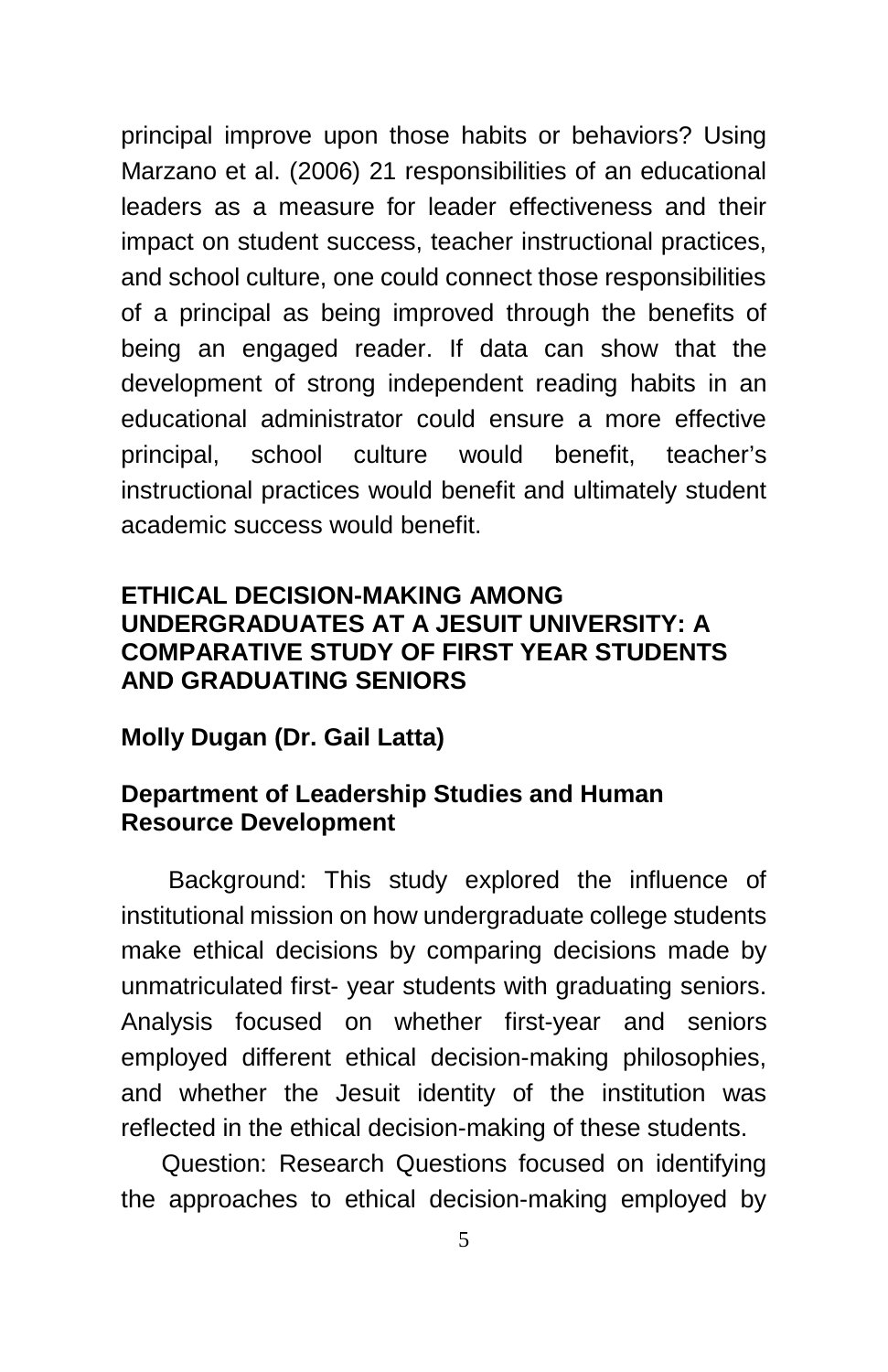first-year and senior students at a Jesuit institution of higher education; determining whether first-year students and seniors differed in their approach; and exploring the extent to which Jesuit identity was reflected in the rationale these students offered for their ethical decisions. The theoretical framework included six ethical principles: utilitarianism, categorical imperative, justice as fairness, pragmatism, altruism, and virtue ethics; and six Jesuit values: reflection, discernment, solidarity and kinship, service rooted in justice and love, Cura Personalis, and *Magis*.

Methods: Data included narrative responses to five hypothetical scenarios depicting typical ethical dilemmas undergraduate students face, followed by Likert-scale ratings of both ethical principles and Jesuit values considered. A theoretical coding scheme developed prior to data collection was used to conduct content analysis of qualitative data. Quantitative data were analyzed using repeated-measures ANOVA. Results were first interpreted separately, then compared to better understand the influence of institutional mission on ethical decision-making.

Results/Discussion; Data analyses revealed significant variations in how study participants applied ethical principles to each of the ethical scenarios, and the Jesuit values reflected in their decisions, but minimal systematic differences between first-year and senior students, based on their matriculation status. Limitations and opportunities for further research aimed at clarifying the results of this exploratory study are discussed, as well as implications for student affairs professionals in the higher education community.

6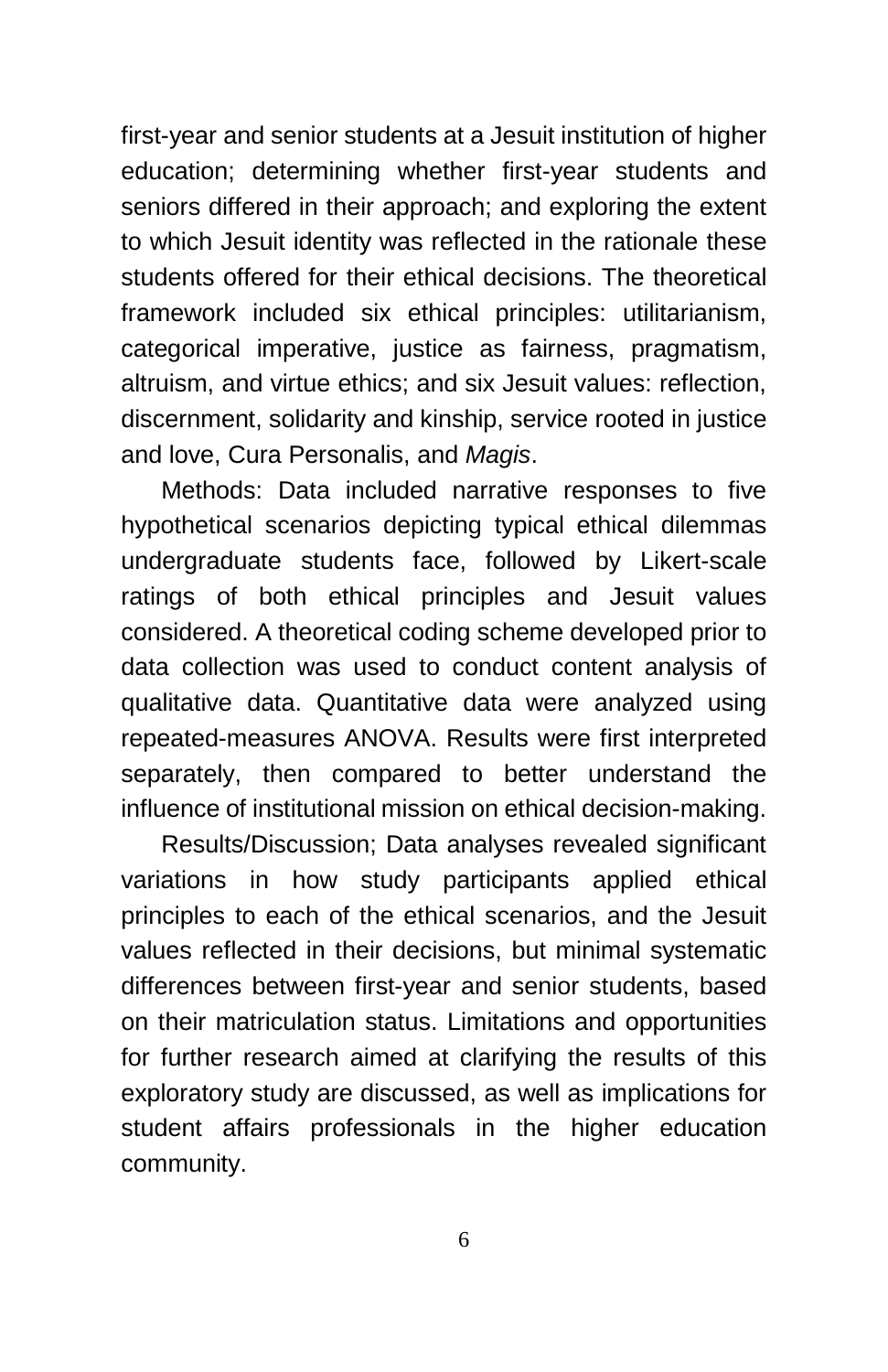Conclusion: Overall, the evidence of minimal distinctions between first-year and senior students' ethical decision making and application of Jesuit values resulting from this study suggests a need to better understand the factors that contribute to the ethical and values-based development of college students. Replicating this study at other academic institutions could help determine whether these results are localized to the specific university studied. A research agenda is proposed for exploring the programmatic implications of these findings and the potential impacts of providing more targeted developmental opportunities for undergraduates throughout their academic tenure.

Program Connection: Understanding the theories or ethical leadership and the philosophical foundations of various approached to ethical decision-making is a key component of the LEAD doctoral program's Leadership Core. My interest in ethical decision making was initial piqued by half-semester cognate course that included an international trip organized by Dr. Paul Fiorelli. But it was not until I took Dr. Latta's seminar course on Ethical, Spiritual and Character-based Leadership (LEAD 883) that I grasped the theoretical and philosophical underpinnings of these important organizational dynamics. As my dissertation advisor, Dr. Latta subsequently outlined a methodologically rigorous strategy for studying ethical leadership that connected to my area of professional practice in student affairs at Jesuit institutions of higher education.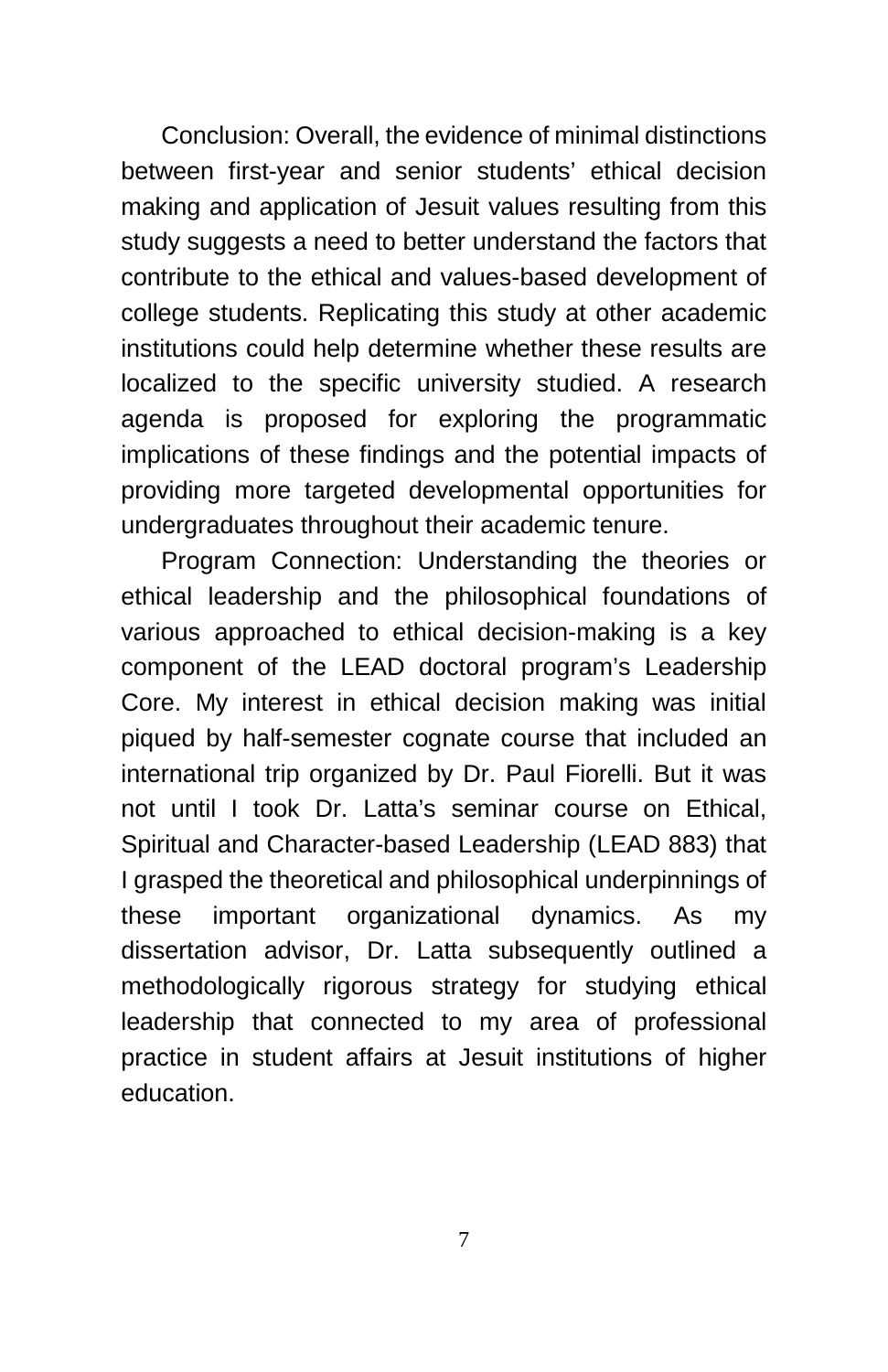#### **INTEGRATED PERSPECTIVES ON THE ROLE OF SELF-THEORIES IN EXTENDING LEADERSHIP THEORY: MEDIATING AND MODERATING PROPOSALS**

**Kristin Kauffman, Raj Narang, Tyler Payne (Dr. Gail Latta)**

#### **Department of Leadership Studies and Human Resource Development**

Background: Self-theories help to create meaning for people in understanding their own experiences, which can guide their affect, cognition, and behavior (Dweck & Grant, 200). Dweck & Leggett (1988) proposed a model in which peoples implicit theories and goals create a motivational framework that guides an individual to a certain outcome and create a meaning system within which attributions occur. The model distinguishes between individuals who believe that a person's psychological characteristics like intelligence, personality, ability, morality are fixed versus those who think they are malleable and that they can change. Individuals who hold the fixed view are known as entity theorist, while those who believe that these traits of intelligence, personality, ability and morality are malleable, and can be cultivated are known as incremental theorists.

Question: The purpose of this literature review is to analyze empirical research on implicit theories of self as it relates to theories of leadership. The relevance of implicit self-theories is illustrated both with respect to previous studies, and through proposed theoretical extensions, demonstrating how entity and incremental theories of selfserve as potential mediating or moderating constructs in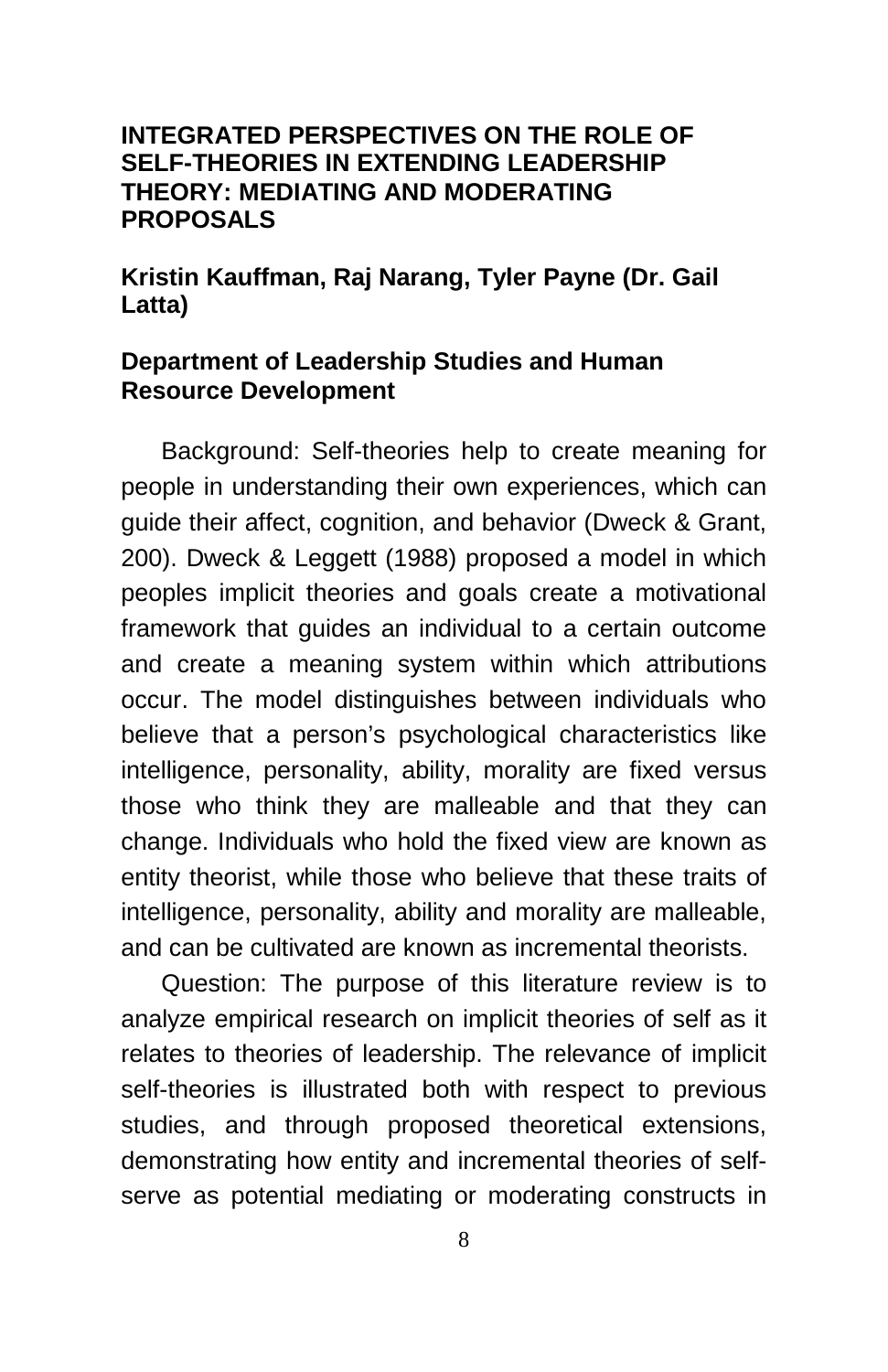multiple theories of leadership. Methods: Literature reviews conducted as part of Dr. Latta's doctoral seminar on Psychosocial Dimensions of Leadership analyzed research on implicit self-theories. Insights from these analyses were combined into an integrated perspective on the relevance of implicit self-theories for the study and practice of leadership.

Results/Discussion: Results of this integrated literature review are presented in two parts: Part 1 reflects analysis of previous research utilizing implicit self-theories as either a mediating or moderating variable as it relates to leadership in specific areas of practice. In Part II, we demonstrate the relevance of implicit self-theories for extending current leadership theory by proposing a series of mediating and moderating proposals.

Conclusions: Part I: With respect to past research, growth mindset has been demonstrated to moderate the negative effects of poverty on academic achievement, to affect intergroup processes and organizational culture in the workplace. As a mediator, incremental self-theories affect buffer the effects of stereotypes on leader's sense of efficacy and self-esteem. Incremental theorist displayed more leadership confidence and less anxious depressed affect after being presented with role models and taking on a challenging leadership task. Recently, entity researchers introduced the concept of a benefit mindset focused on being well and doing good for our world (Buchanan & Kern, 2017, p. 1-2), that elevates the potential benefit of mindset for leadership to a global scale. Part II: With respect to the further development leadership theory, the authors of this review propose theoretical extensions charismatic, pathgoal, authentic, transformational, servant and trait theories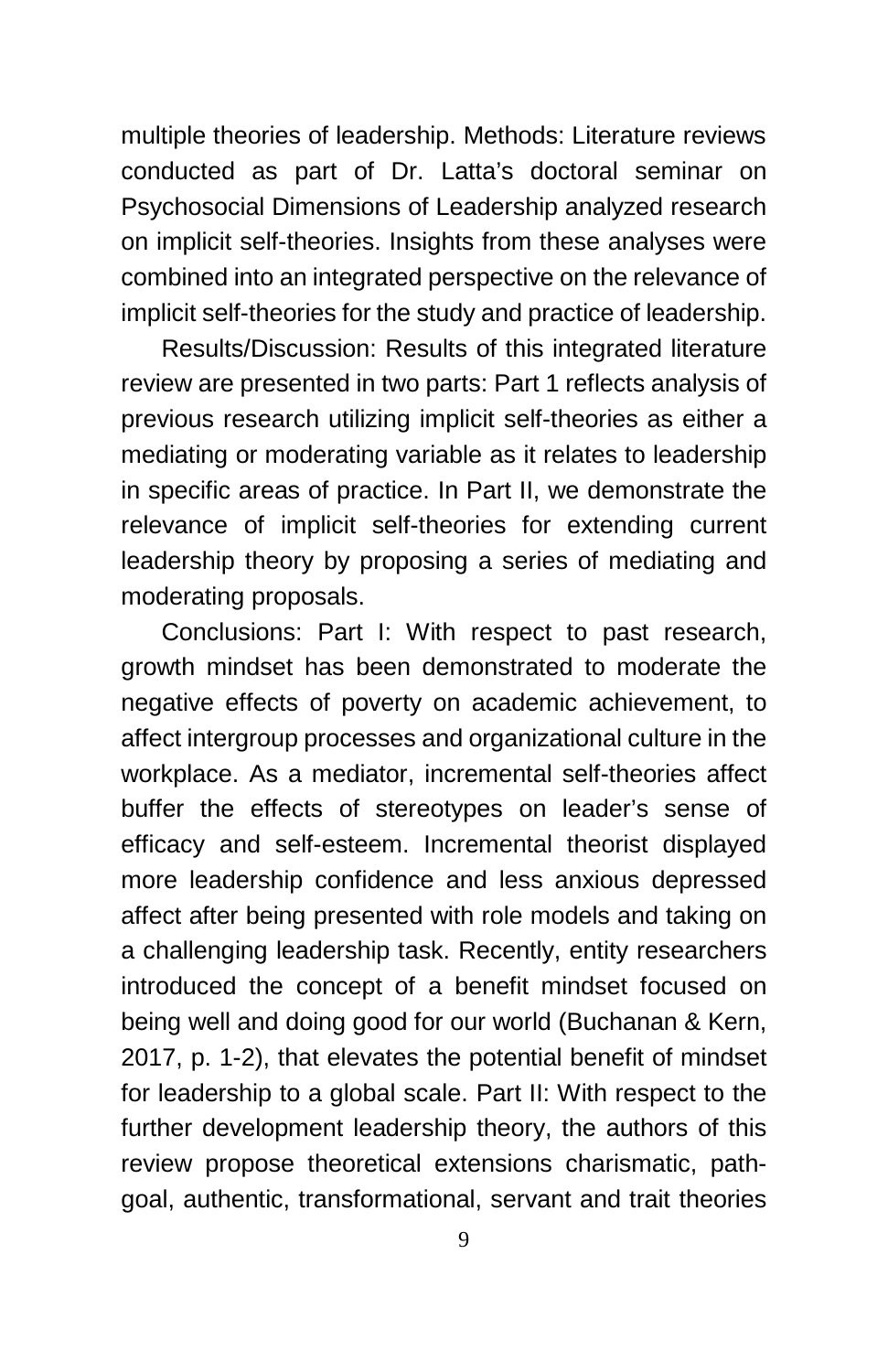of leadership. Predicted effects of each proposed extension are illustrated with appropriate graphs.

Program connection: Demonstrating the capacity to analyze past research for its relevance to conceptualizing mediating and moderating frameworks that extend existing leadership theory is a key component of the LEAD doctoral program's Leadership Core. This combined literature review demonstrates how that is accomplished through a strategic assignment in Dr. Latta's LEAD882 seminar.

#### **IMPACT OF DOMINANT ACADEMIC CULTURE ON EMPLOYEE ASSISTANCE AND ORGANIZATIONAL DEVELOPMENT PROGRAMS IN INSTITUTIONS OF HIGHER EDUCATION IN THE UNITED STATES**

**Kelly Kinross (Dr. Gail Latta)**

#### **Department of Leadership Studies and Human Resource Development**

Background: Employee assistance programs (EAP) and organizational development (OD) are important parallel programs that support employees' wellbeing, but they approach human problem solving in organizations from different perspectives (Virgil, 1986). Historically, these programs have been researched independently in the corporate world, but minimally in institutions of higher education (Torraco, 2005). EAP services have been expanding to include more a holistic focus on organizational wellbeing by incorporating OD programming and philosophies (Latta, 2009a; Latta & Myers, 2005). Understanding organizational culture has become an essential component of leading change (Latta, 2009b). In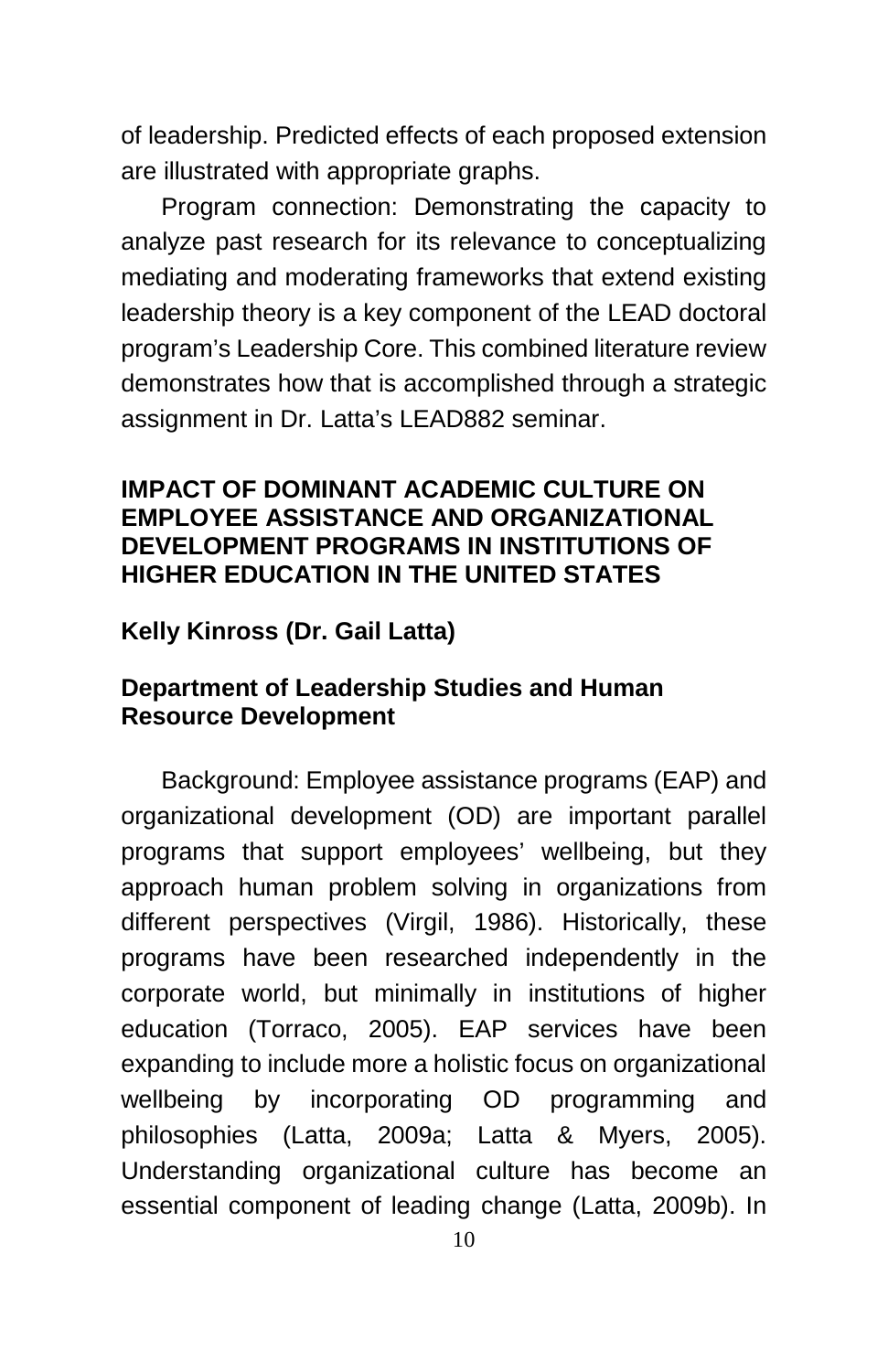higher education institutions, culture plays a key role in realizing organizational goals. Organizational culture affects employees problem solving abilities, productivity, motivation, commitment, and level of job satisfaction (Ozcan, et al.,2014, p. 562). The importance of cultural context for understanding organizational change is the theoretical foundation for studying the relationship between dominant academic cultures and the expansion of EAP programming to include OD initiatives on campuses of higher education.

Question: This study explores the relationship between dominant academic culture and EAP programming and services at institutions of higher education in the United States. Specific research questions focus on determining whether an institution's dominant culture predicts variations in the scope, status, and campus integration of EAPs, and whether services have expanded to include OD initiatives. The influence of non-dominant cultures will also be explored.

Methods: This mixed-methods study will be conducted in three phases: Phase I will involve administering the Academic Cultures Inventory (ACI) (Bergquist & Pawlak, 2008) to faculty in governing bodies at 51 academic institutions belonging to the International Association of Employee Assistance Professionals in Education (IAEAPE). Phase II will consist of 1-hour telephone interviews with EAP directors at participating institutions. The purpose of the interviews will be to gain EAP directors perspectives on factors pertaining to the status, scope and range of services provided by their operations to members of the academic community. The interview protocol asks about both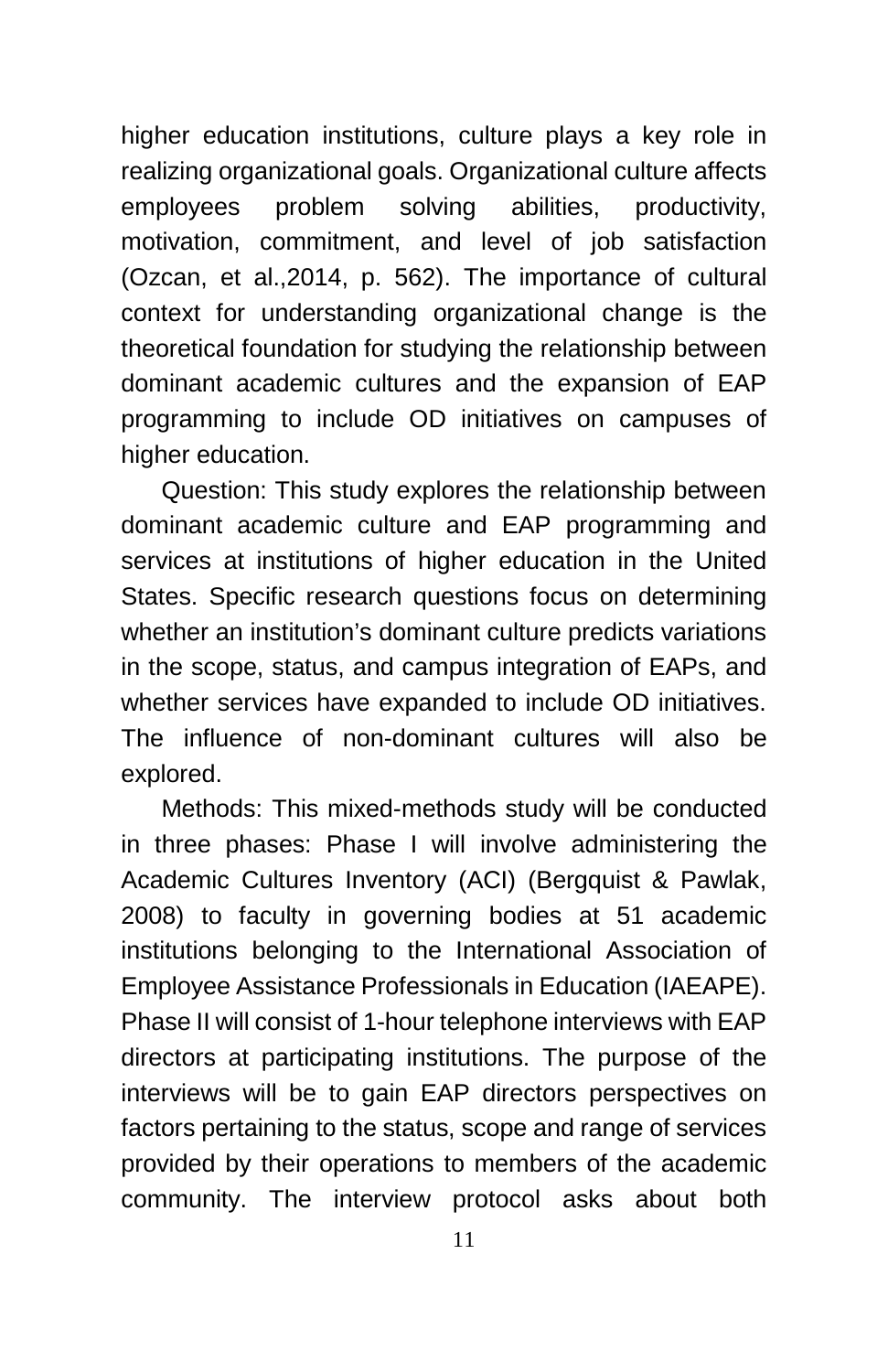traditional EAP service and wellness programs, as well as more holistic OD initiatives. Phase III will consist of comparative analysis of Phase I & II data.

Results/Discussion: During Phase III, interview data will first be transcribed and analyzed using content analysis. Then Phase I data will be analyzed statistically to identify the dominant academic culture of each participating institution. Results will be interpreted through comparative analysis of programmatic EAP data, based on the dominant cultures of participating institutions. The themes identified in the transcribed interviews collected during Phase II will be analyzed through the lens of the dominant academic cultures of participating organizations assessed by the ACI in Phase I.

Conclusions: Results could inform campus leaders regarding the underlying cultural dynamics affected the success of efforts to expand EAP/OD services at institutions of higher education. Program Connection: Understanding theories of organizational culture and change is a key component of the LEAD doctoral program's Leadership Core. After taking LEAD881 with Dr. Latta, she suggested I look at Bergquist & Pahlak's taxonomy of academic cultures and consider conducting this exploratory mixed-methods study.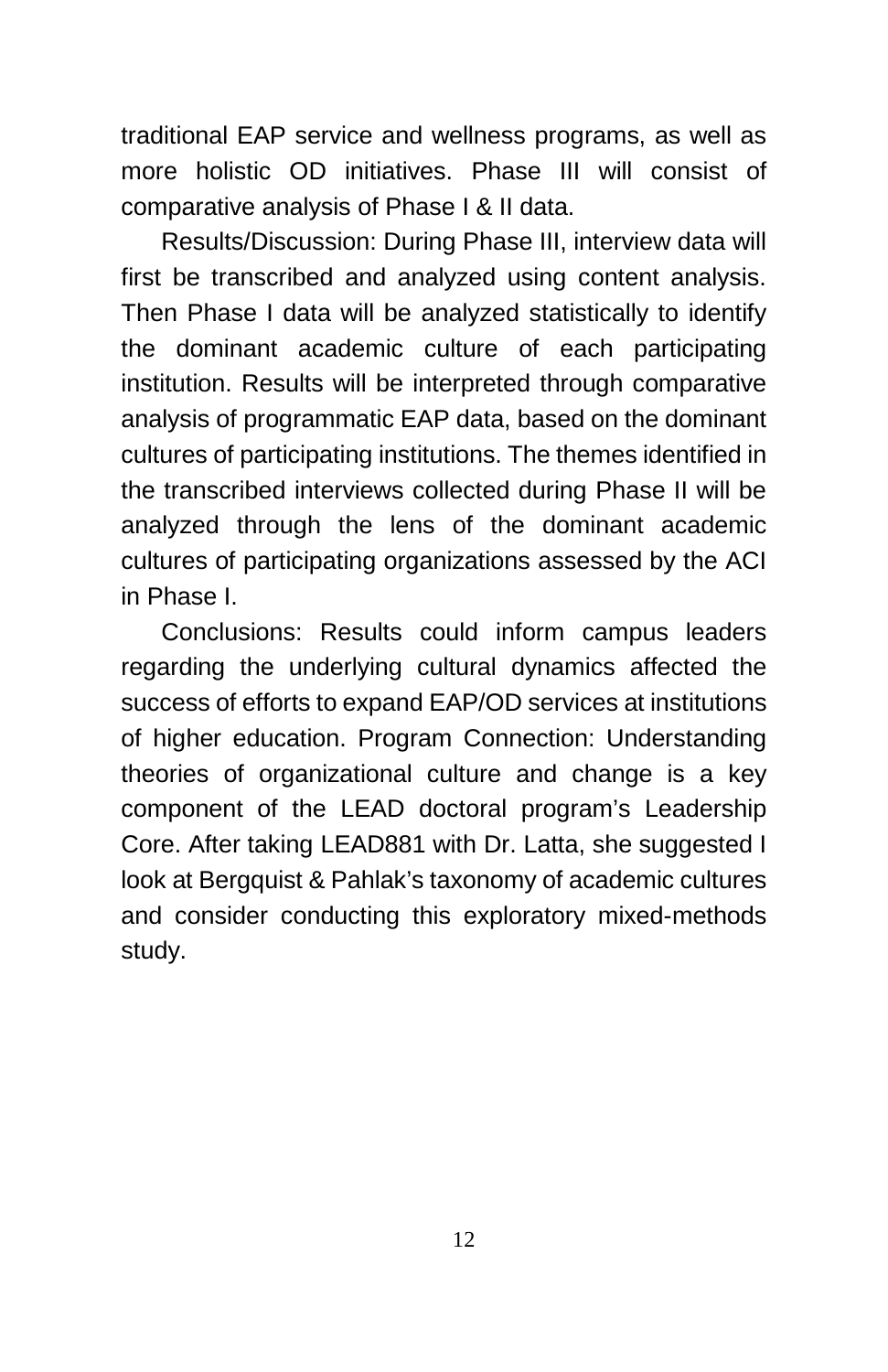#### **DECODING LEADERS' EXPERIENCES OF INNOVATION, ADAPTATION AND CHANGE THROUGH THE LENS OF DISPOSITIONAL ATTITUDES TOWARD RISK: A CASE STUDY OF A GLOBAL HEALTH ORGANIZATION**

#### **James Tinker (Dr. Gail Latta)**

#### **Department of Leadership Studies and Human Resource Development**

Background: Leadership theorists assert that attributes toward risk have a significant impact on the long-term success or failure of an organization. Within the literature, risk is closely associated with diffusion of innovation, change management, and the nascent theory of adaptive leadership. Empirical evidence linking risk attitudes to these other constructs is currently limited, with many of these constructs being viewed singularly through quantitative studies. Understanding the collective impact of risk attitudes on the behavior, decisions and thought processes of middlemanagers with respect to the adoption of innovation and adaptation in the face of organizational change initiatives is important, particularly in the rapidly-changing field of healthcare.

Question: The purpose of this qualitative case study is to explore the risk attitudes of middle-managers in a healthcare organization as they relate to the adoption of innovation and practice of adaptive leadership during implementation of a recent organizational change initiative. The following questions will guide the inquiry: 1. What are the attitudes toward risk of middle-managers and senior leaders within a large, global medical device company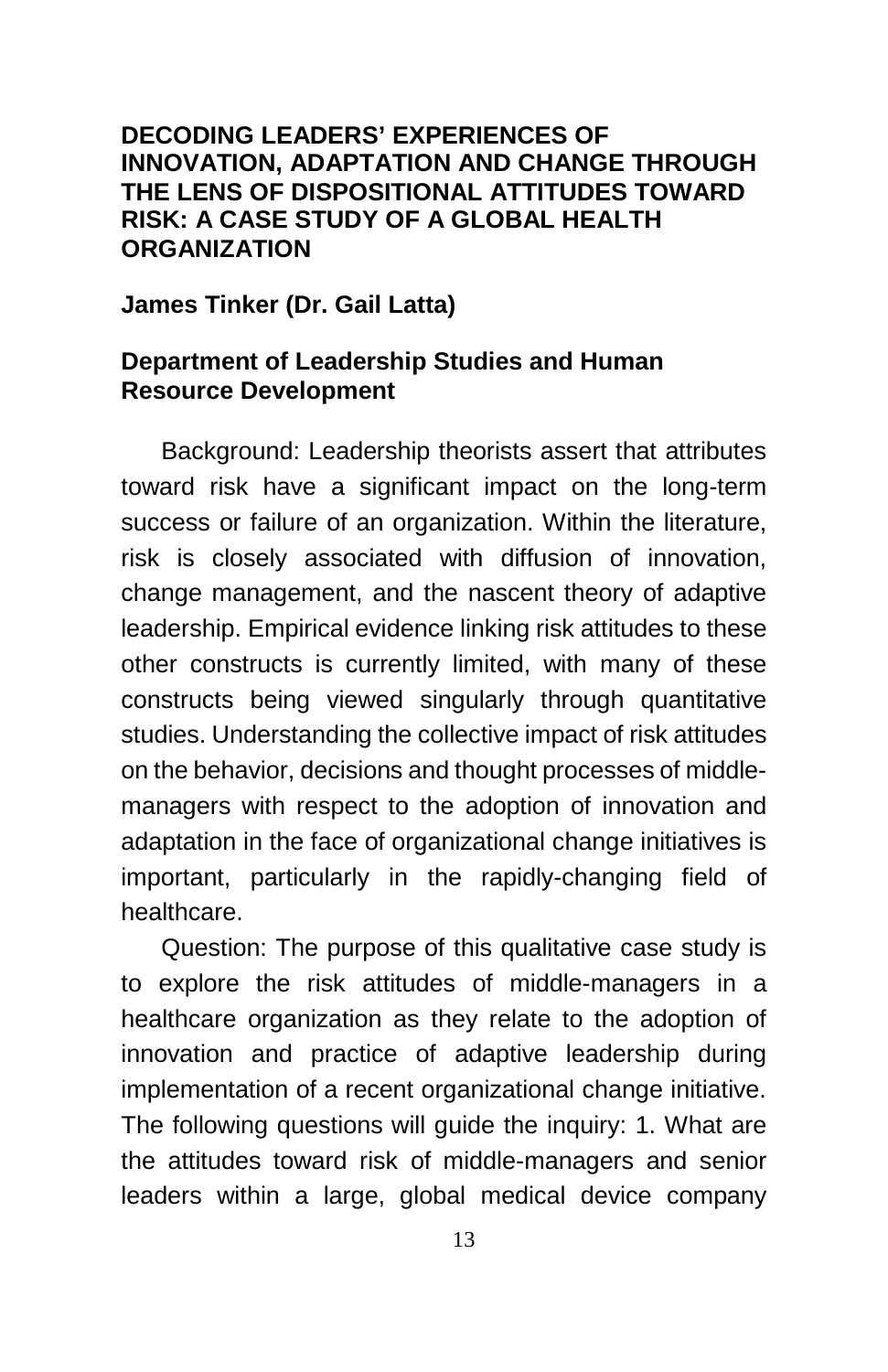headquartered in the northeastern United States? 2. To what extent are the risk attitudes of middle-managers and senior leaders in a global health organization reflected in their responses to innovation during implementation of change in a period of widespread reorganization? 3. To what extent are the risk attitudes of middle-managers and senior leaders in a global health organization reflected in their behavior, decisions and thought processes at every stage of the change implementation process? 4. To what extent are the risk attitudes of middle-managers and senior leaders reflect elements of adaptive leadership during implementation of change in a period of widespread reorganization? How have these attitudes contributed to the prevalence or absence of adaptive leadership among middle managers and senior leaders in the target organization?

Methods: Data will be collected through telephone interviews with 22 middle managers and 11 senior managers, followed by completion of the General Risk Propensity Scale (GRIPS), an assessment of dispositional attitudes toward risk (Zhang, Highhouse and Nye, 2018). The interview protocol, adapts the theoretical framework of Latta's (2009) OC3 model of organizational change in cultural context to serve as a guide for exploring the actions, thoughts and experiences of participants throughout the internal complexity of change implementation.

Results/Discussion: Interview transcripts will be analyzed using a coded scheme derived from theories pertaining to the diffusion of innovation, adaptive leadership, risk-taking and organizational change. Results of this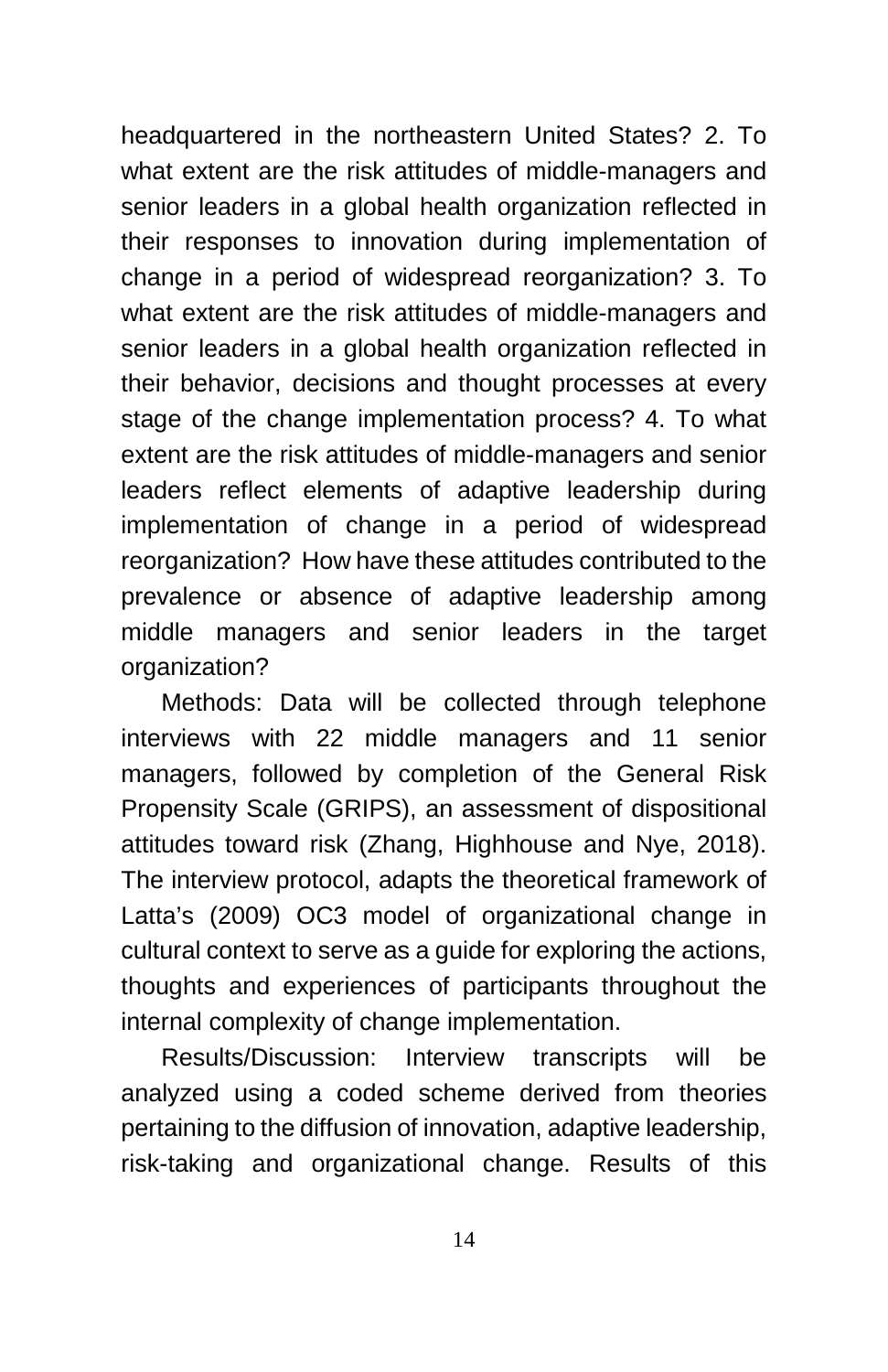analysis will be interpreted through the lens of participants' scores on the GRIPS.

Conclusion: Findings are expected to shed light on the how leaders' dispositional attitudes toward risk are reflected in their approach to innovation, adaptation and change.

Program Connection: Understanding the interplay of leadership theories and organizational change is a key component of the LEAD doctoral program's Leadership Core. Dr. Latta's course on Leading Organizational Culture and Change (LEAD881) introduced the OC3 Model that forms the foundation of this exploratory mixed-methods study. The literature on innovation was subsequently explored through an independent study with Dr. Latta.

#### **A CASE STUDY OF INCLUSIVE LEADERSHIP COMPETENCIES FOR BUILDING-LEVEL ADMINISTRATORS IN ELEMENTARY SCHOOL**

#### **Amy Touassi (Dr. Ahlam Lee)**

#### **Department of Leadership Studies and Human Resource Development**

Background: The Council for Exceptional Children (CEC) was created in 1922 as an organization to promote the education of individuals with special needs. Today, the CEC is the leading authority in the United States in regards to standards for educating those who will educate individuals with disabilities. The CEC recommends competencies for both teachers and administrators of special education programs to be proficient in in order to be successful in their educational roles. The CEC's standards for leaders of special education programs are as follows: 1)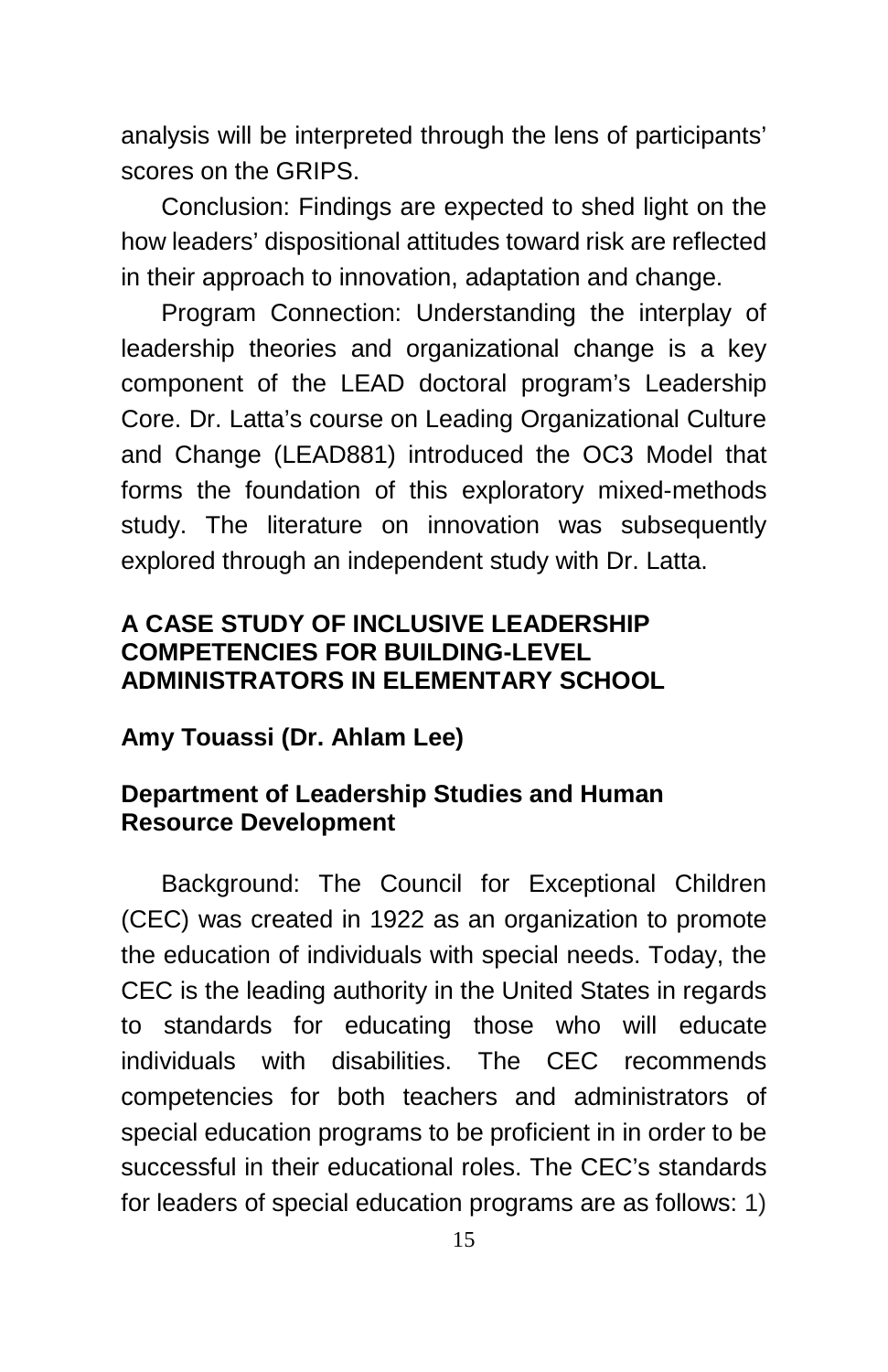assessment, 2) curricular content knowledge, 3) programs, services, and outcomes, 4) research and inquiry, 5) leadership and policy, 6) professional and ethical practice, and 7) collaboration (Council for Exceptional Children, 2015). In the field of educational leadership studies, seeking to better understand the role of leader competencies in the domain of special education is an undertaking which will contribute to new knowledge to an under researched area of leadership studies.

Research Questions: The purpose of this exploratory case study is to identify administrative competencies that multiple stakeholders at the elementary school level (i.e., parents, teachers, and current administrators) perceive to be important for creating an inclusive and accessible learning culture for students with disabilities in a small, suburban school district located in Southwest Ohio. The study's findings will consist of a comparative assessment of stakeholder perceptions of core administrative competencies for special education programs' leaders as defined by the CEC's standards as well as identify additional factors not taken into account by the CEC's current set of standards. The following research questions will guide the study. (1) Which of the CEC standards for leaders in special education reflect core competencies as perceived by multiple stakeholders (i.e., building-level administrators, teachers, and parents) that successful building-level administrators need to be proficient in in order to perform their tasks in a way that creates inclusiveness and accessibility for students with disabilities (SWDs) in elementary schools? (2) What additional leader competencies do stakeholders perceive building-level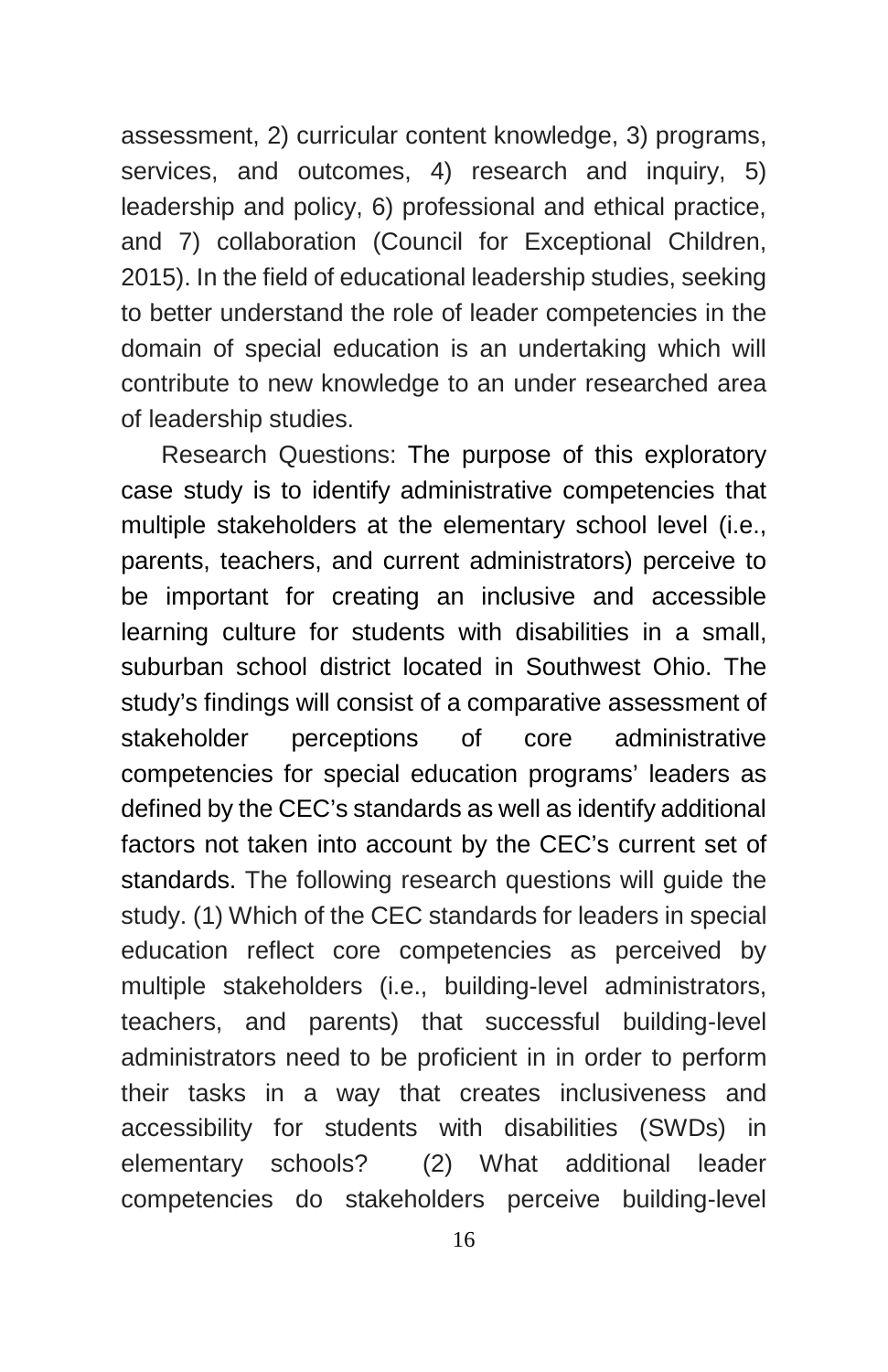administrators need to be prepared for in pursuit of developing an inclusive and accessible learning environment in their schools?

Research Design: Data will be collected utilizing an electronic survey that was developed based on the CEC standards. Quantitative responses from the survey will be analyzed to inform Research Question One; for Research Question Two, open and axial coding will be used to analyze qualitative data from the survey's open-ended questions. The resulting data will demonstrate the utility of the current CEC standards to those currently working with special needs populations and provide recommendations for additional competencies for special education programs' leaders.

#### **FROM HIGH SCHOOL INTO HIGHER EDUCATION: A COMPARATIVE CASE STUDY OF THE SUMMER MELT PHENOMENON AT AN URBAN SCHOOL DISTRICT**

#### **Tammy Zilliox (Dr. Gail Latta)**

#### **Department of Leadership Studies and Human Resource Development**

Background: Summer melt is a national phenomenon that occurs when high school graduates intend to matriculate into higher education immediately following graduation but end up not doing so. Various reasons have been identified to explain the summer melt phenomenon, and although it affects both males and females, all races and cultures, and all socio-economic households, students from economically disadvantaged backgrounds are the dominant sufferers of summer melt (Castleman & Page,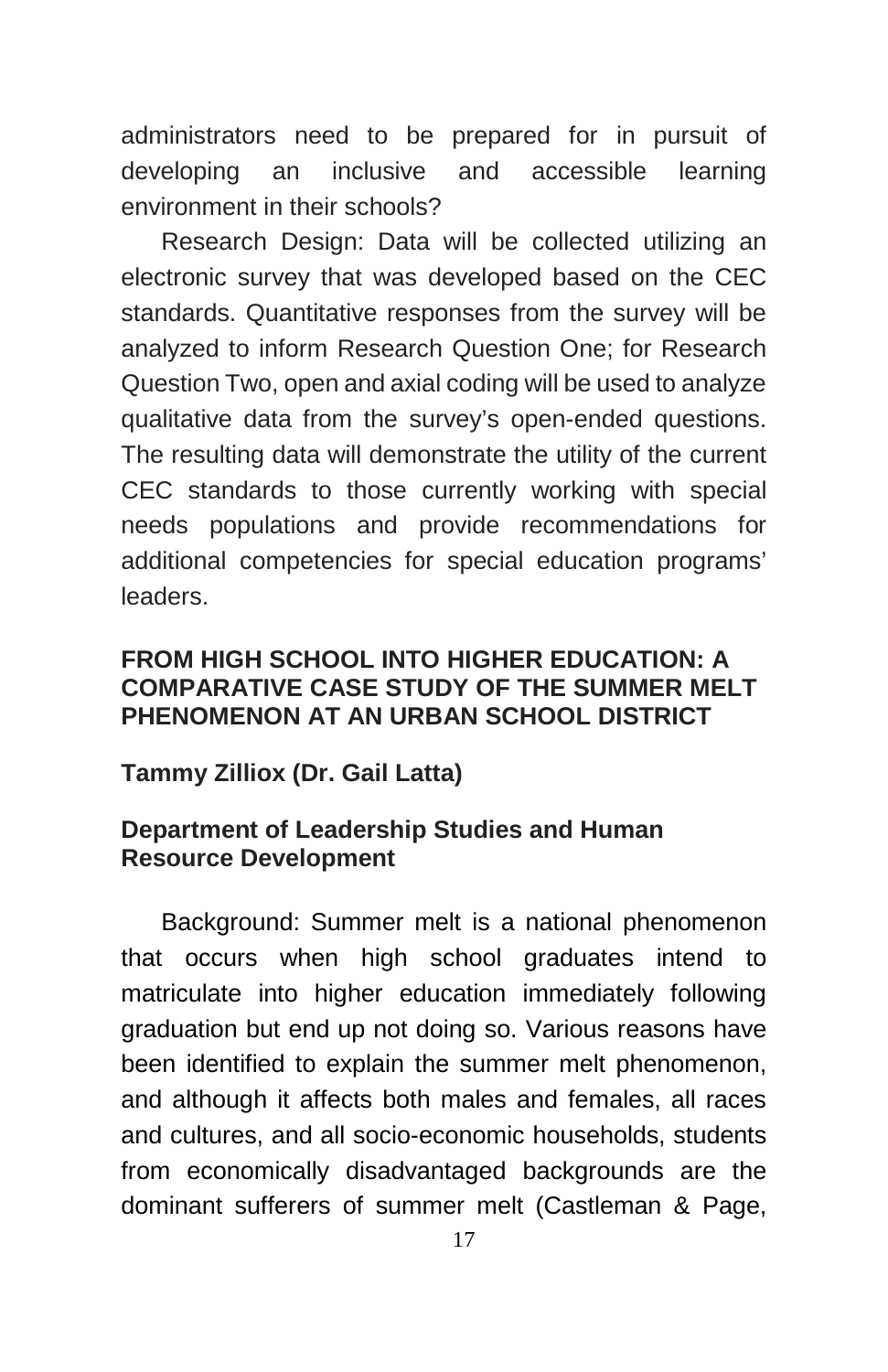2014). This phenomenon is widespread across the country and enables the poverty cycle to continue. Graduates of public schools are disproportionately affected (Tough, 2016). Therefore, identifying reasons why the summer melt phenomenon occurs is an important prelude to developing programming that could promote higher rates of matriculation and potentially interrupt the poverty cycle. Over the last decade, national studies conducted to understand the summer melt phenomenon have identified three broad categories of factors that create barriers to matriculation high school graduates who succumb to summer melt: financial, paperwork and home circumstances (Castleman, Arnold & Wartman, 2012). Examples include: gaps in financial aid, difficulty deciphering pre-matriculation paperwork, lacking a parent or sibling familiar with the post-secondary environment, and logistics such as transportation.

Question: The purpose of this case study is to identify reasons why recent high school graduates from a single urban school district in Southwest Ohio who intend to matriculate into higher education do not. Four research questions will guide this qualitative study: 1. What factors account for why some local graduates succumb to the summer melt phenomenon? 2. What factors account for why some local graduates did not succumb to summer melt? 3. How do the barriers to matriculation experienced by local graduates compare to factors identified in national studies of summer melt? 4. What additional barriers reported by local graduates contribute to summer melt in this district?

Methods: Interview responses from recent graduates will highlight the main obstacles these students face during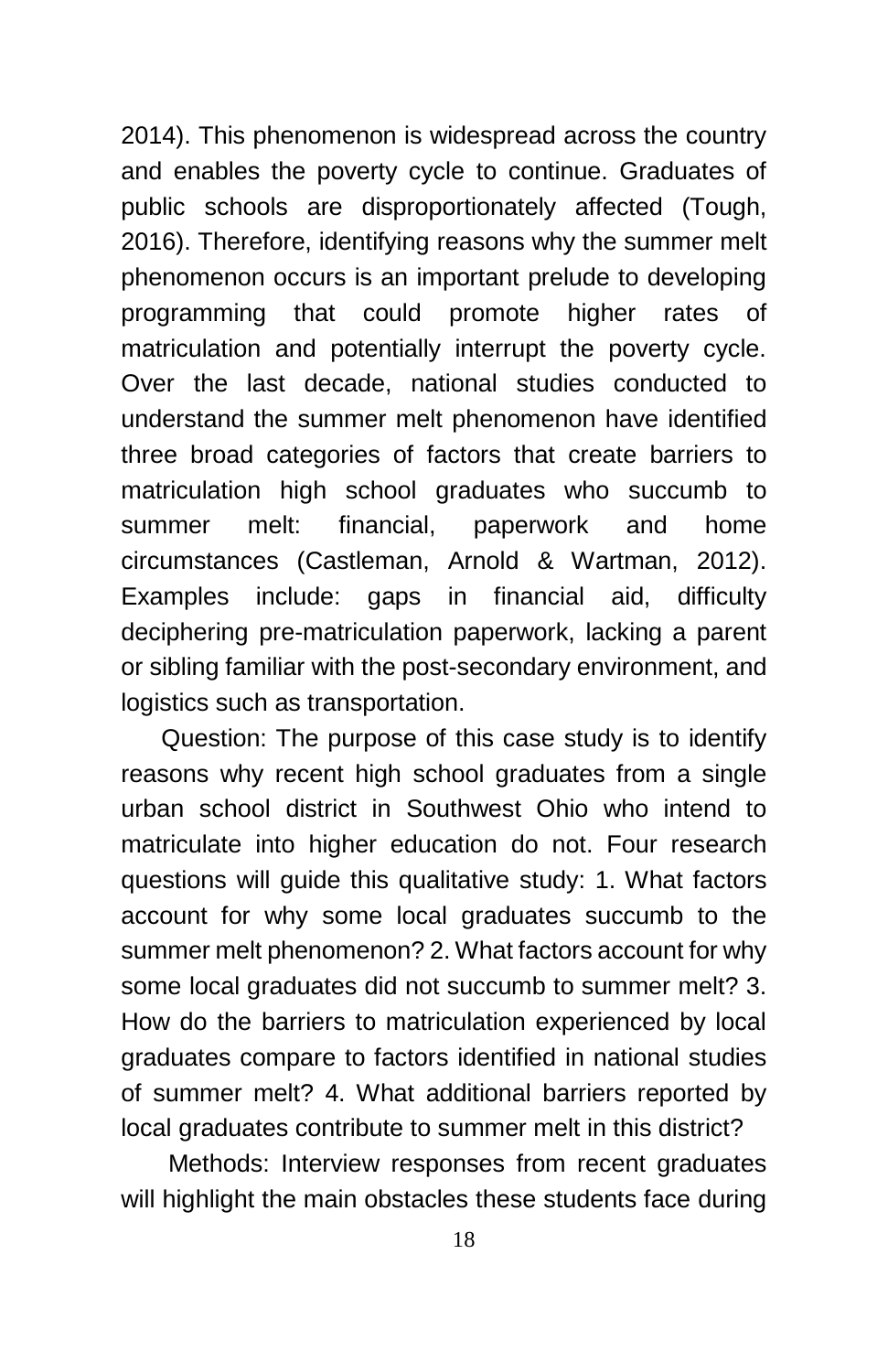the summer months as they fail to transition into higher education. Comparison data collected from other graduates who successfully transitioned to higher education will help identify factors that differentiate between those who melt and those who matriculate. Results will help determine the extent to which the findings of national studies generalize to the target institution, as well as identify any additional factors unique to the local school district.

Results/Discussion: It is expected that many of the reasons identified in national studies of summer melt will be found to affect graduates of the local school district. It is unknown whether additional, unique factors will be identified. Results will also extend the findings of previous studies by revealing the extent to which graduates who do successfully transition to higher education experience similar barriers to matriculate as the summer melters.

Conclusion: Results of this study could help local educators develop strategies aimed at reducing the high percentages of summer melt in the district studied.

Program Connection: The LEAD doctoral program includes a higher education cognate that consists of three tutorial courses, including one on the college student experience.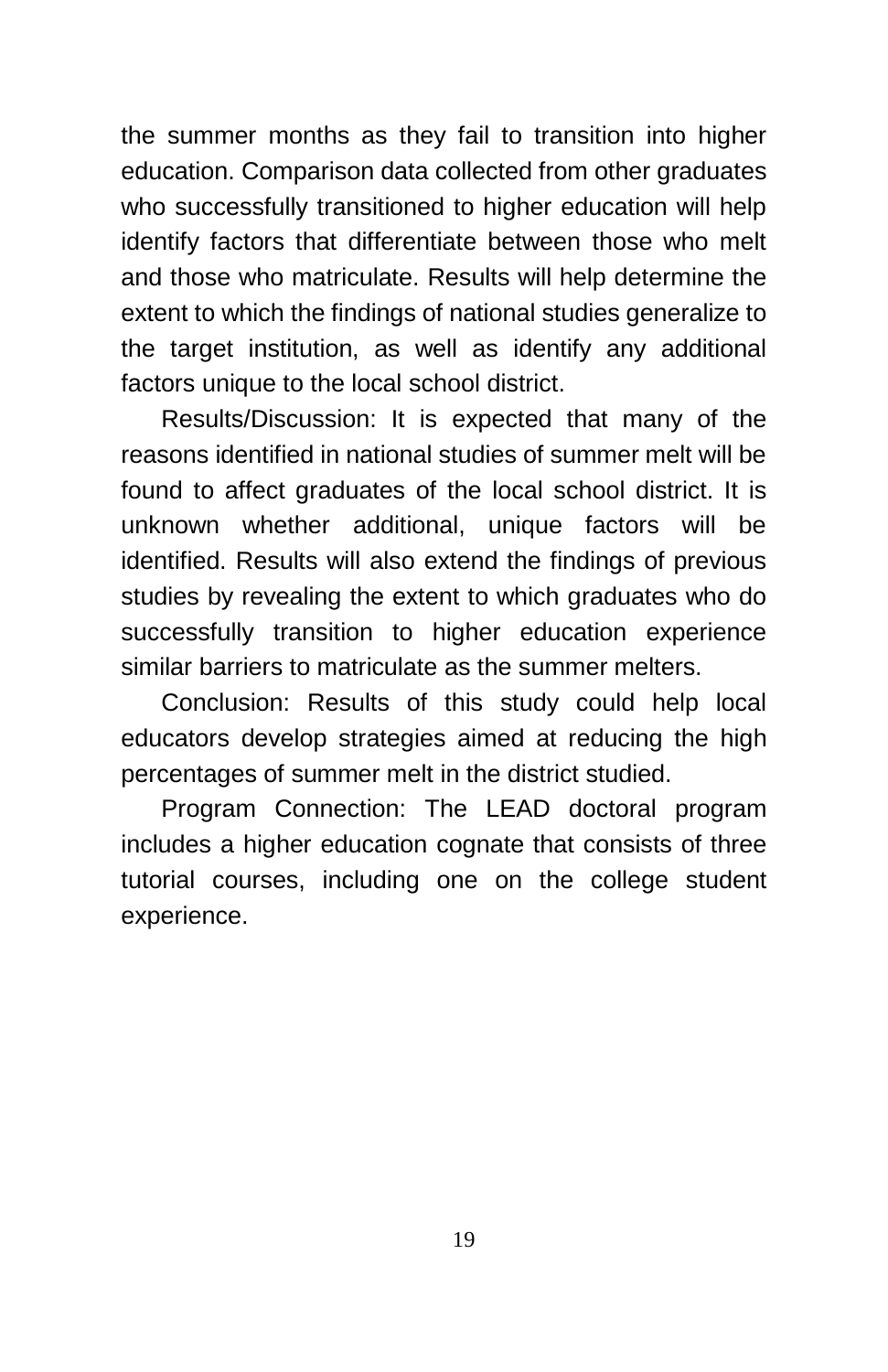#### **Department of Occupational Therapy**

#### **IMPLEMENTATION OF A STANDARDIZED PROTOCOL FOR CONSERVATIVE TREATMENT OF MALLET FINGER**

#### **Lauren Beck, Sydney Clasby, Nikki Lang, Cayla Woodburn (Dr. Carol Scheerer)**

#### **Department of Occupational Therapy**

Background: Mallet finger injuries are caused by a broken extensor tendon at the distal phalanx of any digit leaving the affected digit drooping and unable to return to neutral. Treatment for mallet finger differs based on severity of the injury; however, most are treated with conservative (nonsurgical) treatment methods, such as prefabricated or custom-made orthoses. Currently, there is lack of consensus regarding which conservative mallet finger treatment method produces the best outcomes. Thus, there is a need to develop a consistent protocol for conservatively treating this tendon injury, as a standardized protocol may lead to more efficient and effective outcomes. A previous student-led research study found one Midwestern hand clinic yielded positive results for mallet finger injury treatment prior to standardization of a treatment protocol. To expand upon these findings, this study was conducted at this same clinic to examine the degree to which implementing a standardized mallet finger treatment protocol would continue to yield positive outcomes.

Question: What are the outcomes when a standardized protocol for conservative mallet finger treatment is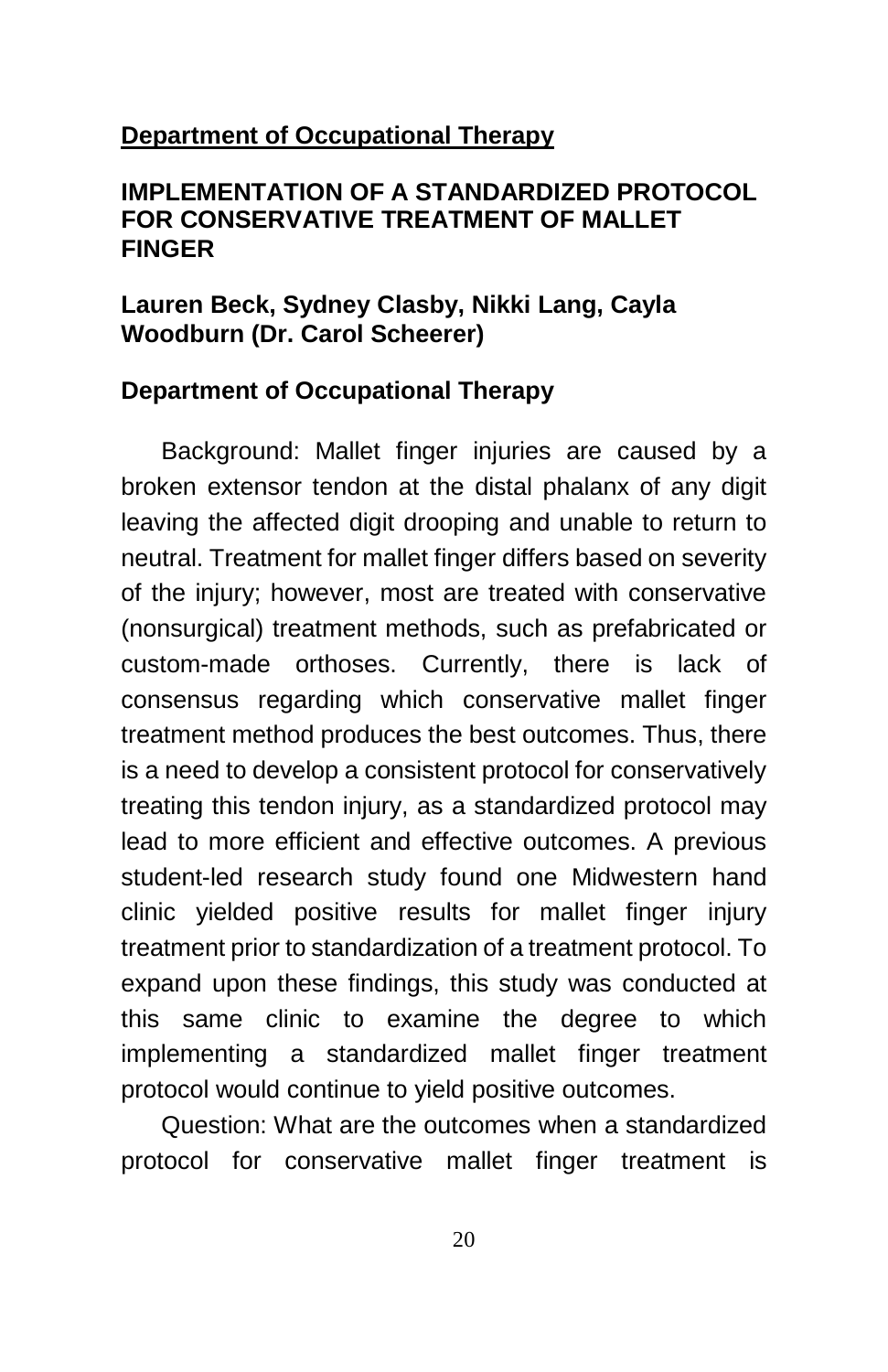consistently implemented among hand therapists at one Midwestern hand clinic?

Methods and Procedures: In this descriptive case study conducted between June 2018 and February 2019, 14 participants (aged 37-70 years) with mallet finger injury were conservatively treated with a standardized custom-made orthosis treatment protocol. Six clinic therapists prospectively implemented the research procedures and standardized treatment protocol and collected treatment data. Outcomes were measured using the QuickDASH and ROM measurements of the affected and contralateral digits. At the end of the data collection period, authors retrospectively collected outcome data via electronic medical record chart review.

Results and Discussion: Participants demonstrated a clinically significant improvement in range of motion (ROM) with an average reduction of 32 in extensor lag from first to final visit. When the affected digit was compared to the contralateral digit baseline, rather than neutral (0), all participants demonstrated fair or better extensor lag outcomes. Additionally, participants exhibited an average improvement of 32-points from their first to final QuickDASH scores indicating a clinically significant improvement in hand function. A low positive relationship was found between length of treatment and change in QuickDASH scores (r = 0.39), suggesting as treatment length increases, improvements in QuickDASH scores may also increase. This study yielded a greater average reduction in extensor lag than the previous student-led research group, suggesting a standardized protocol may lead to better outcomes.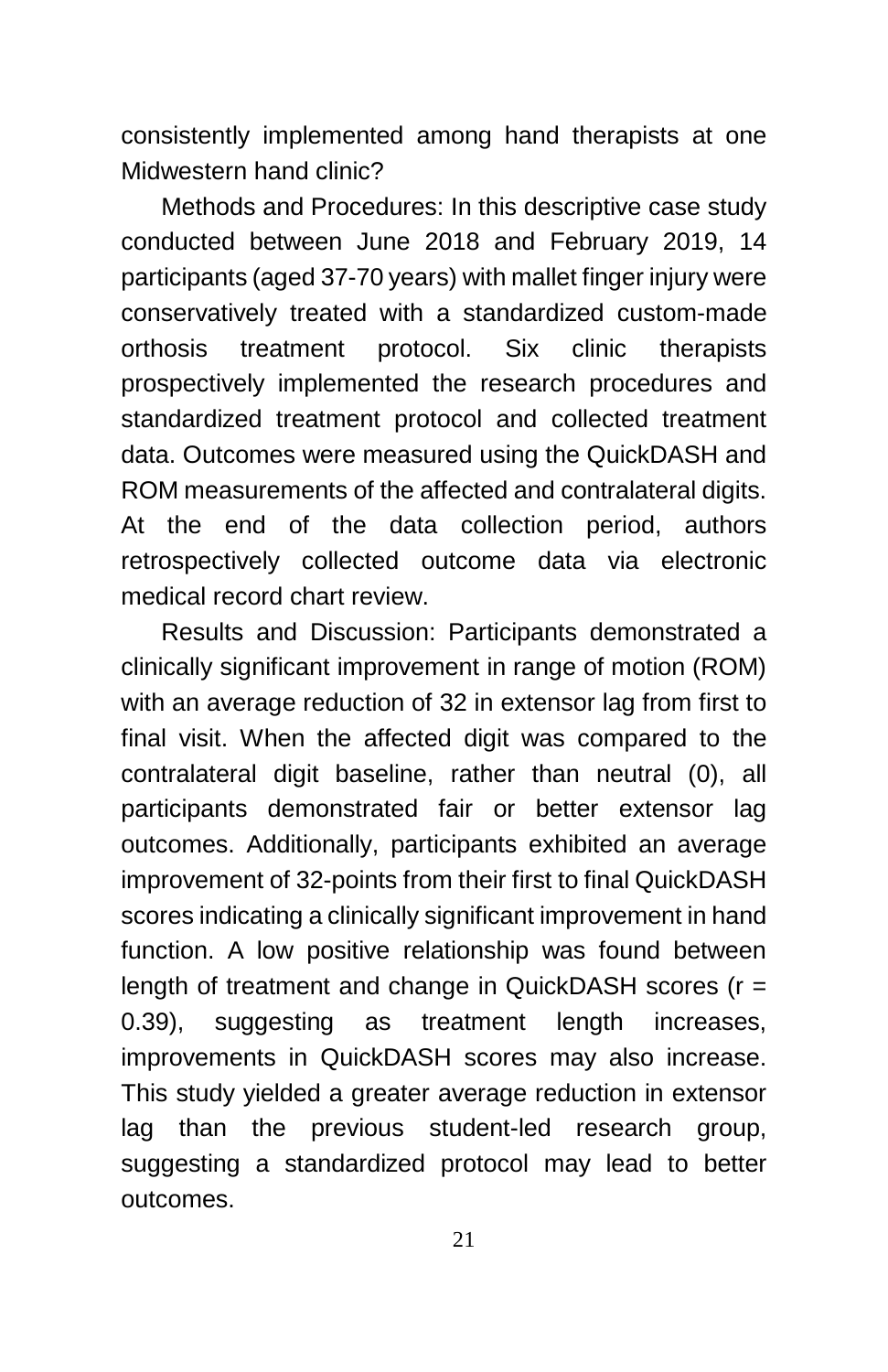Conclusion: Despite the small sample size, this standardized mallet finger treatment protocol resulted in positive outcomes for mallet finger injuries treated at one Midwestern hand clinic. It would be beneficial to evaluate further the effects of this standardized protocol, specifically, one-year post discharge to assess follow-up status in ROM, extensor lag of the affected digits, and QuickDASH scores.

Program Connection: Occupational therapists may work and obtain a specialty certification in hand therapy, where mallet finger injury is commonly treated. Additionally, orthoses are a commonly used treatment modality in multiple occupational therapy settings.

#### **CREATIVITY IN PRE-OCCUPATIONAL THERAPY STUDENTS**

#### **Megan Derrig, Libby Maine, Danielle McCoy, Emily McDunn (Dr. Leah Dunn)**

#### **Department of Occupational Therapy**

Creativity is highly valued within the field of occupational therapy because creative thinking is utilized to customize services for clients to provide the best treatment. To adequately prepare pre-occupational therapy students for their graduate education and future careers, preoccupational therapy educators must foster creative cognitive processes within their courses. By doing this, educators provide opportunities for their students to develop and employ various creative skills. Before these opportunities can be provided, educators must have a thorough understanding of the types of creative processes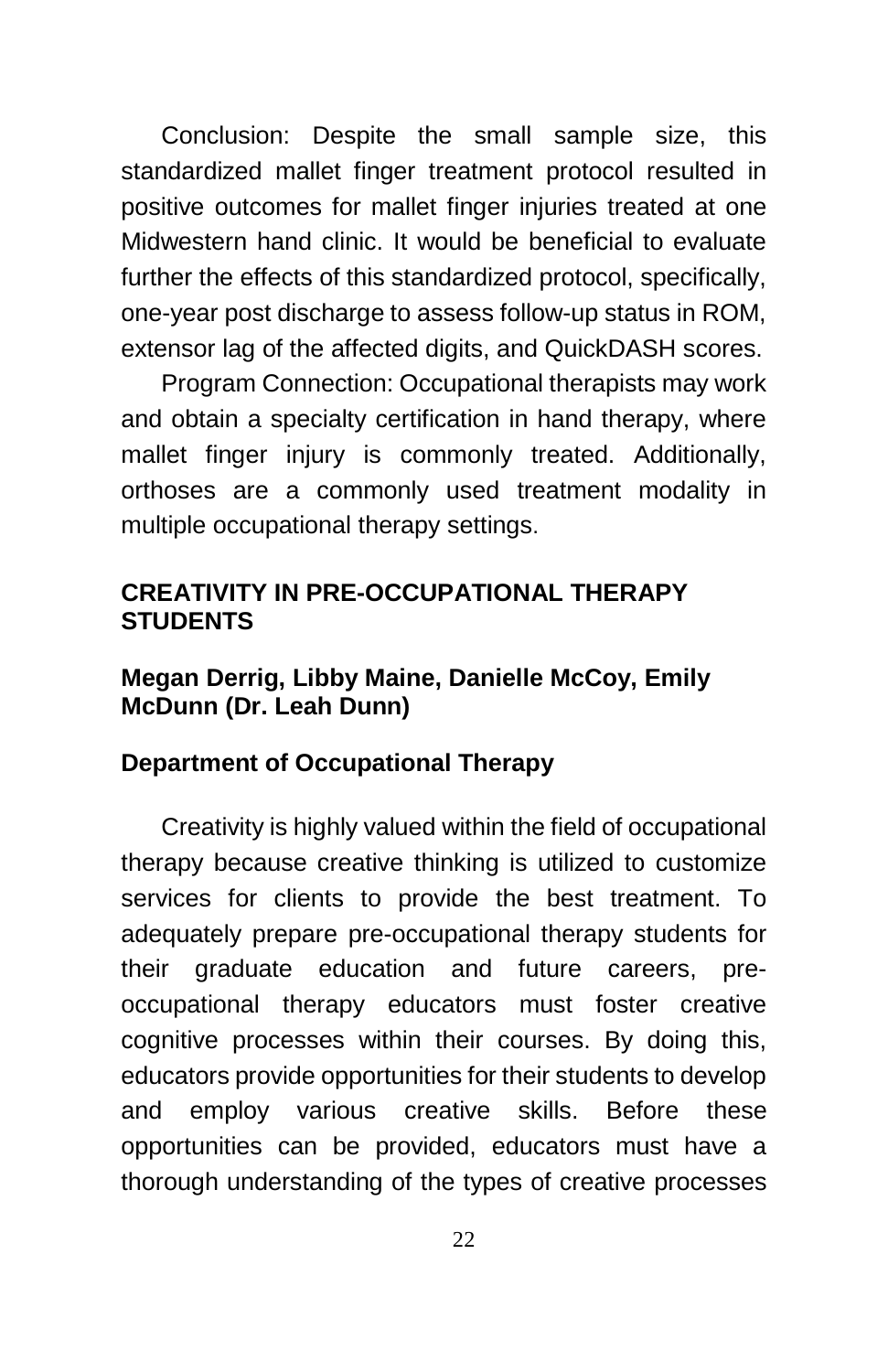students engage in as well as the circumstances that promote their creative thinking. Therefore, the researchers developed two research queries: (a) what cognitive processes associated with creativity are used by preoccupational therapy students? and (b) what is the preoccupational therapy student perspective on creativity? The queries were explored through a mixed method self-report survey. The survey consisted of a 28-item Cognitive Processes Associated with Creativity (CPAC) scale and an open response prompt: "Describe a time when you had to be creative." Forty pre-occupational therapy students at a midwestern university participated in the survey. The CPAC results indicated that pre-occupational therapy students engage in all six of the cognitive processes included within the survey. In addition, from the open ended prompt responses, three themes emerged from the data: *I had to*, *I thought of*, *I did it*. These themes demonstrate the three-part process that students often engage in during the creative process. From these results, the researchers found that preoccupational therapy students often indicated feeling obligated to be creative due to demands of their social, temporal, and personal contexts. In response to these demands, the students used certain cognitive processes to formulate complex and creative strategies that would ensure success in their school and work environments. By understanding which types of creative processes preoccupational therapy students implement in response to different demands, educators of pre-occupational therapy courses can develop teaching strategies and assignments that will promote the use of the specific creative thought processes of their students. By challenging students to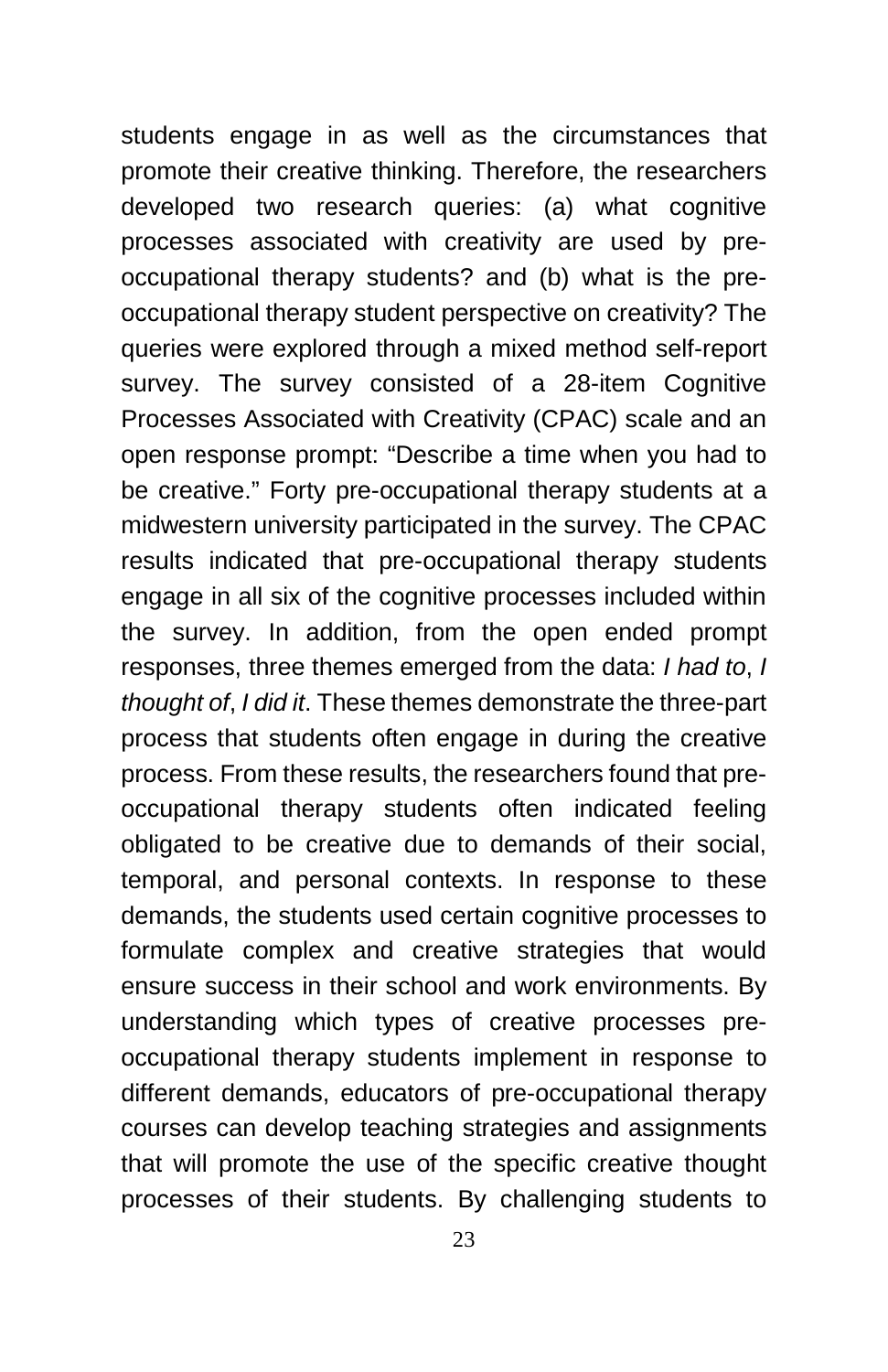apply creative cognitive processes within undergraduate curriculum, their creative skills will be fostered to support future implementation of these skills in students' graduate education and careers.

**Keywords:** creativity, occupational therapy, preoccupational therapy, cognitive processes, education

#### **INFLUENCE OF FIELDWORK EDUCATORS' LEADERSHIP STYLE ON CREATIVITY IN FIELDWORK STUDENTS**

#### **Rachel Glasmeier, Morgan Keiner, Meredith Klare, Tara Larrance (Dr. Leah Dunn)**

#### **Department of Occupational Therapy**

Creativity is essential for occupational therapists to plan and implement client-centered interventions. FWEds are licensed occupational therapists who mentor occupational therapy fieldwork students to increase their competency as future occupational therapy practitioners. As occupational therapy fieldwork students begin their Level II fieldwork rotations, it is imperative to determine how fieldwork educators (FWEds) influence their creativity. A descriptive survey was conducted to determine FWEd leadership styles and its impact on the cognitive processes associated with creativity in FW students. Forty-three occupational therapy students at a Midwestern Jesuit university were surveyed following completion of their Level II fieldwork rotations. The Multifactor Leadership Questionnaire (MLQ-5X) identified factors of three leadership styles (transformational, transactional, and passive-avoidant) (Bass & Avolio, 1985).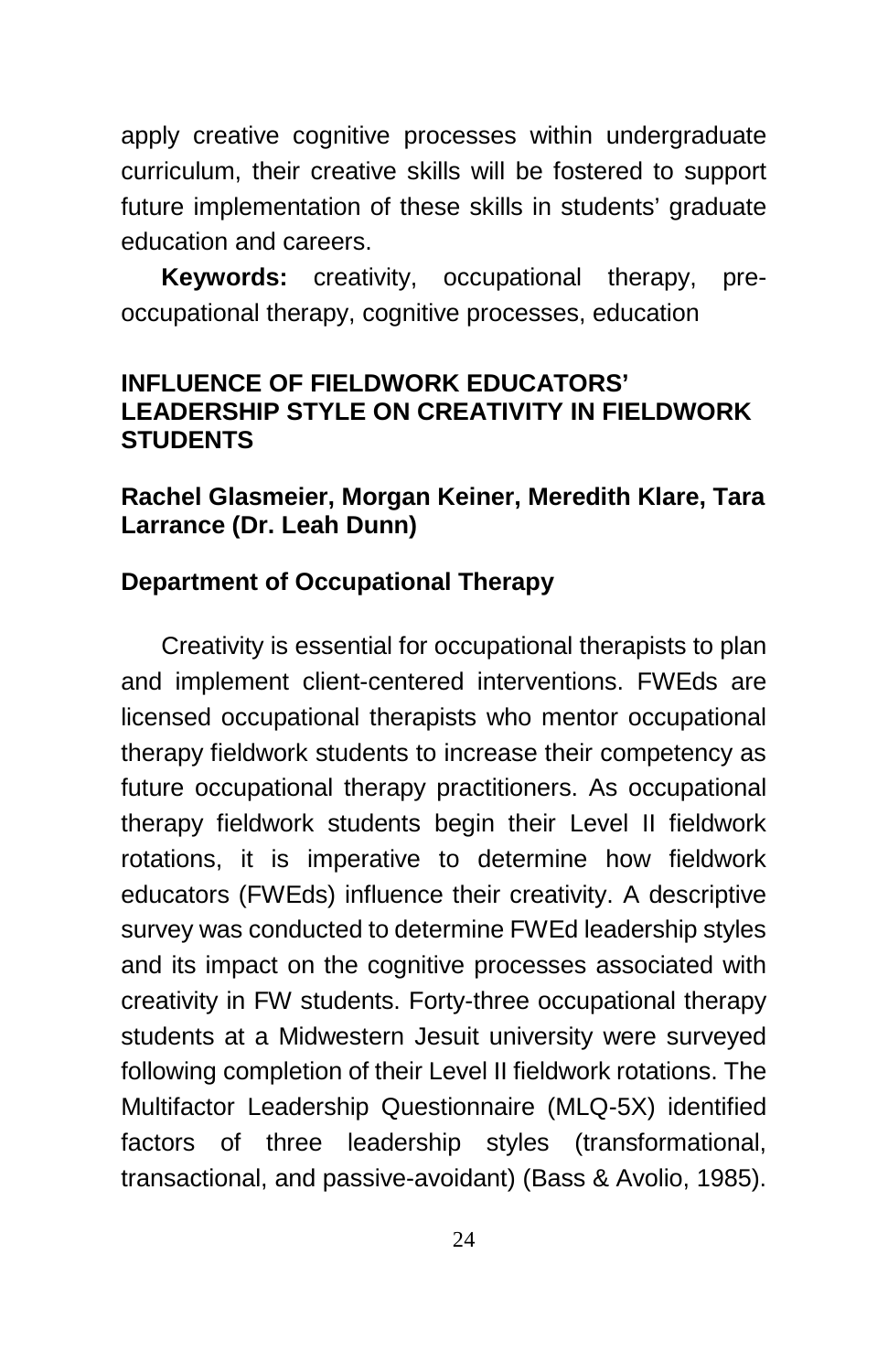The Cognitive Processes Associated with Creativity (CPAC) was utilized to identify the presence of six cognitive processes associated with creativity (incubation, flow, idea generation, idea manipulation, imagery, and metaphorical/analogical thinking) (Miller, 2014). The results of this study indicated several factors of the transformational leadership style that had significant and positive relationships with factors of the CPAC Additionally, factors of transactional and passive-avoidant leadership styles were also significantly associated with increasing cognitive processes related to creativity. The findings contribute to the evidence on how occupational therapy fieldwork educators' leadership styles influence their student's creativity. The results of this study benefit the Xavier Occupational Therapy program because this study explored the factors of different leadership styles that promote creativity in occupational therapy fieldwork students. The findings indicate many leadership styles can promote creativity as there are factors from each leadership style that are significantly associated with processes of creativity. FWEds can utilize various factors of each leadership style to help their fieldwork students develop interventions unique to each client.

Keywords: occupational therapy, fieldwork students, creativity, transformational leadership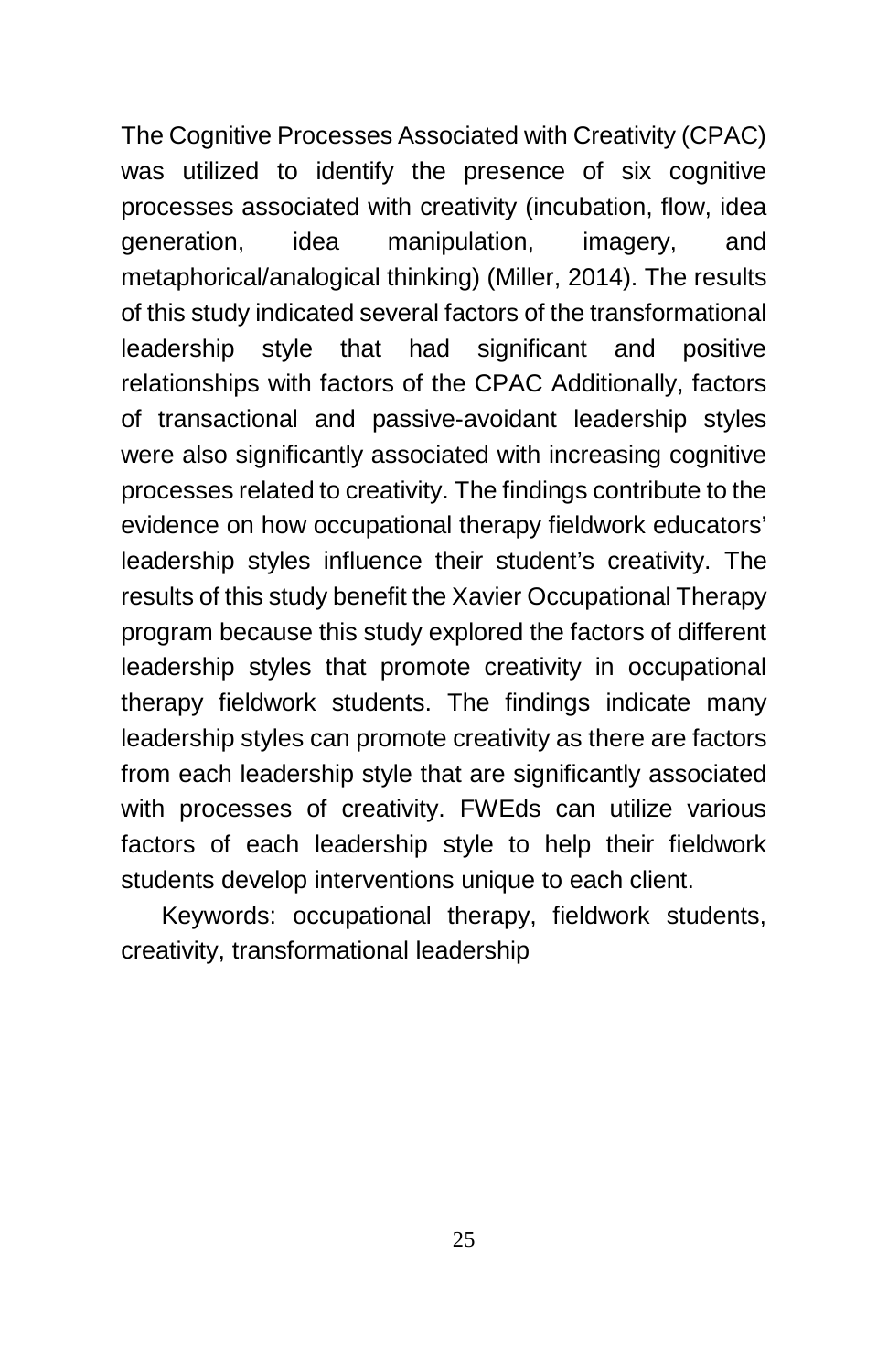#### **RACIAL IMPLICIT BIAS IN OCCUPATIONAL THERAPY**

#### **Sydney Gruntler, Maria Salomone, Claire Schwaba, Kelly Stoeckel (Dr. Carol Scheerer)**

#### **Department of Occupational Therapy**

Abstract Background. As diversity continues to increase, recognizing racial implicit bias, an unconscious attitude or belief about race that may potentially affect behaviors or actions, will become integral in providing quality healthcare. Specifically, occupational therapists will benefit from being mindful of their own bias to support the professions inclusive vision and provide quality care. The purpose of this study was to increase self-awareness of racial implicit bias in future occupational therapists who were majority White attending a private Midwestern university.

Question. The research question was twofold: first, to what extent did university attending occupational therapy students self-report their degree of racial implicit bias? Second, was there a difference in degree of racial implicit bias as students progressed through the academic program?

Methods and Procedures. Authors used participants' self-reported results of the Race IAT (Project Implicit, Harvard University) to measure the degree of personal implicit bias an individual has regarding Blacks and Whites. The IAT link was embedded in a Qualtrics questionnaire among other demographic close ended and follow-up questions. Results. Seventy percent (n= 73) of majority white occupational therapy students across five cohorts self-reported that they had a degree of slight, moderate, or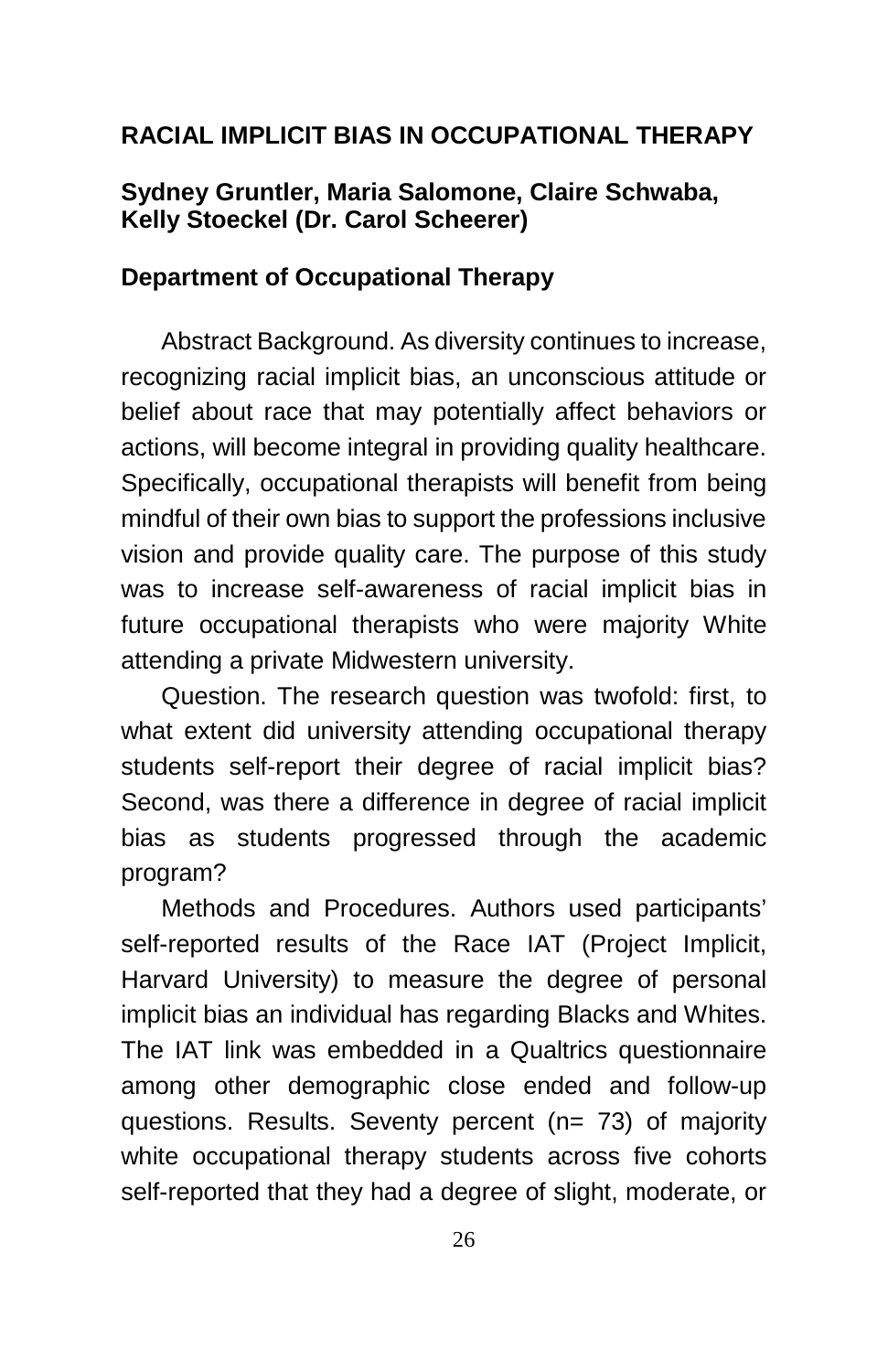strong preference for Whites over Blacks indicating an implicit bias towards Blacks. A Kruskal Wallis test was used to determine if a difference in degree of bias existed between all five cohorts. Results failed to show statistical significance difference ( $p = 0.394$ ). A Mann U Whitney was used to determine if a difference existed between senior and graduate students who have taken a series of two undergraduate Occupational Justice courses and undergraduate sophomore and junior students who had not. Similarly, results did not show statistical significance between the two groups (p=.074). All tests were run using SPSS software.

Conclusion. Results were not statistically significant when looking for a difference in racial implicit bias as students' progress through the academic program. Yet, clinical significance lies in the potential for increased selfawareness of racial implicit bias for occupational therapy students as they prepare themselves to provide quality care to their future clients.

Program Connection. To advocate for diverse clients, therapists are expected to uphold the core value of equality outlined in the Occupational Therapy Code of Ethics (AOTA, 2015). However, little diversity exists within the field itself as the majority of therapists are White (Taft & Blash, 2017). Because racial implicit bias has been shown to influence the care provided, increasing self-awareness may promote culturally-competent care in future occupational therapists.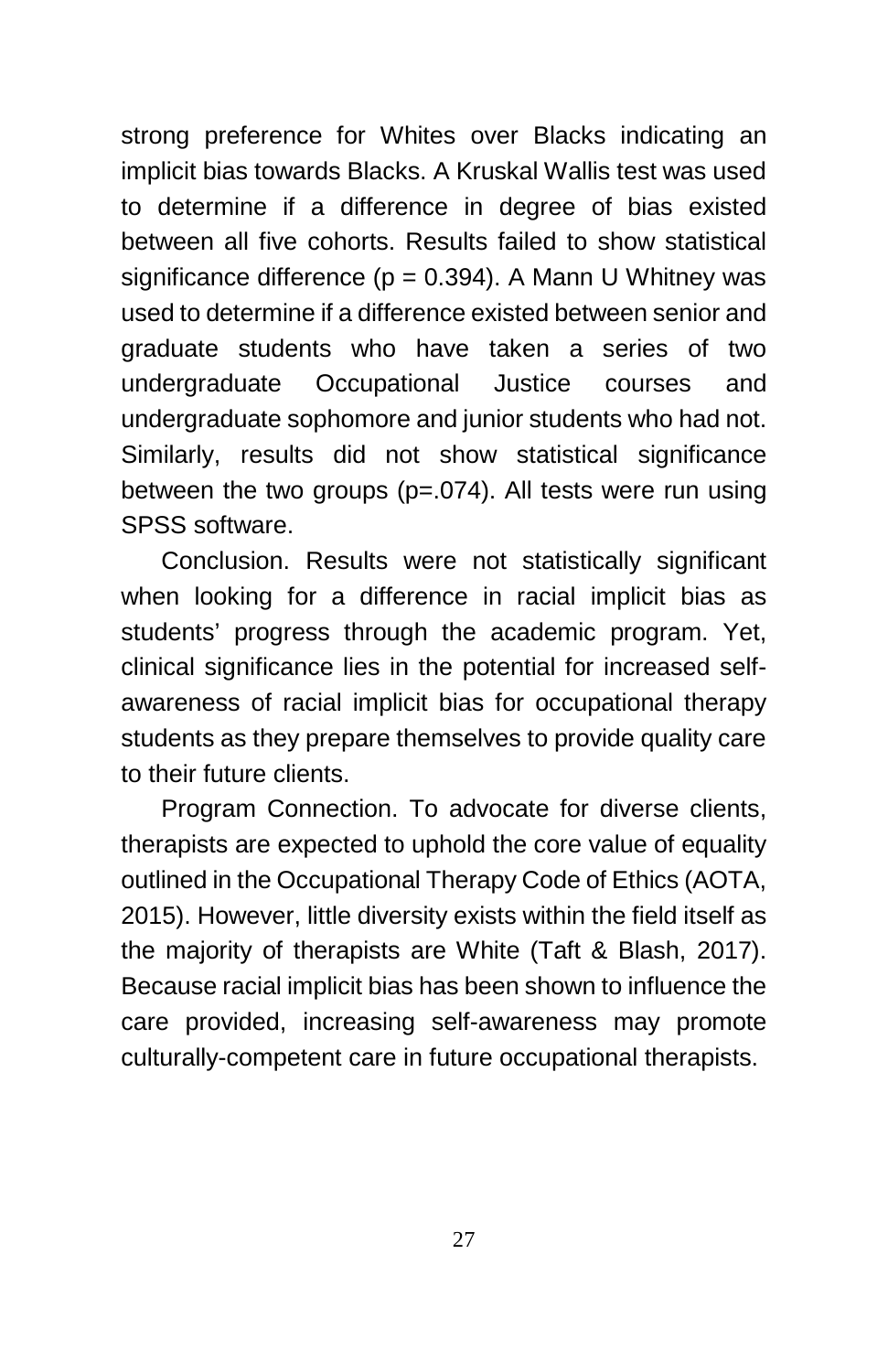#### **EXPERIENCES OF ENTRY-LEVEL OCCUPATIONAL THERAPISTS**

#### **Jordan Hendershot, Mary Lauren Moss, Morgan Verst, Allison Vonderhaar (Dr. Joanne Estes)**

#### **Department of Occupational Therapy**

Background.High job mobility rates can be disruptive to the continuity of client-centered care and may negatively impact best practice for occupational therapy.The highest level of job mobility rates are among entry-level occupational therapists, defined as therapists within their first five years of practice. Previous research has found that a lack of resources, workload, professional support, and supervision greatly affect job mobility and retention in the healthcare field. However, a clear understanding of how entry-level occupational therapists' experiences affect their job mobility is needed.

Purpose.The purpose of this study was to explore the experiences of entry-level occupational therapists and how these experiences influenced job mobility.

Methods and Procedures.This mixed-methods study used a survey and a focus group to collect data regarding employment experiences of entry-level occupational therapists. The authors developed an electronic survey, sent an email invitation that included a link to the survey to occupational therapists in five states, and invited them to participate if they were currently in their first five years of practice. The qualitative portion consisted of a focus group with six recent graduates using a semi-structured interview guide. The authors produced emergent themes from the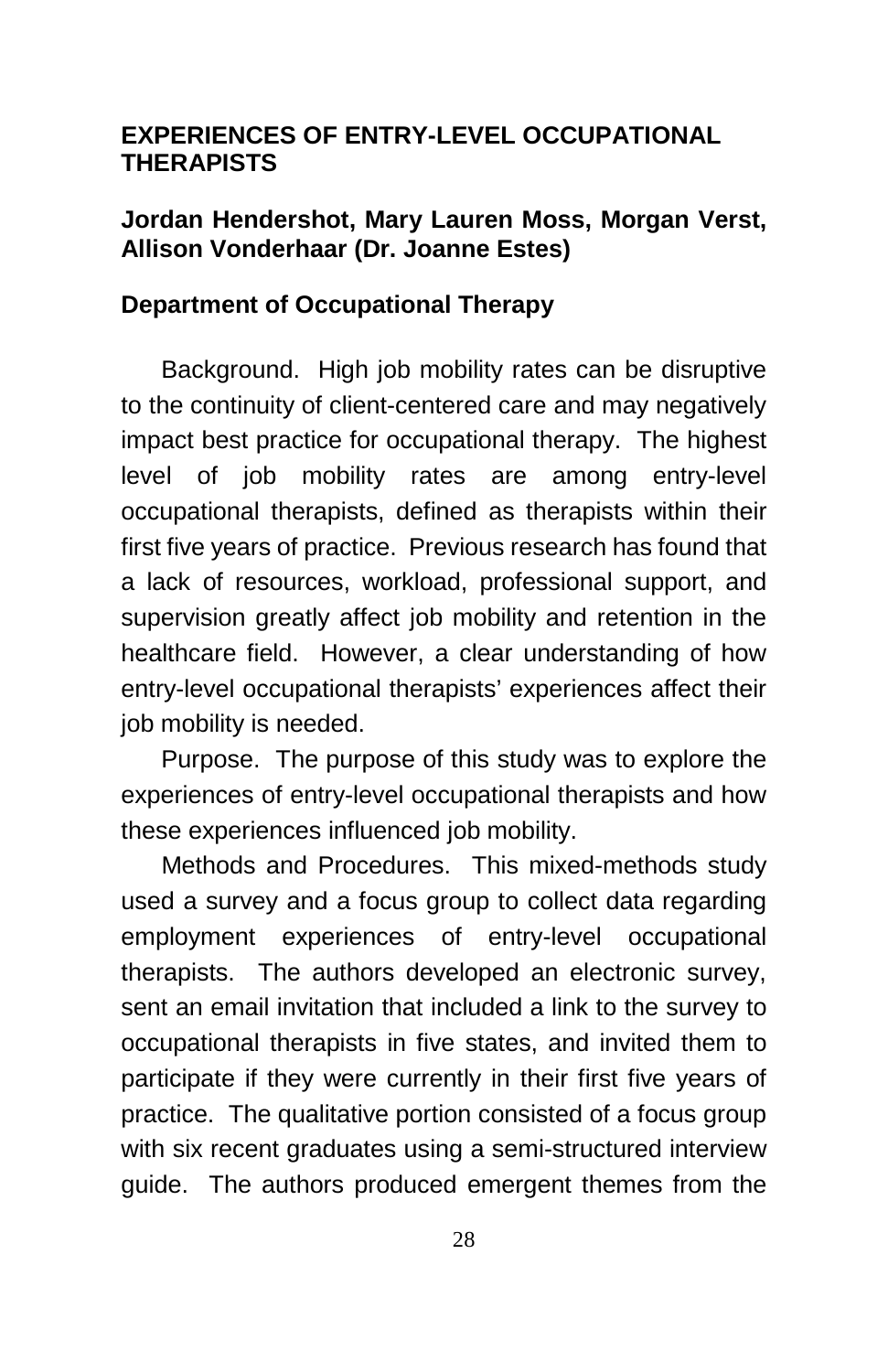qualitative focus group data and analyzed quantitative data from the survey to produce descriptive statistics.

Results/Discussion. Of the 165 survey participants, almost one-third (28%) expressed the need for mentorship or supervision and one-fourth (25%) cited a lack of supervision or mentorship as the primary reason for leaving their first position. Emergent themes from the focus group data were *Practice makes perfect, Making dreams a reality: Career aspirations and job mobility, In the Real world: Realities of employment influence job mobility,* and *What I wish I would have known: Advice for OT students.* The focus group participants asserted that supervision and mentorship eased the challenges associated with the transition from student to practicing therapist, as one participant noted exceptional supervision as the reason for remaining in her first occupational therapy position. Both survey and focus group participants identified fieldwork experiences as most valuable for developing the skills related to applying these principles, although educational opportunities taught the basic foundational principles of occupational therapy.

Conclusion.Supervision is an overarching factor that contributes to either job retention or job mobility. Quality supervision and fieldwork experiences enhance job retention, while lack of supervision, temporary jobs, hostile work environment, dissatisfaction with practice setting, and ethical concerns regarding patient care increase job mobility.

Program Connection**.** The findings from this study can inform occupational therapy educators, employers, therapists, and students as to how to improve the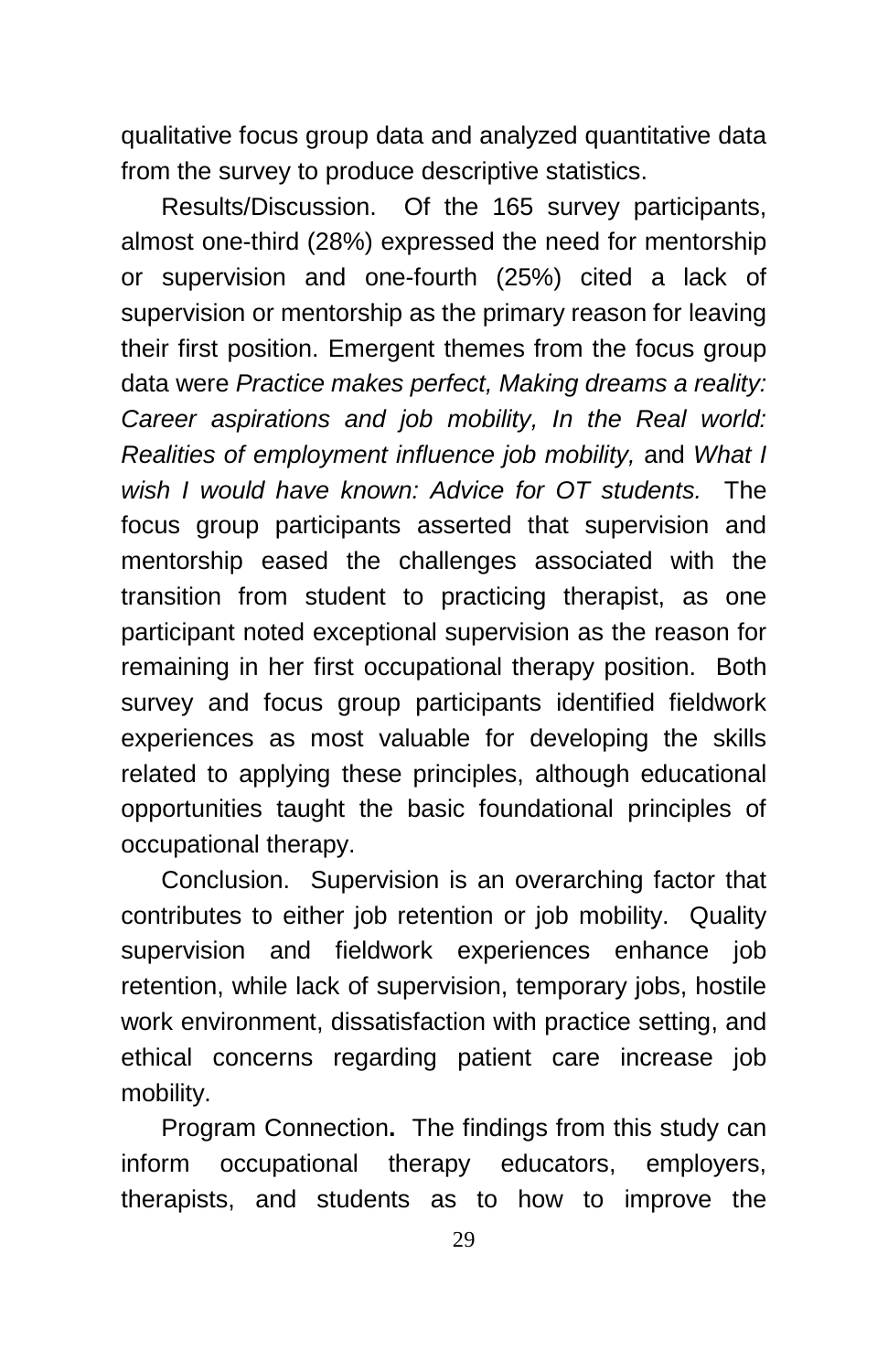experiences of entry-level occupational therapists. By understanding the experiences and perceptions of entrylevel occupational therapists, XU faculty can better prepare students for the realities of entry-level practice and educate potential employers regarding factors related to job satisfaction. Easing the transition from student to practicing therapist will ultimately benefit those receiving services by promoting job satisfaction and retention among entry-level occupational therapists.

#### **KEYBOARDING SPEED AND ACCURACY NORMS OF FIFTH AND SIXTH GRADE STUDENTS**

#### **Sara Kula, Taylor Mangas, Kathryn Schoen, Maria Surface (Dr. Claire Morress)**

#### **Department of Occupational Therapy**

Background. Due to the increased use of technology in society, students are required and expected to use computers in the classroom. Many educational guidelines within the United States discuss elementary keyboarding standards; however, they do not provide specific numeric values regarding speed and accuracy expectations.

Question. The purpose of this study was to address the lack of evidenced based norms for keyboarding speed and accuracy as well as the impact of gender and grade level on keyboarding.

Methods and Procedures. Convenience sampling was utilized to gather data from 982 fifth and sixth grade students from four schools within one large, diverse school district. Student's speed and accuracy rates were recorded using a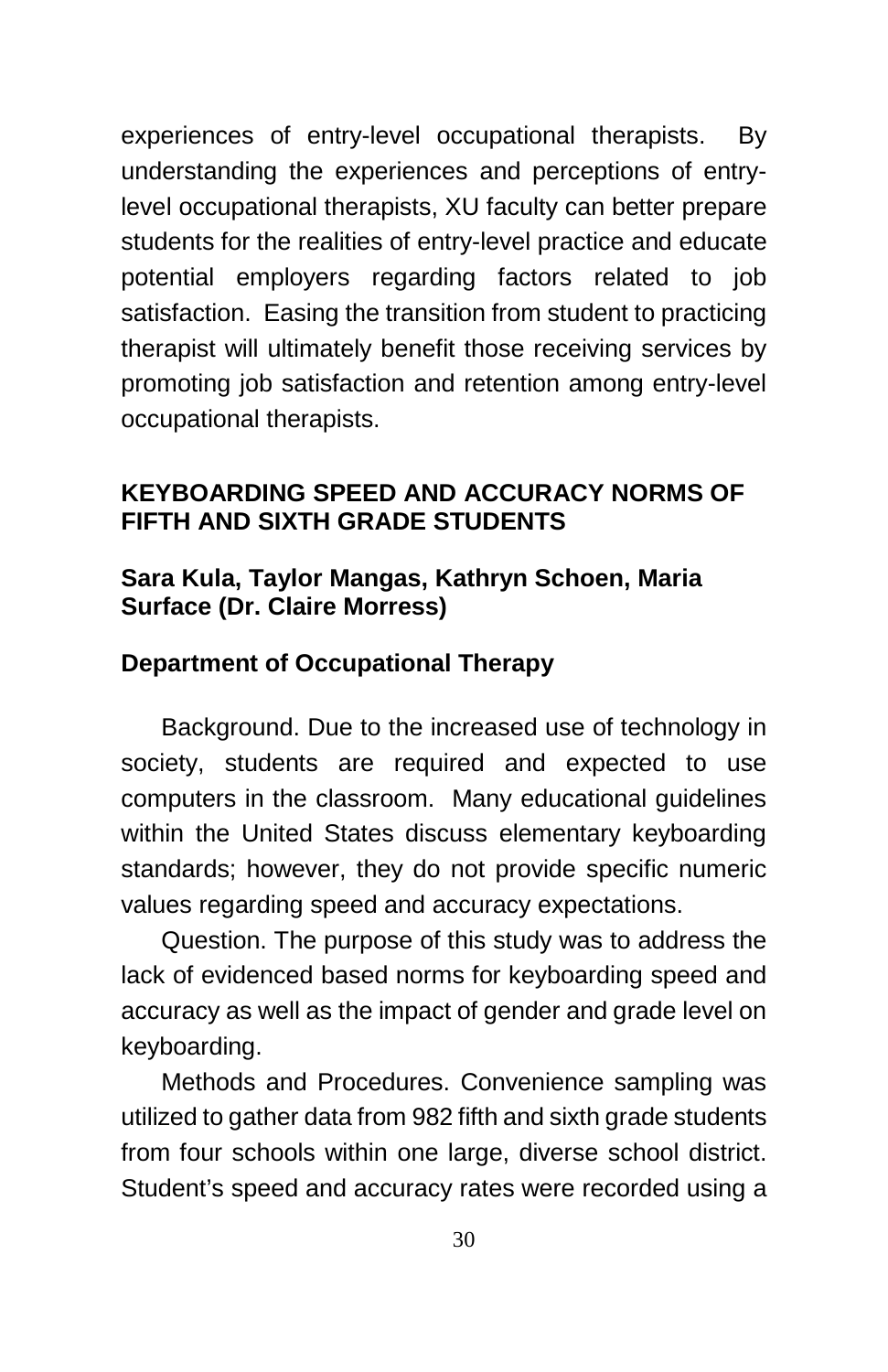routine classroom online typing test. Teachers de-identified the data, only providing researchers with students' gender and grade level next to their speed and accuracy scores. Researchers obtained demographic data regarding race, disability, and enrollment in free or reduced lunch for each of the four schools involved in the study to compare to state and national public school averages.

Results. Average keyboarding speed for all participants was 16.89 wpm (*SD =* 6.653), and average keyboarding accuracy was 96.39 (*SD =* 6.142). A significant difference was found comparing speed between fifth and sixth grade students  $(t = -9.228, p < .001)$ . No other significant differences were found between variables.

Discussion. The keyboarding speed that educational standards expect students to type is most likely not based on research, as students in the current study were found to type at a much slower rate. However, keyboarding speed was discovered to significantly increase between grade levels, indicating students' development of a significant amount of keyboarding skills as they get older. The average percentage of accuracy was over 96, indicating students' desire to keyboard accurately. The lower speed may be due to students' focus on learning to type accurately before attempting to type faster.

Program Connection. Occupational therapists (OTs) within the school setting often treat students who have poor or very slow handwriting, and may use computers as an alternative. Many OTs are currently using keyboarding standards that have no specific speed and accuracy expectations for students. To accommodate for the lack of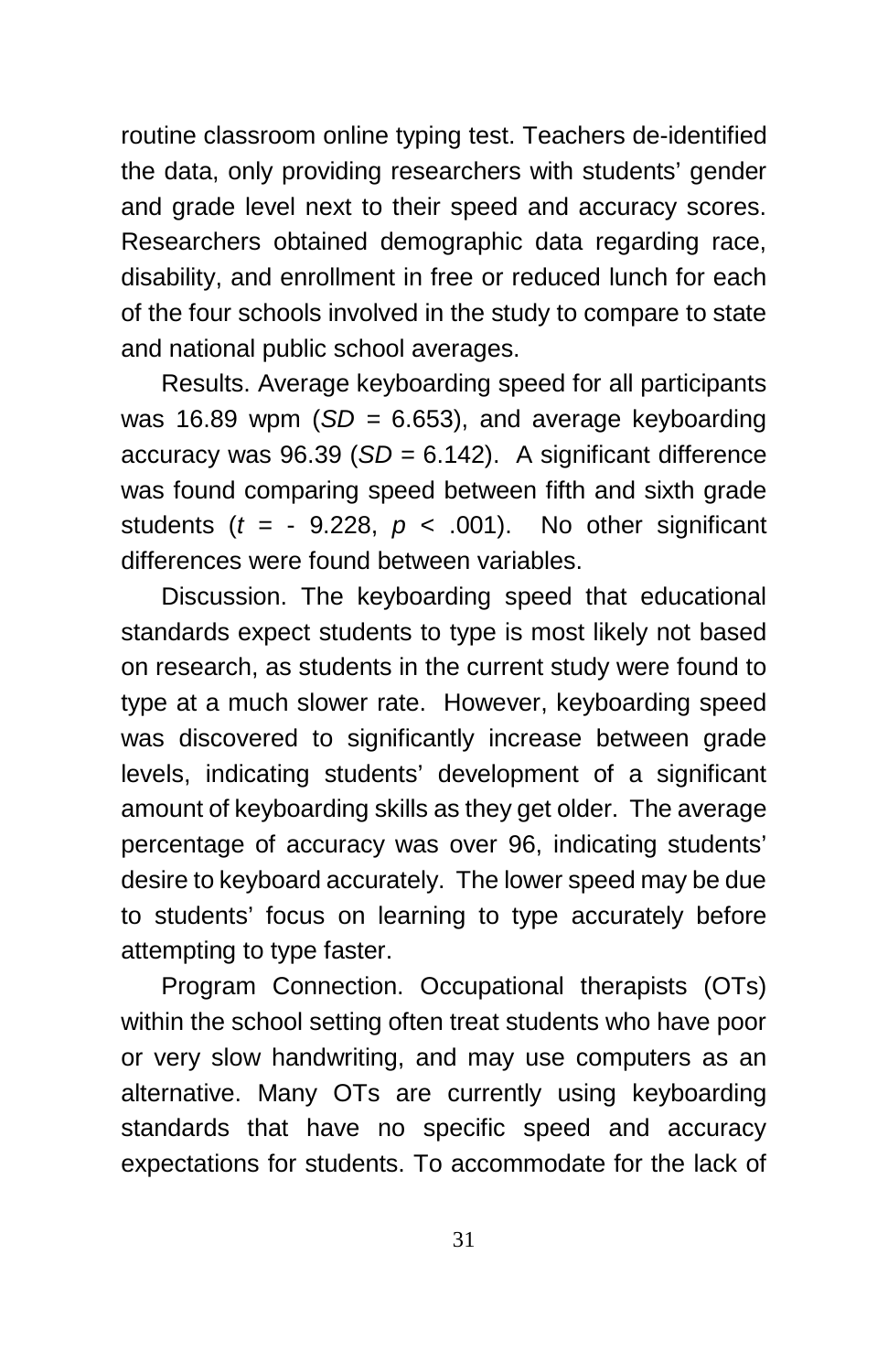typing expectations, OTs have used outdated research to support their reasoning behind keyboarding intervention.

Conclusion. The current study helps bridge the gap between outdated and nonspecific research by providing OTs and educators with recent and grade specific speed and accuracy rates for fifth and sixth grade students.

> *Keywords:* keyboarding, speed, accuracy, and occupational therapy

#### **TRAUMA, SENSORY PROCESSING, AND THE IMPACT OF OCCUPATIONAL THERAPY ON YOUTH BEHAVIOR IN JUVENILE CORRECTIONS**

#### **Maria Linkugel, Mikaila Dvornak, Kierra Klein, Ashlyn Williams (Dr. Joanne Estes)**

#### **Department of Occupational Therapy**

Background. Current research indicates most incarcerated youth have experienced trauma. Trauma can interrupt and impact one's sensory processing patterns, which are the neurological processes of perceiving and interpreting the world, resulting in atypical sensory processing patterns. These atypical sensory processing patterns may make youth more likely to interpret others' behavior as aggressive, which then elicits defensive responses. These defensive responses can manifest as acts of violence (AOV). Occupational therapy is a healthcare profession that can address atypical sensory processing patterns and potentially decrease AOV in juvenile correctional facilities.

Questions.This study explored the following research questions; what is/are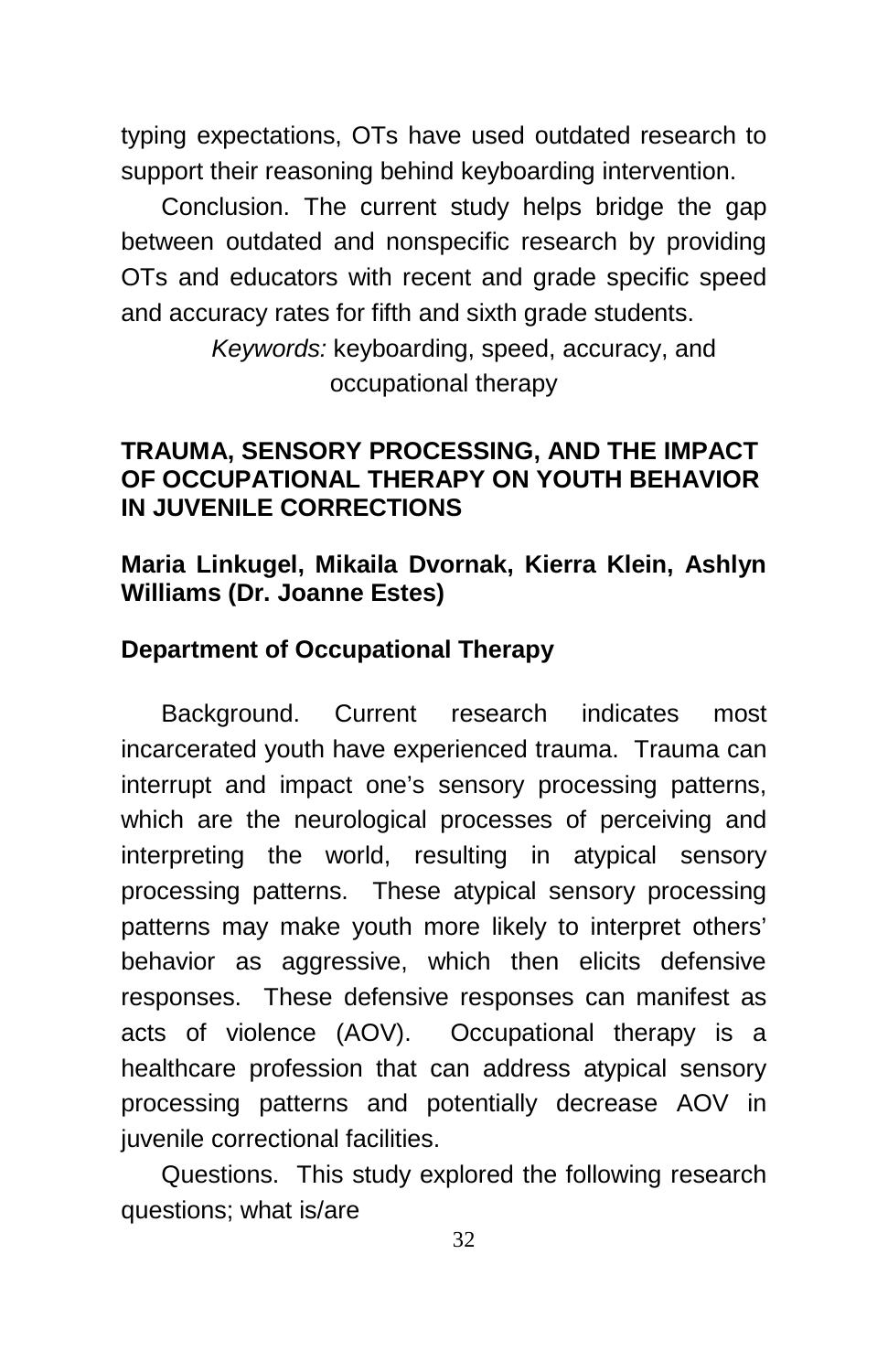1. The correlation between trauma and atypical sensory processing patterns?

2. The correlation between atypical sensory processing patterns and AOV?

3. The correlation between AOV and occupational therapy intervention?

4. The youths' perceptions of occupational therapy services?

Methods. The authors reviewed the records of male youth between the ages of 15 and 20 from a Midwestern maximum-security juvenile correctional facility. The sample consisted of youth who received a minimum of 300 minutes of occupational therapy intervention and randomly selected youth who have not received occupational therapy services. Additionally, the authors individually interviewed youth between the ages of 18 and 20 who have received occupational therapy intervention at the facility.

Results. Quantitative findings showed significant correlations between trauma and the low registration subtest score of the Adult/Adolescent Sensory Profile (A/ASP)  $(r_{(74)} = .25, p = .029)$ , trauma and the sensory avoiding A/ASP subtest score  $(r_{(74)} = .23, p = .049)$ , and AOV and the A/ASP low registration subtest score  $(r_{(74)} = -.25, p)$ = .032) among 76 incarcerated youth who received occupational therapy services. Youth who received occupational therapy services demonstrated a significantly lower AOV rate following intervention  $(t_{75)} = 5.25$ ,  $p < .001$ ). The qualitative results of 18 interviews produced three emergent themes, Occupational therapy "...helps me not to punch things", "I have a bright future ahead of me", and "I can go to them and they'll help me."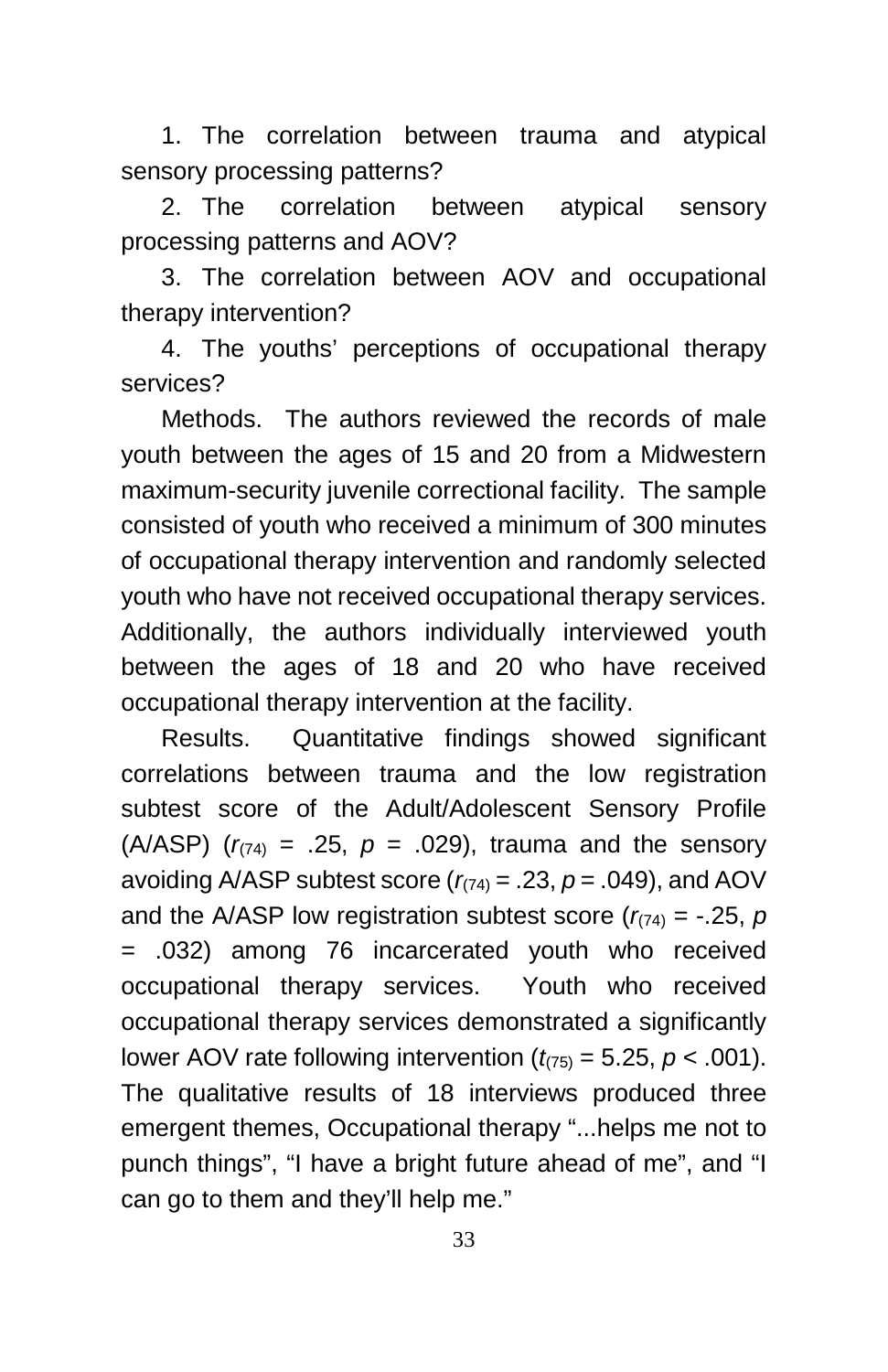Conclusions. This study supports the effectiveness of occupational therapy in decreasing rates of AOV for youth incarcerated in a juvenile correctional facility and in providing youth with a positive outlet to help them regulate emotions and behavior and think positively about their futures.

Program connection.This research reflects the Xavier University Department of Occupational Therapy Mission to graduate therapists who provide best practice in emerging settings and who seek occupational justice for all clients, especially vulnerable populations such as incarcerated youth. In accordance with that goal, this research offers valuable evidence for practitioners who work in correctional facilities, a setting for which there is limited literature related to occupational therapy. Furthermore, this research provides evidence for the effectiveness of occupational therapy intervention in reducing AOV at one juvenile correlational facility. This result may help justify the provision of occupational therapy services for the underserved population of incarcerated youth who have experienced trauma.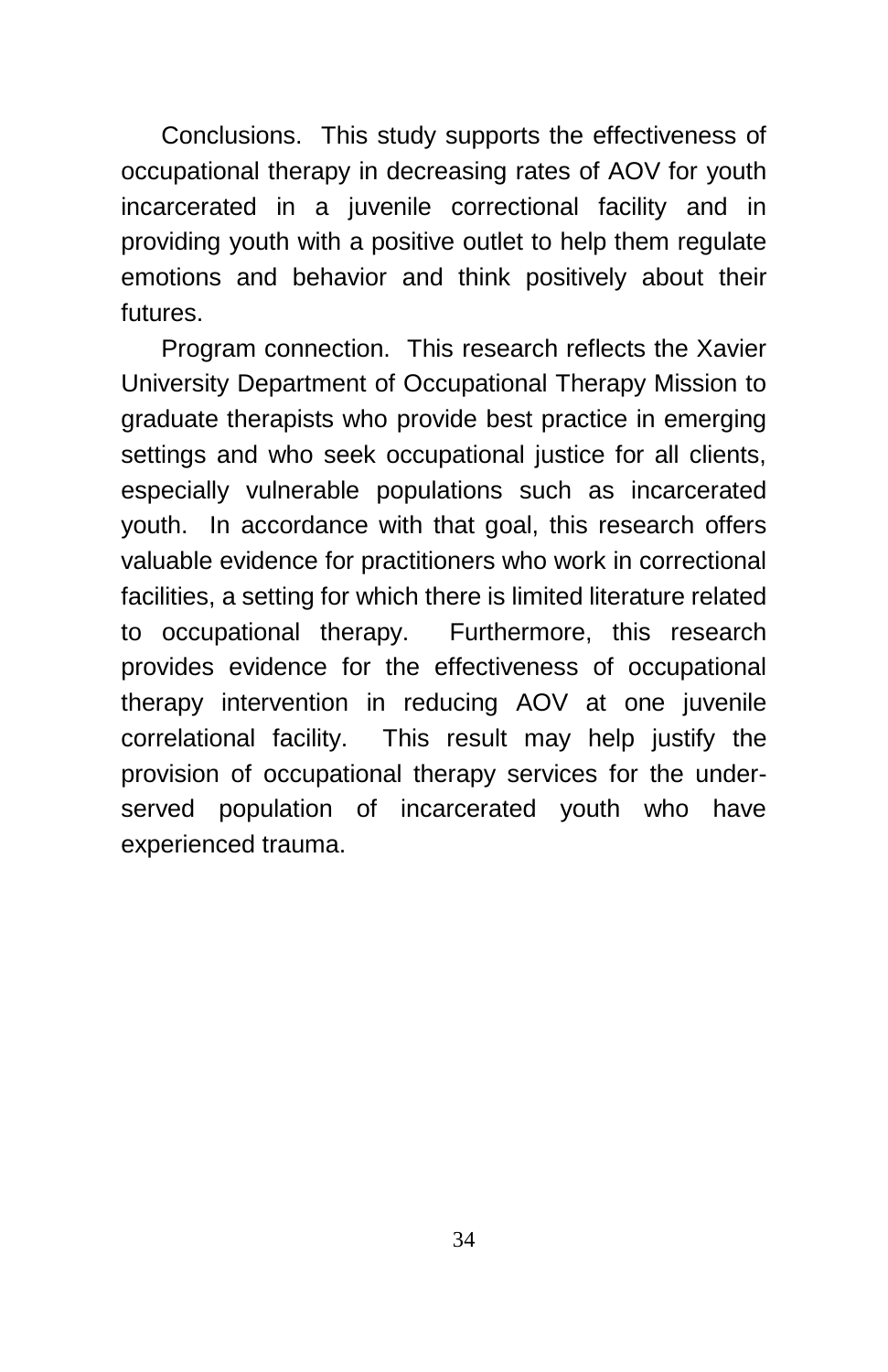# **TEACHING PRACTICES SUPPORTING CREATIVITY IN GRADUATE OCCUPATIONAL THERAPY STUDENTS**

# **Laura Nolan, Laura Palko, Chloe Peyton, Maggie Taphorn (Dr. Leah Dunn)**

### **Department of Occupational Therapy**

Occupational therapy is an allied health profession that adapts to meet the constantly changing demands of clients in healthcare. Occupational therapists use a client-centered perspective, requiring creativity beyond diagnostic clinical reasoning and problem-solving. To date, research on creativity training in occupational therapy education has been limited. Therefore, this study sought to better understand the way creativity is taught in allied health professions and to understand the challenges of teaching facilitating in the classroom by asking.

The research question was: what teaching practices promote creativity in occupational therapy graduate students? Authors administered the Teaching Practice Inventory to approximately 40 occupational therapy graduate students in two occupational therapy graduate courses. Results indicated that creativity is fostered when the instructor demonstrated increased respect and acceptance towards students' ideas (*p* = .000) and when instructors create a climate open to the expression of ideas (*p* = .024). Occupational therapy graduate instructors can benefit from the findings of this study by using it as a resource when considering how to foster students' creativity and how course content might affect the degree to which one can foster creativity.

35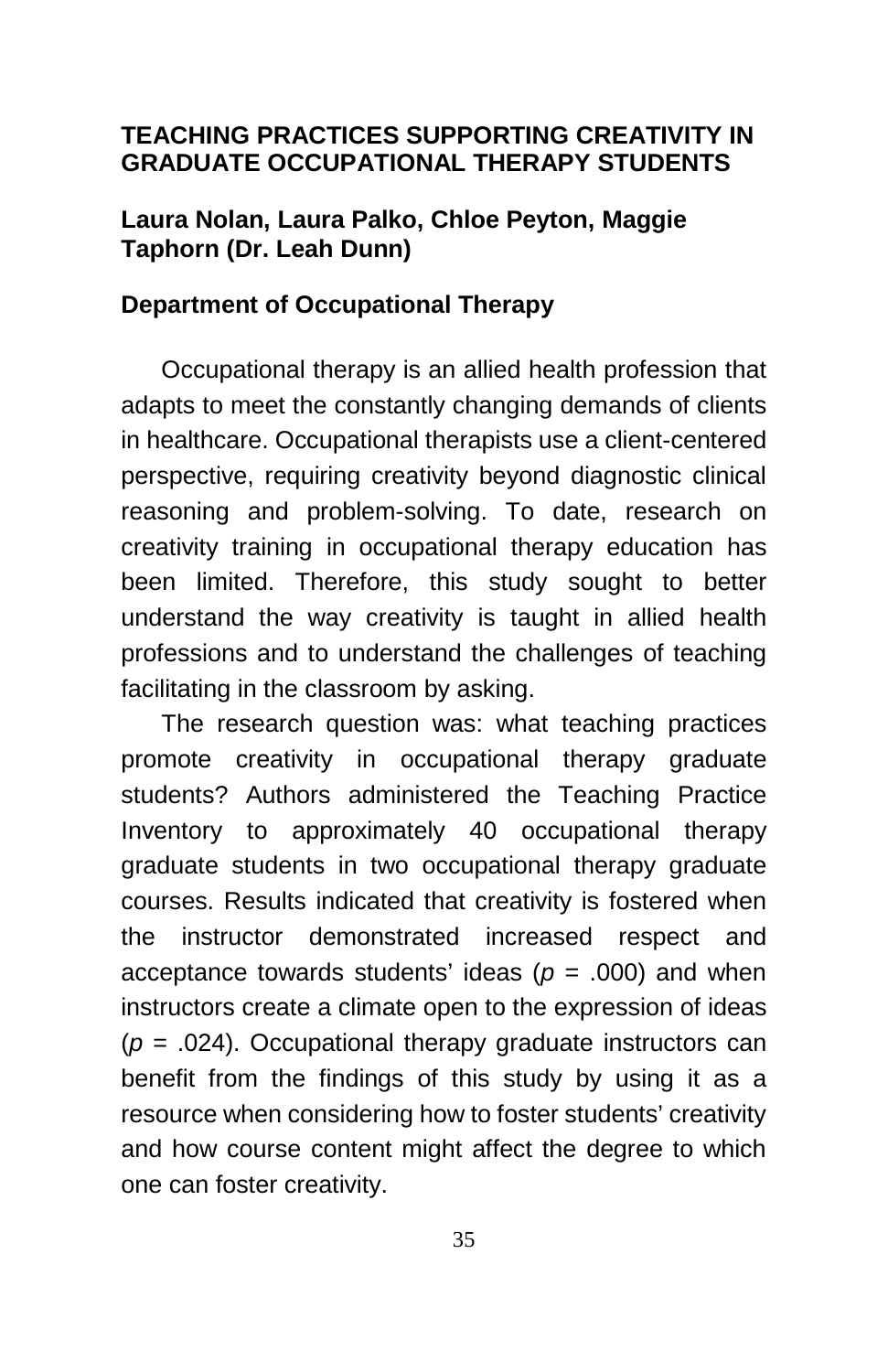As current students in Xavier University's occupational therapy department, we care deeply about the opportunity to analyze and improve education trends in occupational therapy for future students. As Xavier continues to develop and refine the new Clinical Doctorate degree in Occupational therapy, research on conducive learning environments such as this will be important to educators. The study's result that creativity is dependent on context, and Xavier's new program, should seek to create an educational context that is conducive to creativity.

Keywords: Creativity, Occupational Therapy, Graduate Students, Education

# **THE CURRENT DYNAMICS OF OCCUPATION-BASED PRACTICE**

# **Alayna Ricketts, Maci Craine, Alyssa Roehm (Dr. Joanne Estes)**

# **Department of Occupational Therapy**

Background: The profession of occupational therapy was founded on the premise that clients' treatments should focus on occupation. Paradigm shifts reflect the evolution of practice over time. Current best practice emphasizes a focus on occupation and client-centeredness. Occupationbased practice (OBP) mirrors the profession's foundational values by using occupation-focused activities that are meaningful to clients. One factor that influences the doing of OBP is dominance of biomedical approaches in medical environments. Thus, occupational therapists experience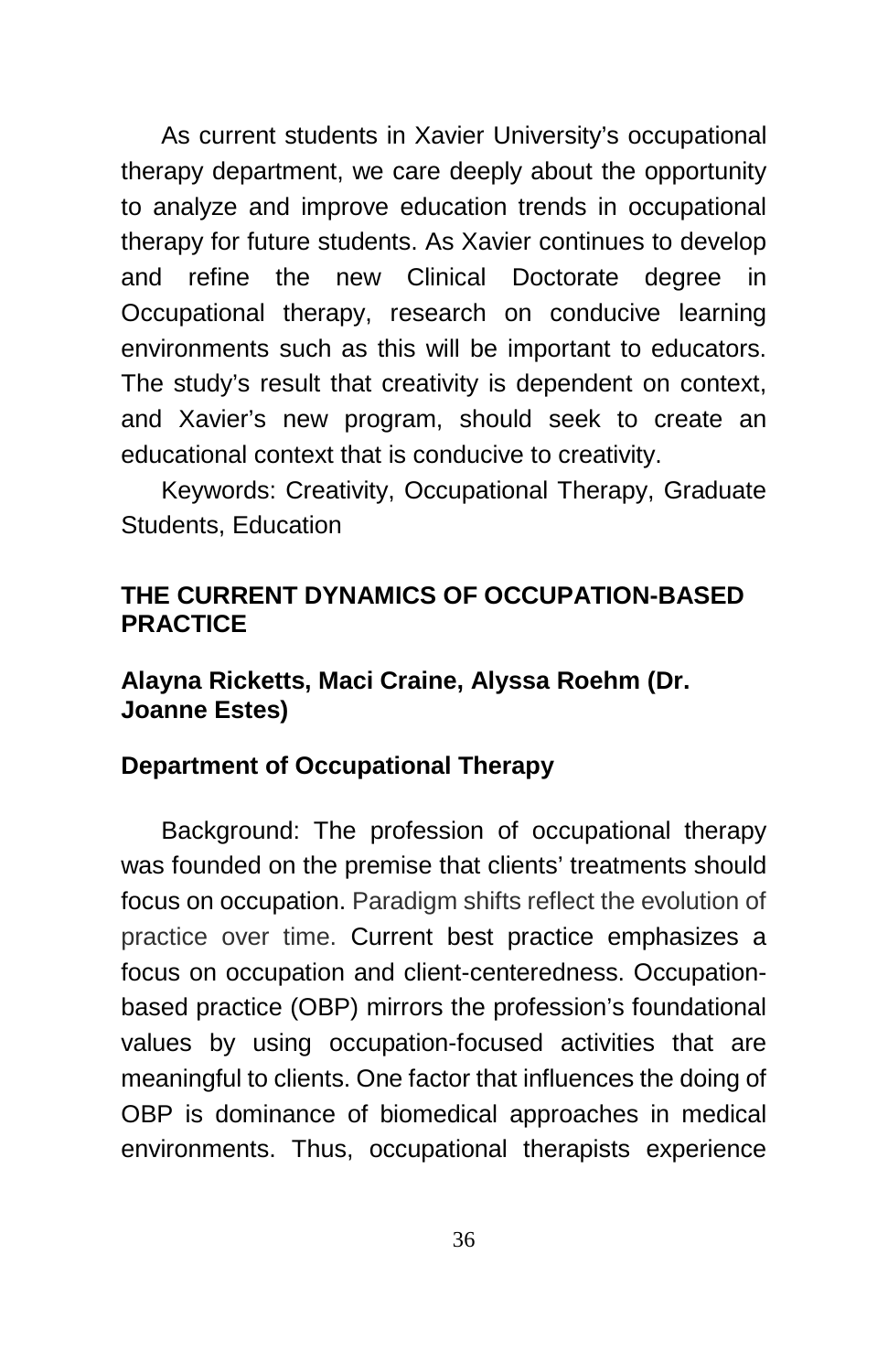tensions when providing care based on current professional values in medical facilities.

Question: What are occupational therapists' perceptions of supports and barriers to doing OBP?

Methods: Occupational therapists at a Midwestern pediatric hospital were invited to participate in an online survey developed by the authors asking about their perceptions of supports and barriers to doing OBP at this facility.

Results/Discussion: Of the 85 occupational therapists, 22 returned the survey for a return rate of 26%. The top two reported supports to doing OBP at this facility were environment (18%,  $n = 18$ ) and leadership (18%,  $n =$ 18). The top barriers reported to doing OBP at this facility were resources (25% , *n* = 19), family (16% , *n* = 19), and time (16%,  $n = 19$ ). Other factors such as perceived client motivation and effectiveness of interventions were reported to also impact the doing of OBP. All participants indicated that they often or always (100%, n= 19) use OBP interventions and they agreed or strongly agreed (100%; *n*  = 19) clients are more motivated when occupation-based interventions are implemented. Participants also agreed or strongly agreed (strongly agreed/agreed 95%, neutral 5%; *n* = 19) occupation-based interventions are more effective interventions.

Conclusion: This study explored factors that may support or hinder the doing of OBP at this facility. The findings of this study include factors regarding the facility, workplace culture, and clients how they may support or hinder the doing of OBP. Despite the factors that hinder the doing OBP, the utilization of occupation-based interventions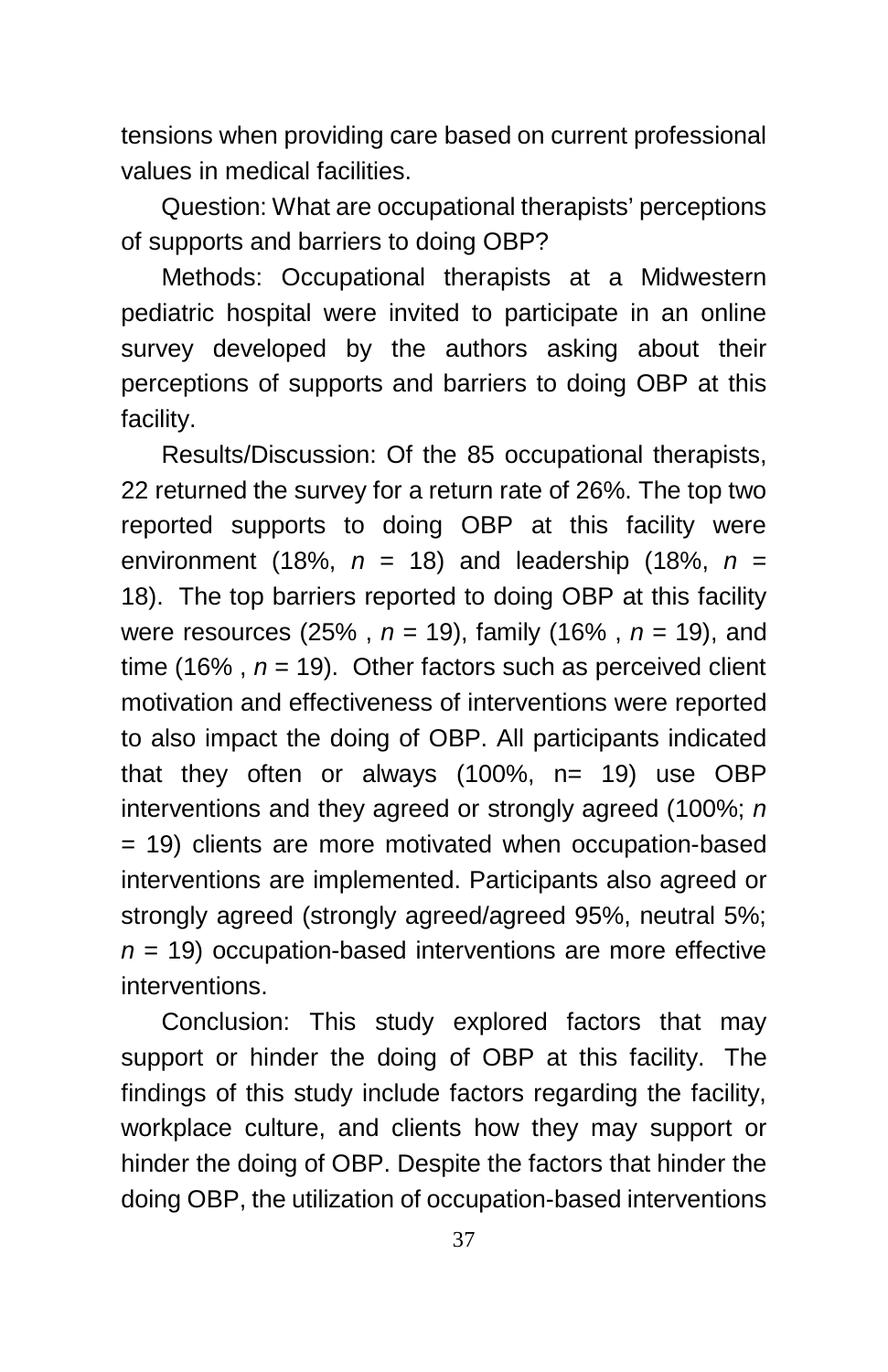and the doing of OBP are an integral part of occupational therapy practice at this facility. The findings of this study regarding supports and barriers to the doing of OBP are consistent with the current literature about the dynamics of OBP in the profession. Further research is needed to determine how to use these supports and overcome these barriers in medical facilities.

Program Connection: Xavier University's Master of Occupational Therapy program emphasizes the foundation of our profession and current best practice by promoting the centrality of occupation in treatment planning and implementation. The results of this study may help students identify potential supports and barriers in future workplace settings, which may improve their ability to navigate the doing of OBP as healthcare professionals. Faculty may also benefit from this study by increasing their knowledge about the current dynamics to doing OBP, which will allow them to educate students on the realities of current practice.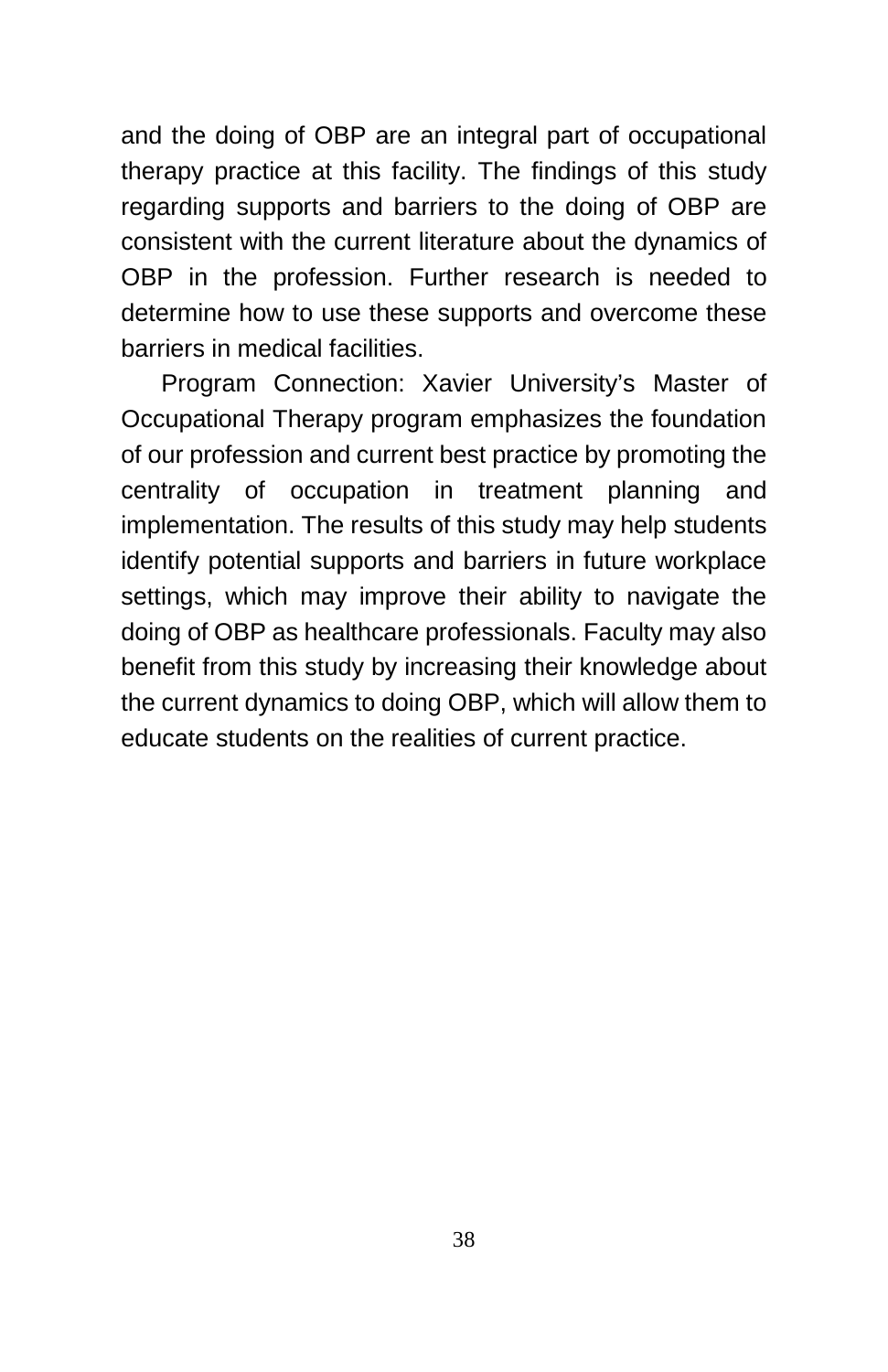## **INTENSIVE POWER MOBILITY TRAINING FOR VERY YOUNG CHILDREN WITH CEREBRAL PALSY: A PILOT STUDY**

## **Peyton Zimmerman, Ann Bishop, Kelly Schneider, Kaitlin Snider (Dr. Claire Morress)**

### **Department of Occupational Therapy**

For non-ambulatory children with cerebral palsy (CP) introducing power mobility training early on is crucial for development of language and cognition, yet power mobility is not an option many therapists turn to due to a lack of standardized training protocols. In this study, researchers examined whether an intensive training protocol is more effective in helping the child learn how to drive a power wheelchair than a standard protocol. It also examined the feasibility of an intensive protocol for a child under the age of three and his parents. This study utilized an N-of-1 AB design. Training was implemented with one child, once weekly for three weeks, then increased to three times a week for the study's remainder. The child's ability to drive the chair was analyzed through video coding using two independent, blinded reviewers. The only variable that was significantly impacted by intensive training was assisted mobility. Assisted mobility was characterized as the percentage of time the child drove the chair after his hand was placed on the joystick. A parent interview reflected the positive effect on her child's mobility as well as the emotional impact of seeing her child in a wheelchair and the strain training added to her schedule. Intensive power mobility training is feasible and can yield greater acquisition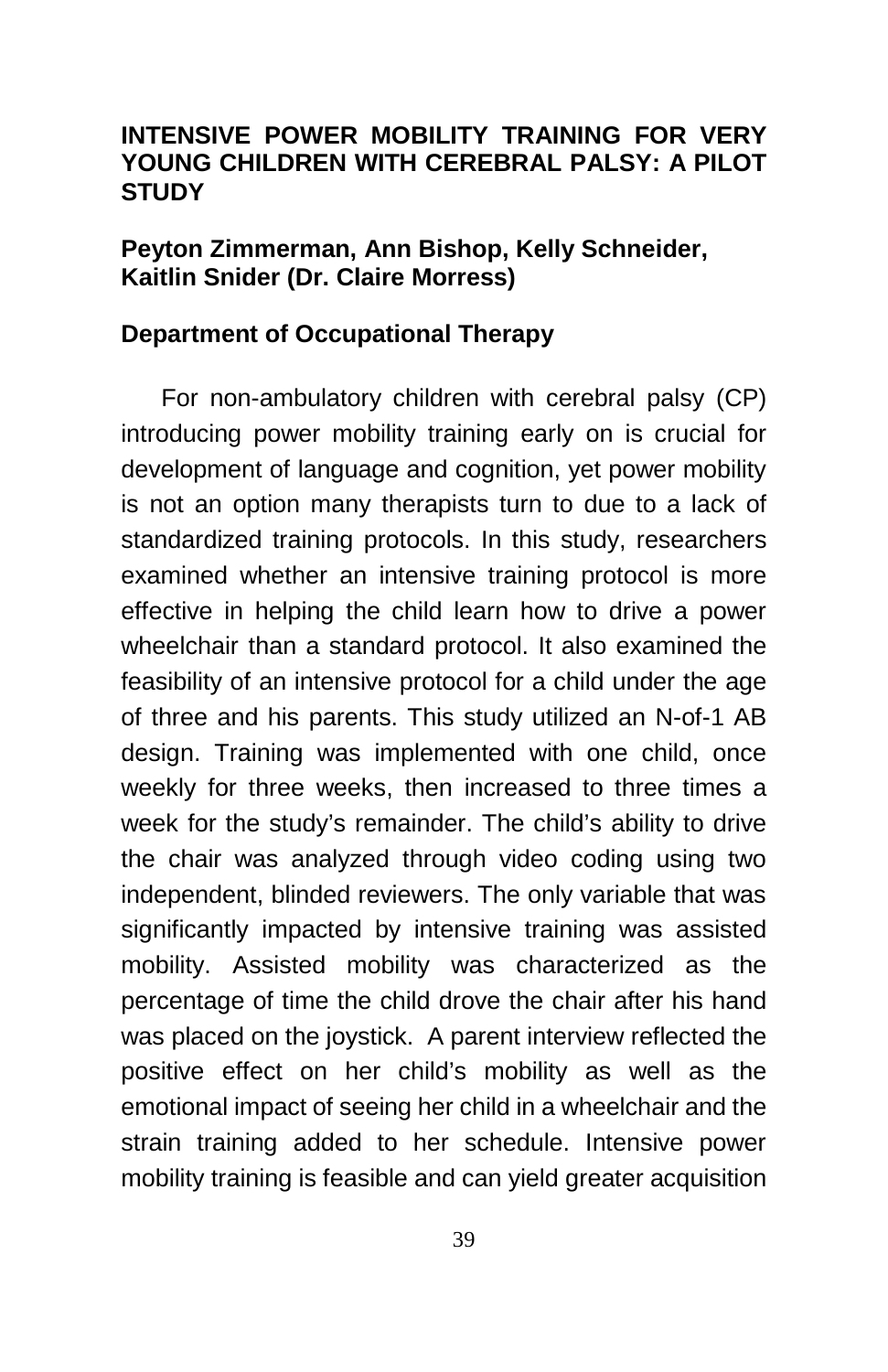of power mobility operatory skills due to more frequent sessions, however more research is necessary in the area of intensive versus a more standardized training protocol. This study connects to the Department of Occupational Therapy because occupational therapists are a part of rehabilitation teams, who prescribe mobility devices. Research must be conducted to know what devices support mobility for different populations. This study provided more information for occupational therapists regarding the effects of intensive power mobility training with a population of children with cerebral palsy under the age of three to aid clinical decision-making.

> *Keywords:* cerebral palsy, early power mobility, intensive training protocol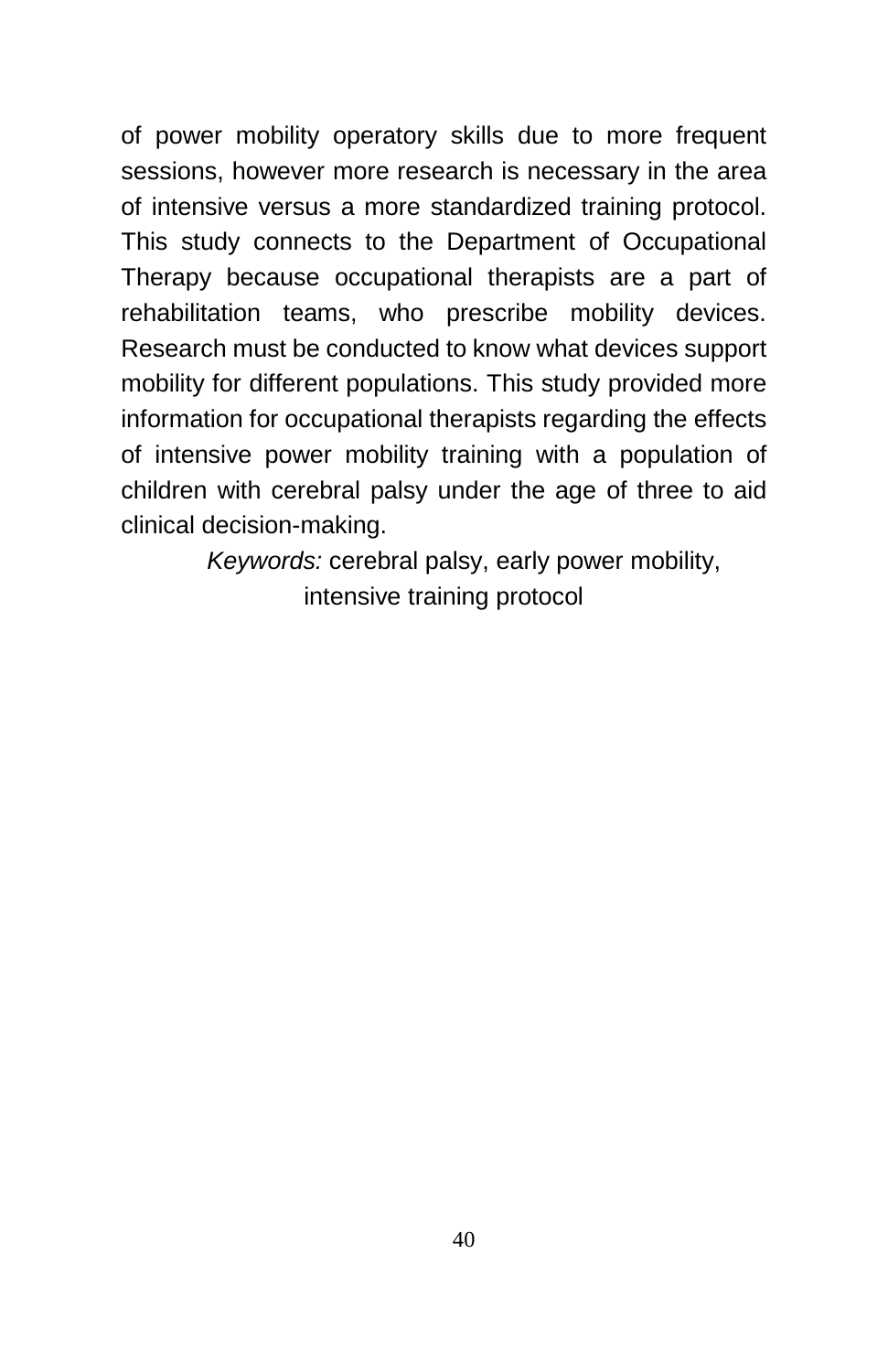### **Department of Sport Studies**

## **THE COACH-PARENT RELATIONSHIP: THE EFFECT OF ROLE STRAIN ON THE SOCIAL INTERACTION BETWEEN YOUTH SPORT COACHES AND PARENTS**

## **Laura Campbell (Dr. Ron Quinn)**

### **Department of Sport Studies**

Approximately three-quarters of families in the United States have at least one child participating in youth sports a total of about 45 million children. Despite record numbers of participation in youth sports, an average of 35% of youth athletes are opting out each year with increased attrition occurring during the middle- and high-school years. For nearly a century, sports participation and withdrawal has been and continues to be a topic of research and concern. This study was designed to examine the social interaction between the two most significant adults (e.g., coaches and parents) who influence the nature and quality of the youth sport experience. With coaches and parents having autonomous expectations of the role of the coach, it stands to reason athlete enjoyment and thus, retention is influenced by the coach-parent relationship and potential conflict between these two important decision makers in youth sports. Using role theory, this study aims to understand the coach-parent relationship by investigating how differing viewpoints on behaviors and expectations affect the coach-parent relationship and, ultimately, the athlete. In most cases, coaches and parents have the athlete's best interest in mind. However, in order to ensure success through a positive youth sport experience, coaches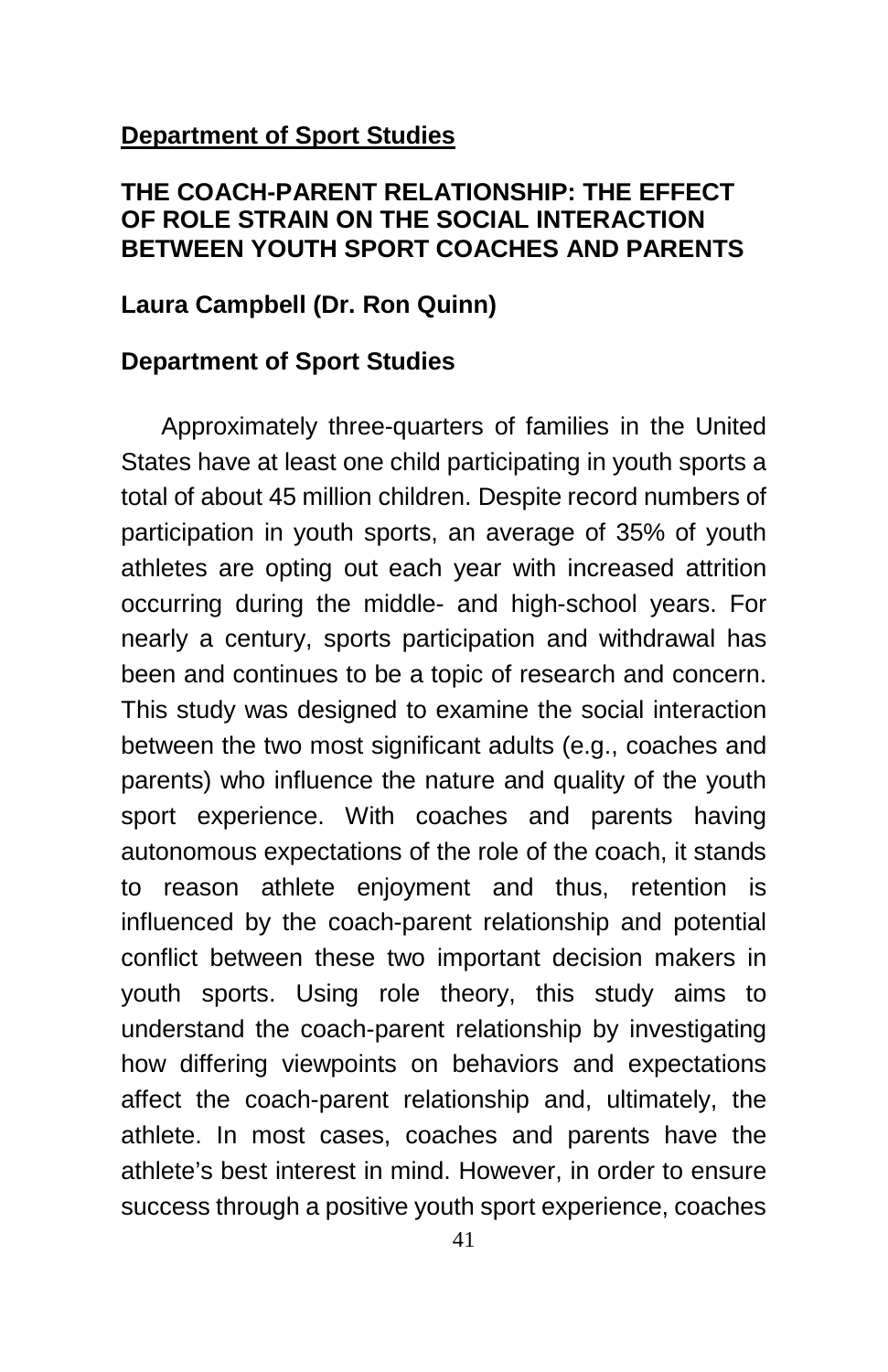and parents must understand the expectations of the other. Deprived of intentional communication and a reasonable attempt to consider the other's viewpoint, conflict between parents and coaches will remain in the youth sports culture and, arguably, affect participation and withdrawal. As such, a survey of youth sport coaches and parents representing middle- and high-school team sports and athletes was conducted. Results revealed an observable difference in the perception of coaching roles and behaviors between youth sport coaches and parents. The most significant difference with the potential to induce role strain was discovered in the degree of agreement over talent development environments. Surprisingly, the coach participants focus on long-term athlete development through a positive learning environment, whereas the group of parents concentrates on progressive achievement and competitive comparisons. This study makes a unique contribution to sports literature and research by presenting an empirically based representation of differences in beliefs between youth sport coaches and parents. Furthermore, the present study provides indispensable knowledge to key stakeholders to reduce role strain and improve social interaction between one another; in effect, improving the overall youth sport experience.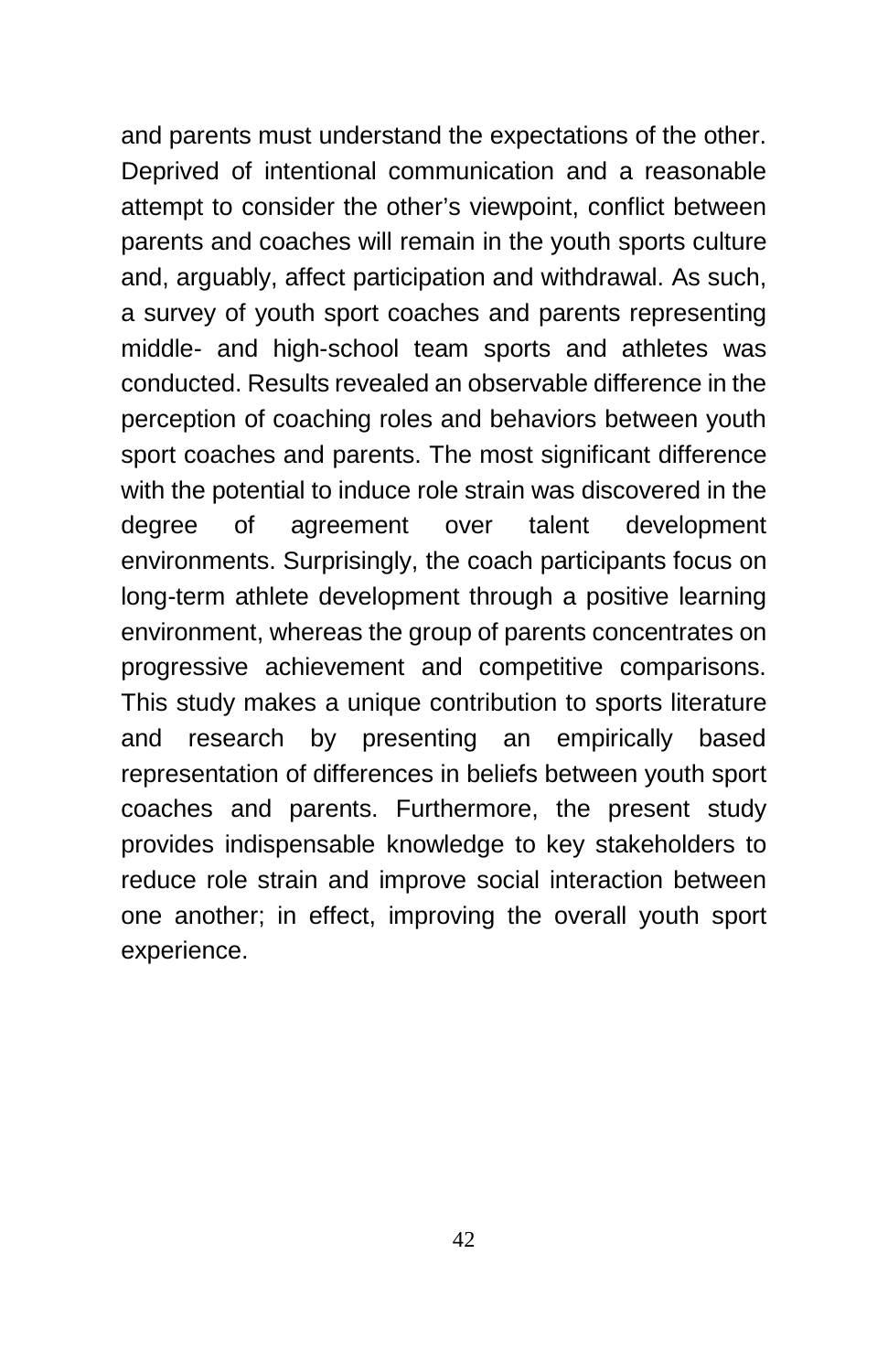### **A RARE NON-DISPLACED CARPAL FRACTURE CAUSED BY A COMPRESSIVE FORCE**

# **Alyssa Egan (Dr. Lisa Jutte)**

### **Department of Sport Studies**

Background: A twenty two-year-old, male, right-handed, collegiate baseball player suffered an injury to the medial aspect of his right fifth metacarpal after being hit by a baseball while batting in a late season spring baseball game. Upon evaluation by the athletic trainer (AT), the patient reported pain with active ulnar deviation. The AT observed edema over the dorsal and medial side of the hand. The patient denied tenderness with carpal palpation, but reported pain with resistive wrist extension. The patient showed no weakness with finger, wrist, or elbow RROM. The AT treated him for a medial 5th metacarpal contusion and a triangular fibrocartilage complex (TFC) injury. Treatment that reduced wrist pain included: thermal ultrasound, ice, and wrist taping. Over the following six weeks, the patient reported a decrease in pain and continued to play as tolerated for the remainder of the season. Pain with wrist AROM returned three months postinjury while he was home for the summer. He reported to his family physician who ordered an x-ray, which was negative. He was treated by a manual therapy specialist with cupping along the superficial back line of the myofascial meridian, which decreased his wrist pain. Five months post-injury, he returned to campus for pre-season physicals, where he once again reported mild wrist pain. Differential Diagnosis: TFC injury, carpal bone contusion, triquetrum fracture,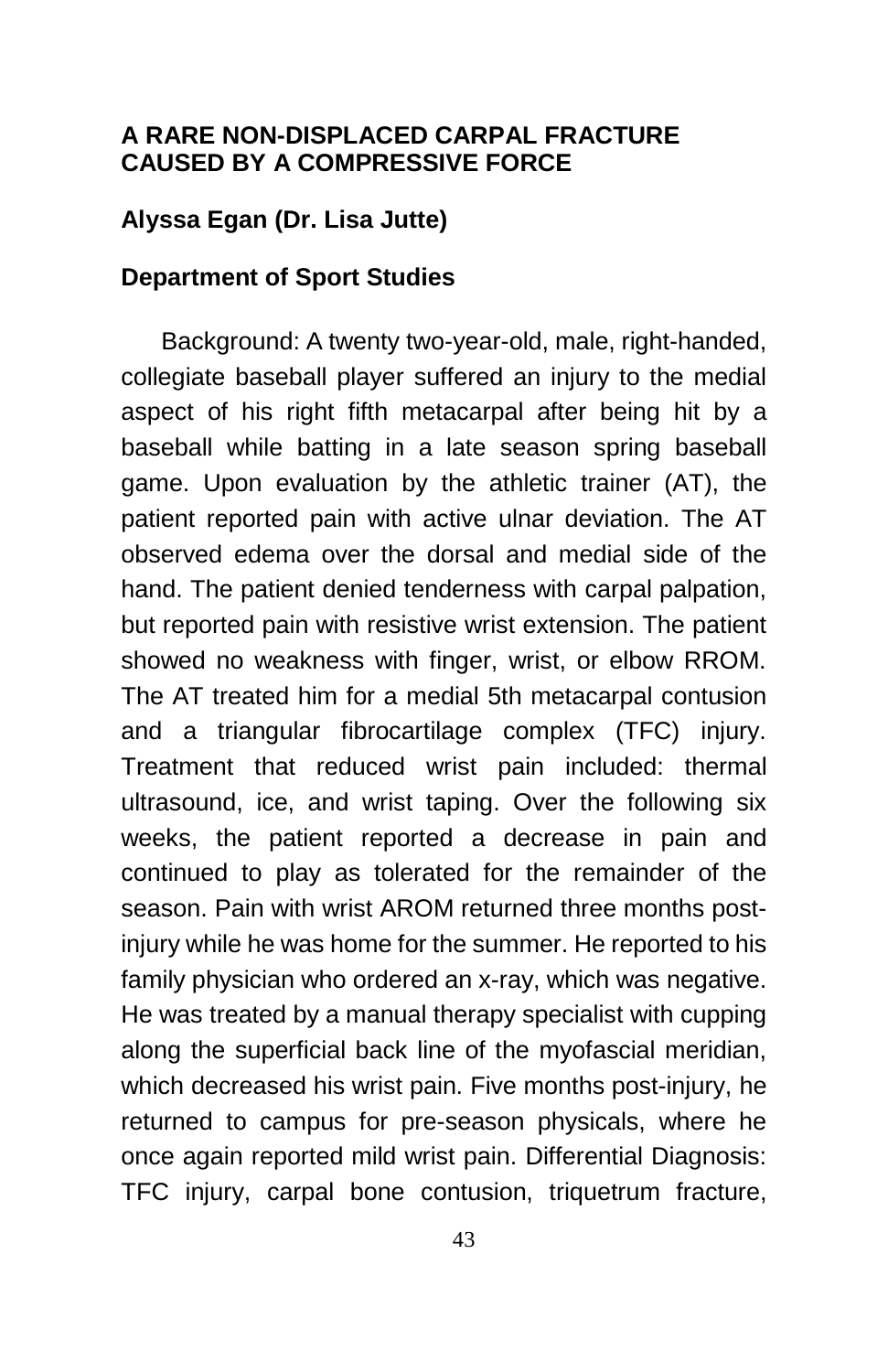trapezium fracture. Treatment: During pre-season physicals, the team physician did not appreciate any deformity or edema in the patient's hand or wrist. The patient reported tenderness on the ulnar side of the wrist with passive ulnar deviation and supination. The team physician ordered an MRI to rule out a TFC tear. The MRI showed a non-displaced fracture of the distal trapezium and a grade one interosseous strain between the 3rd and 4th metacarpals. The patient was placed in a wrist exosTM removable cast. Four weeks later, the exosTM cast was discontinued. He was released back to play by the team physician and played the remainder of his fall baseball season without pain. Uniqueness: Trapezium fractures account for 3-5% of all carpal fractures. The typical mechanism of injury (MOI) is a secondary injury to a thumb subluxation, carpal dislocation, or direct blow to the hand; however, in this case the MOI was compressive due to extreme radial deviation. Clinical Bottom Line: The forced radial deviation due to the baseball's impact on the ulnar side of the hand, while gripping a bat, resulted in a trapezium fracture. The fracture was initially missed due to more severe pain reported along the ulnar side of the wrist. After multiple attempts at treating the ulnar wrist, the patient received an MRI that correctly diagnosed a trapezium fracture that led to proper treatment and the complete elimination of symptoms. Trapezium fractures are misdiagnose for two reasons. First, their signs and symptoms are similar to other more common wrist injuries. Second, they often occur with other more traumatic injuries. Sports medicine professionals should keep in mind that compressive forces can fracture the trapezium.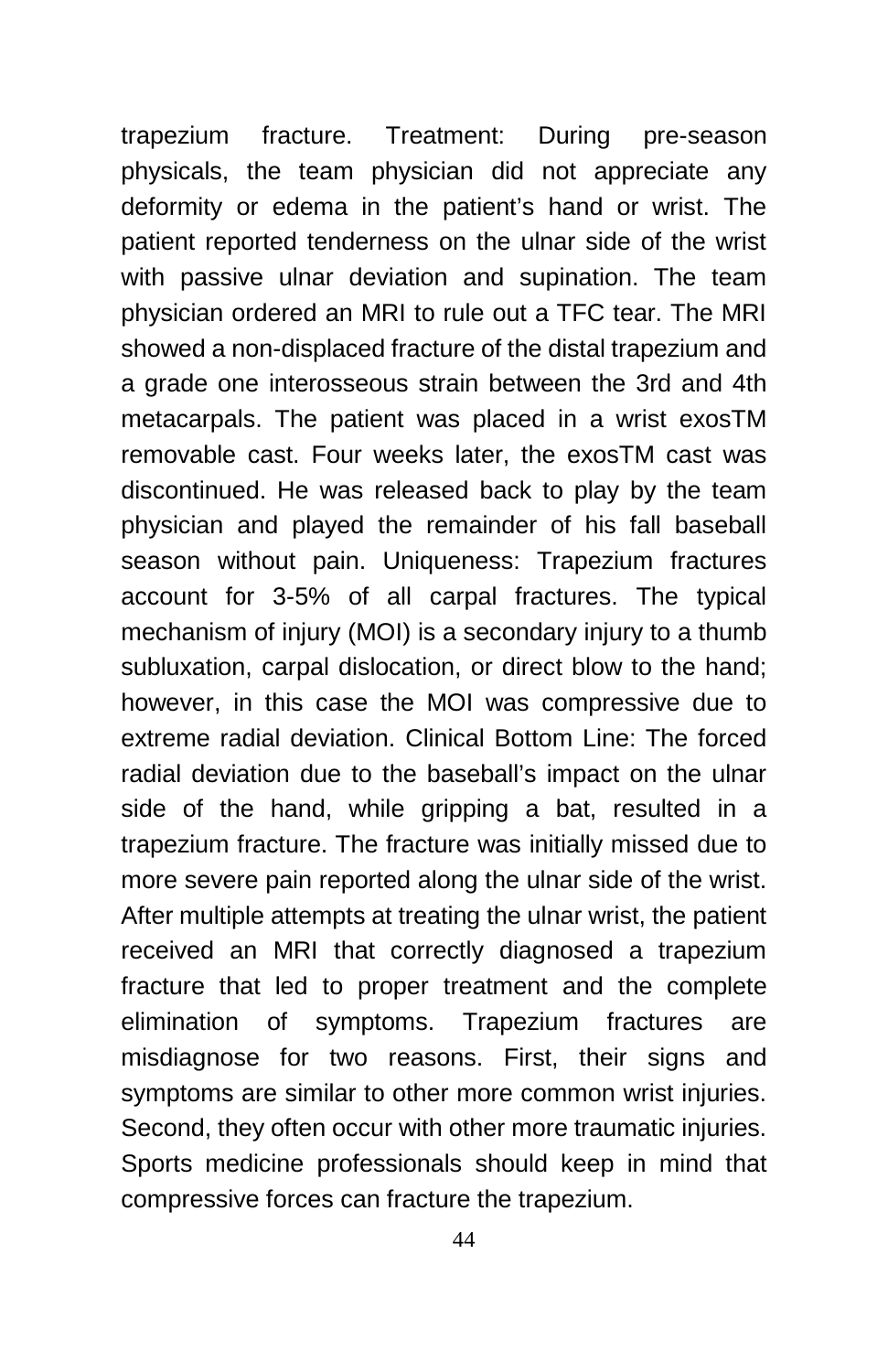## **FOOT INJURY IN HIGH SCHOOL MULTISPORT ATHELTE**

## **Patrick Roberts (Dr. Lisa Jutte)**

### **Department of Sport Studies**

Background: A 17-year-old multisport high school athlete, reported to his to athletic trainer in early November complaining of left foot/toe pain. The patient presented with ecchymosis over the 2nd metatarsal head and was tender to palpation. The patient's toe strength was normal, but he demonstrated restricted 2nd digit AROM and PROM when compared bilaterally. The patient was referred to the team physician for X-rays and further evaluation. Differential Diagnosis: 2nd Metatarsal Stress Fracture, Freiberg's Infraction, lesser toe MTP joint instability, torn metacarpophalangeal collateral ligament Treatment: The physician ordered X-rays and based upon those images diagnosed the patient with a stress fracture of the 2nd metatarsal of his left foot. The physician placed the patient in a walking boot and restricted him from all sport activity. After two weeks the patient was allowed to return to all sport activity with the use of a metatarsal arch pad. Three months later, the patient continued to report moderate foot pain. The patient consulted an orthopedic foot specialist who ordered an MRI. The foot specialist reviewed the MRI and diagnosed the patient with Freiberg's Infraction. The physician placed the patient in a walking boot with crutches and restricted him from activity for three weeks. The patient began his physical therapy after three weeks of partial weight bearing. He received the following treatments for the next three months: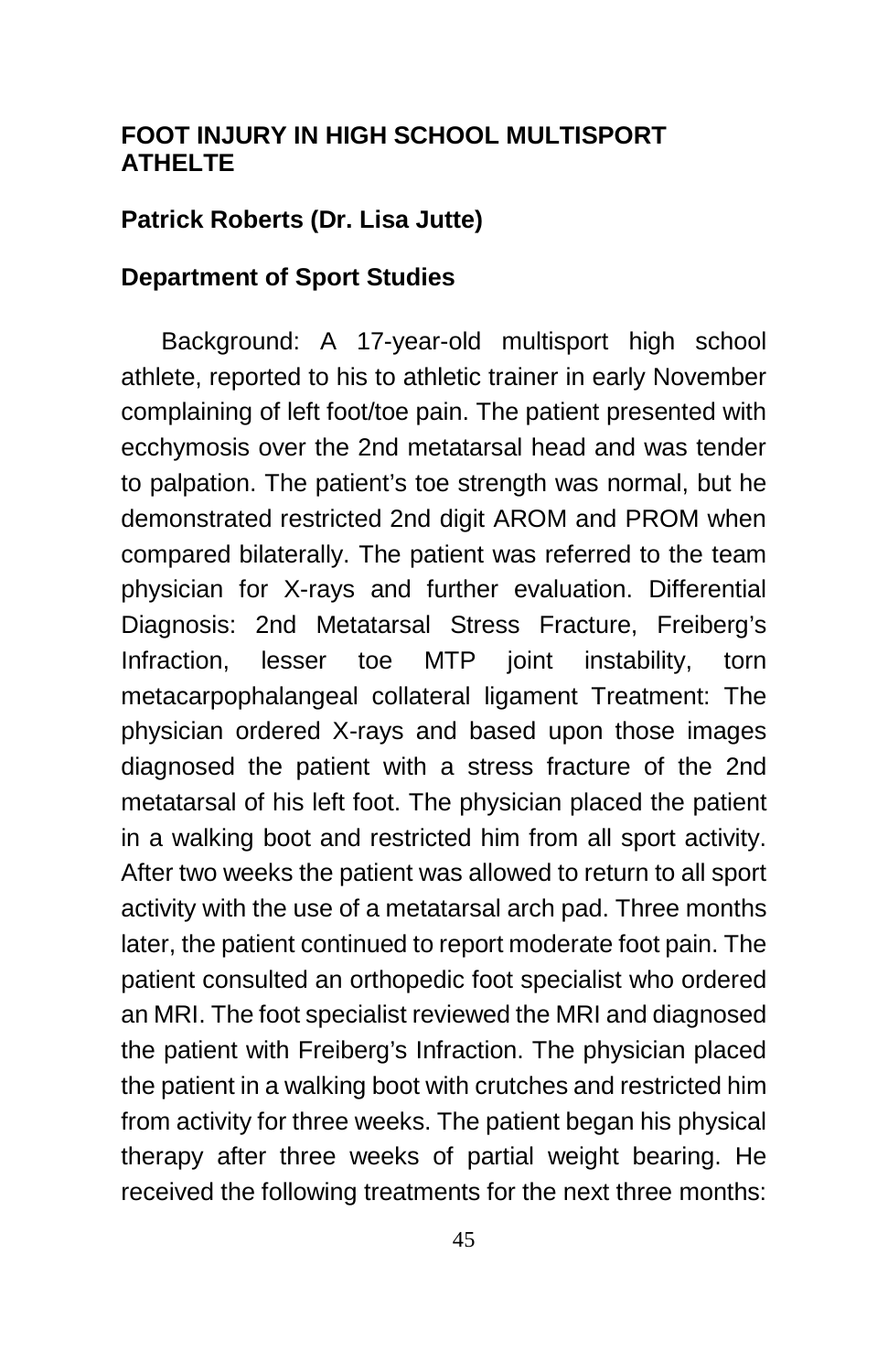massage of metatarsal heads, passive flexion and extension toe ROM exercises, toe stretches, and gait training emphasizing heel strike and toe off. The patient also received custom made synaptic resonance technology orthotics. The patient was cleared to resume activity nine months after reporting the initial injury. The patient was instructed to continue to wear his orthotics throughout the day and to add the metatarsal arch pad when participating in sport activity. Uniqueness: The etiology for Freiberg's Infraction is not fully understood due to the lack of available research. The existing literature shows that Freiberg's Infraction is more common in adolescent women and it can be difficult to diagnose since it shares signs and symptoms very similar to a metatarsal stress fracture. The literature explains two methods of treatment for Freiberg's Infraction. The most common treatment approach is conservative and requires partial weight bearing with the use of custom orthotics. If conservative treatment is ineffective, a second treatment approach requires the surgical removal of all loose osteophytes around the affected metatarsal and the placement of a metal cap upon the metatarsal head. Conclusion: This patient was evaluated and misdiagnosed with a stress fracture of the second metatarsal. The MRI ordered by the foot specialist was necessary for the correct diagnosis and treatment of his Freiberg's Infraction. The most effective way to differentiate between Freiberg's Infraction and a metatarsal stress fracture is through X-ray and MRI imaging. More research concerning Freiberg's is needed to clarify the mechanism and provide better diagnostics.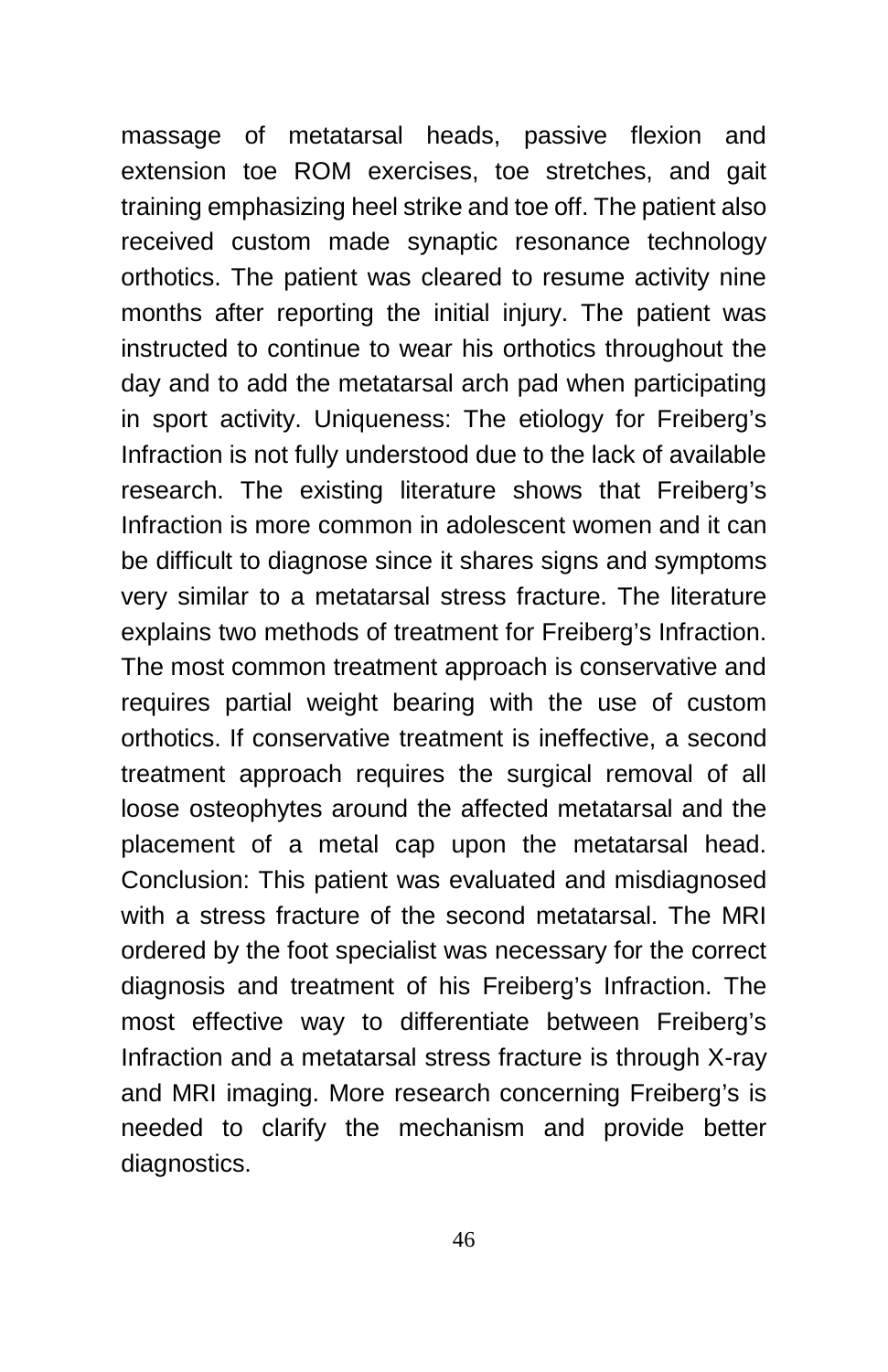## **EXAMINING THE RESULTS OF CONSERVATIVE VS SURGICAL TREATMENT OF A LATERAL PATELLAR DISLOCATION IN A COLLEGIATE VOLLEYBALL PLAYER**

### **Evan Schlanser (Dr. Lisa Jutte)**

### **Department of Sport Studies**

Background: An eighteen-year-old female volleyball player reported to preseason physical with history of a left lateral patellar dislocation during her freshman year in high school. An orthopedic specialist diagnosed the injury from an MRI. The patient and her family opted to treat the injury conservatively, so the specialist gave her knee braces and set up a strengthening protocol for her to follow. After full recovery, the patient received braces to wear bilaterally for the remainder of her high school career. Upon entry to preseason, she was evaluated by the team orthopedic specialist who reported 2+ lateral mobility of her patella bilaterally and significant weakness of her left hip abductor muscles. Aggressive strengthening of the hip abductors and vastus medialis muscles was recommended, but patient was released for full-participation. The next week, the patient dislocated her left patella while landing during preseason scrimmage. Upon sustaining injury, the player was in obvious pain, but the patella was reduced. The athlete was moved to the sideline and monitored for the rest of practice. Immediately post-practice, the patient was referred and taken to an orthopedic specialist. Differential Diagnoses: Patellar fracture, especially around the medial facet. Quadriceps tendon and Patellar tendon sprains,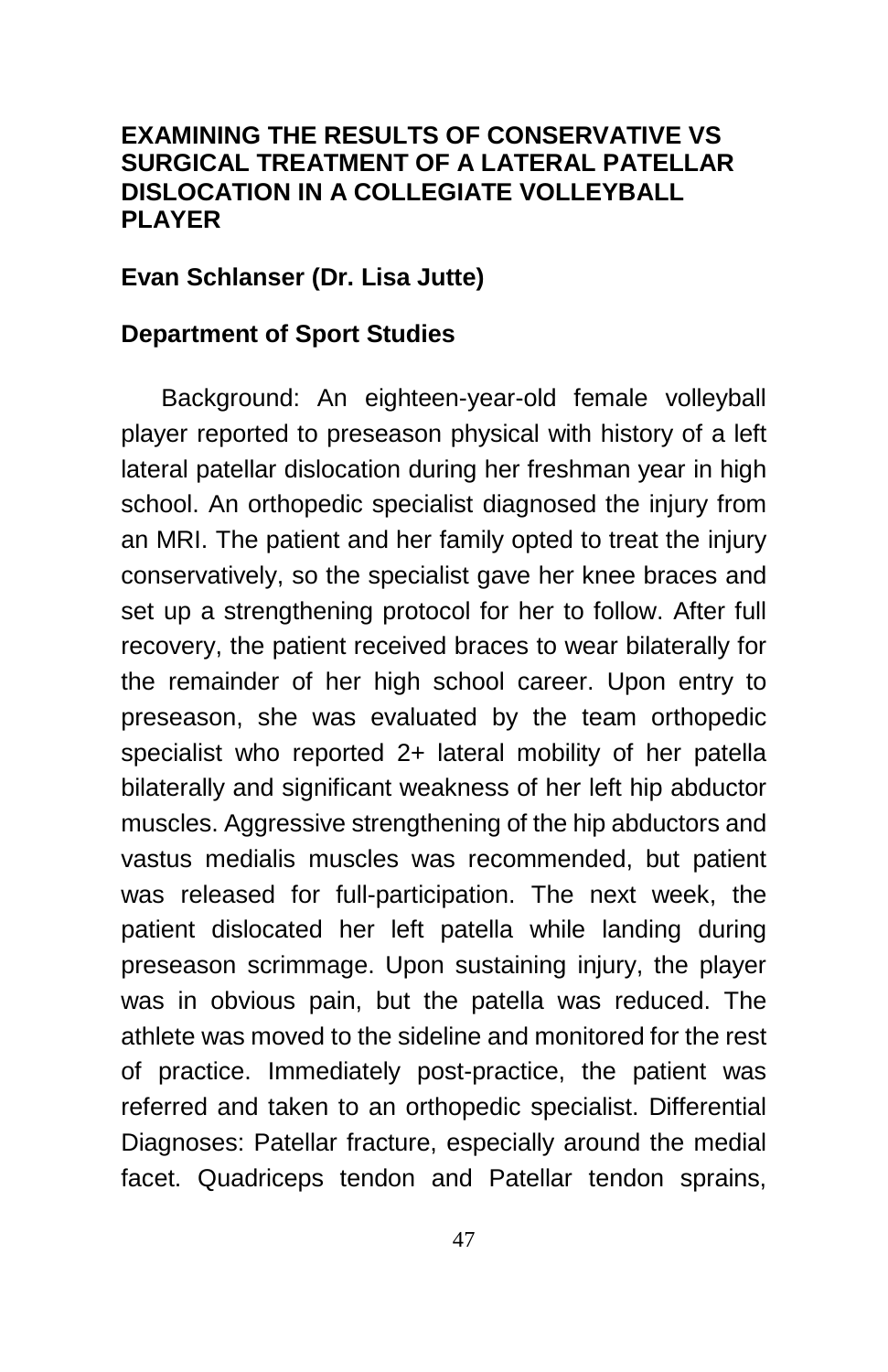Vastus Medialis strain, Anterior Cruciate Ligament tear, Medial Collateral Ligament tear, and Medial Meniscus damage. Treatment: The patient was assessed by the orthopedic specialist, who ordered an MRI and x-ray. Results of imaging showed a bony contusion on the lateral margin of the lateral femoral condyle, a displaced fracture from the medial patella facet, and a high grade medial patellofemoral ligament (MPFL) injury at the patellar insertion. The orthopedic specialist advised reparative surgery. A left knee arthroscopy was performed to remove the loose osteochondral bodies from the fracture. Arthroscopic chondroplasty was performed on the patella. Reconstruction of the MPFL was carried out with a semitendinosus allograft. Reconstruction of the medial patellar retinaculum and the vastus medialis was performed. The patient was braced to immobilize post-op and was instructed in non-weight bearing gait. The patient  $\hat{\mathbf{a}} \in \mathbb{S}^{m}$ s rehabilitation focused on regaining strength and improving patellar tracking mechanics, especially by strengthening the vastus medialis. Cryotherapy and Russian stimulation were used to aid in the recovery process. The brace was not to be removed from the patient until full ROM was restored after a minimum of six weeks. The team physician authorized removal of crutches at 9 weeks. Full recovery estimated at six months. Uniqueness: This injury is rather unique, with an incidence rate of 2.29 per 100,000. The sports medicine team identified the risk factors for a patella dislocation during the PPE, and implemented corrective actions, but the plan and its effects did not develop in time. Conclusion: There is as much as a 52% chance of reinjury with any case of patellar dislocation. The recurrence rate is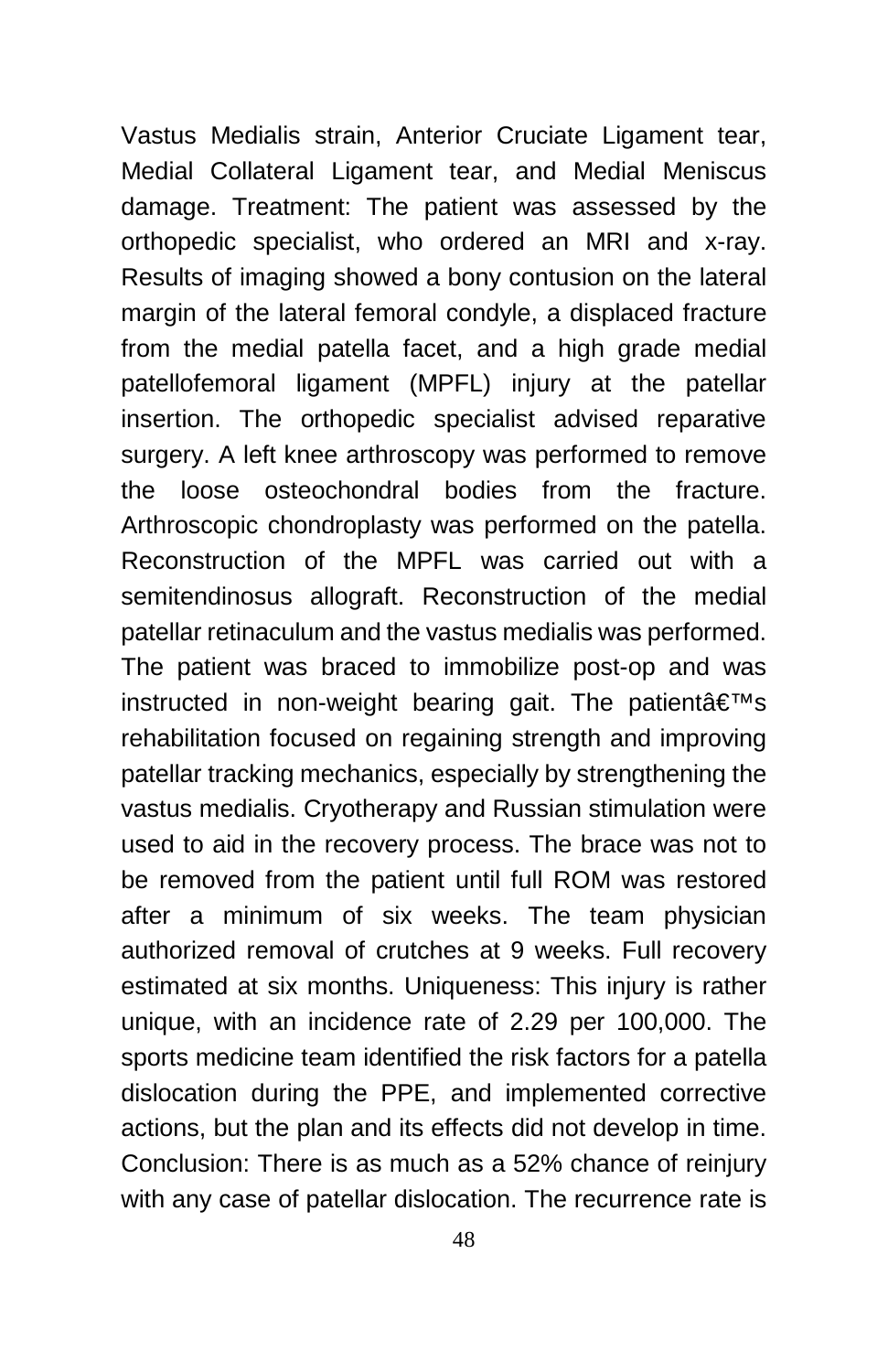about 10% higher amongst patients who receive conservative treatment for rehabilitation purposes. The results of this case are concurrent with current literature, recommending surgical intervention as the gold standard and the recommended first option of treatment for this injury.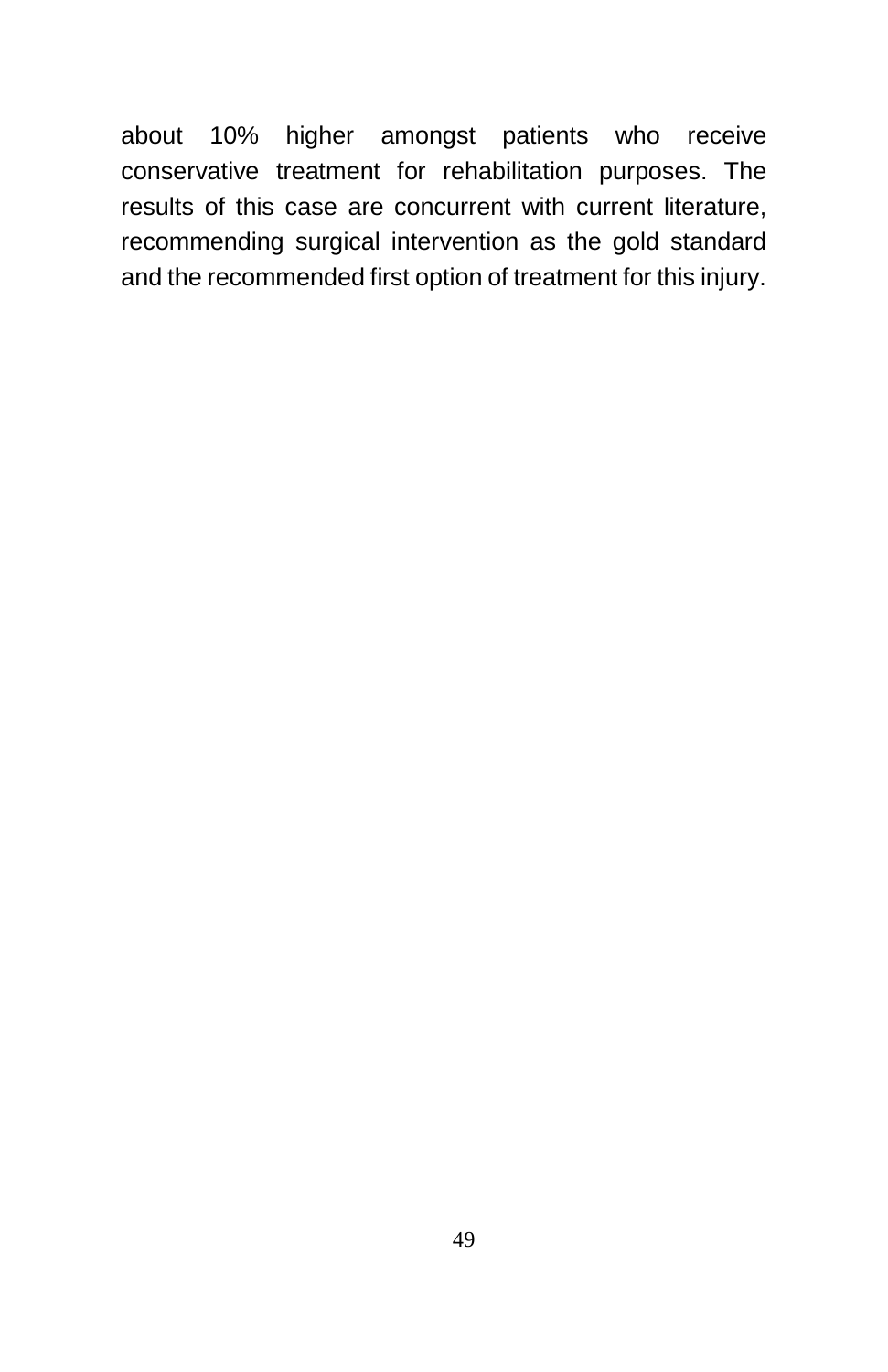# **Health Economic and Clinical Outcomes Research**

## **ANNUAL ECONOMIC BURDEN OF ADVERSE CHILDHOOD EXPERIENCES IN THE UNITED STATES**

### **Dominique Brandt (Dr. Peter Mallow)**

### **Health Economic and Clinical Outcomes Research**

Objectives: Adverse childhood experiences (ACEs) constitute a significant economic burden on the child, family, and society. The objective of this study was to estimate the annual economic burden of ACEs in the United States (US) in children.

Methods: An economic simulation model was developed, and we performed a targeted "best evidence" literature review to gather the available evidence necessary to quantify the clinical and economic burden of ACEs. Searches were conducted in PubMed, PsychINFO, Scopus, Embase, Cinahl, EBM Reviews, Academic Search Complete, Medline, Cochrane Database of Systematic Reviews and Google Scholar. Data were extracted for population, resource utilization and cost parameters. A model scaffold was developed, and costs were estimated for Child Welfare services, mental and intensive mental health services, physical health services, juvenile justice services, and school-based services. Aggregated resource utilization costs were compared to a yearly cost incurred by the general US population for an average occurrence of three ACEs. The cost parameters were inflated to 2017 USD. Sensitivity analysis was performed to estimate the range of the economic burden.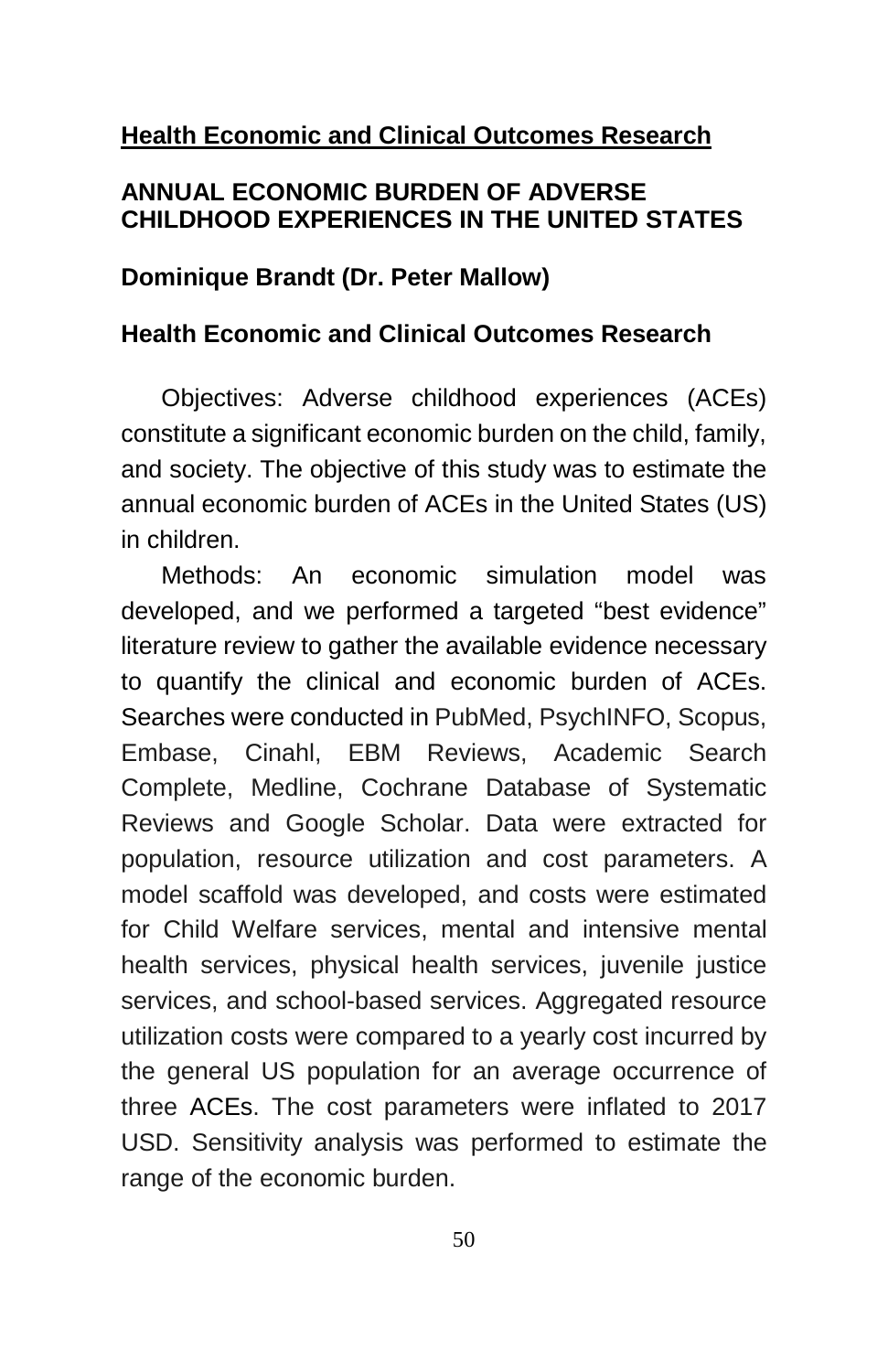Results: Our results indicated the average child who has experienced any ACE has had on average three ACEs. The annual economic burden associated with ACEs was \$251.1 billion. Our sensitivity analysis found the range to be between \$246.4 and \$255.9 billion. School services comprised the largest share of the economic burden (53%). Healthcare services, including physical and mental health, comprised 40% of the economic burden. Child Welfare and juvenile justice comprised the remaining seven percent of the burden.

Conclusions: To our knowledge, this is the first model evaluating the economic burden of ACEs during childhood. Further research, such as an estimate of the individual cost associated with ACEs during childhood, is warranted to perform a cost-effectiveness analysis of preventive intervention measures.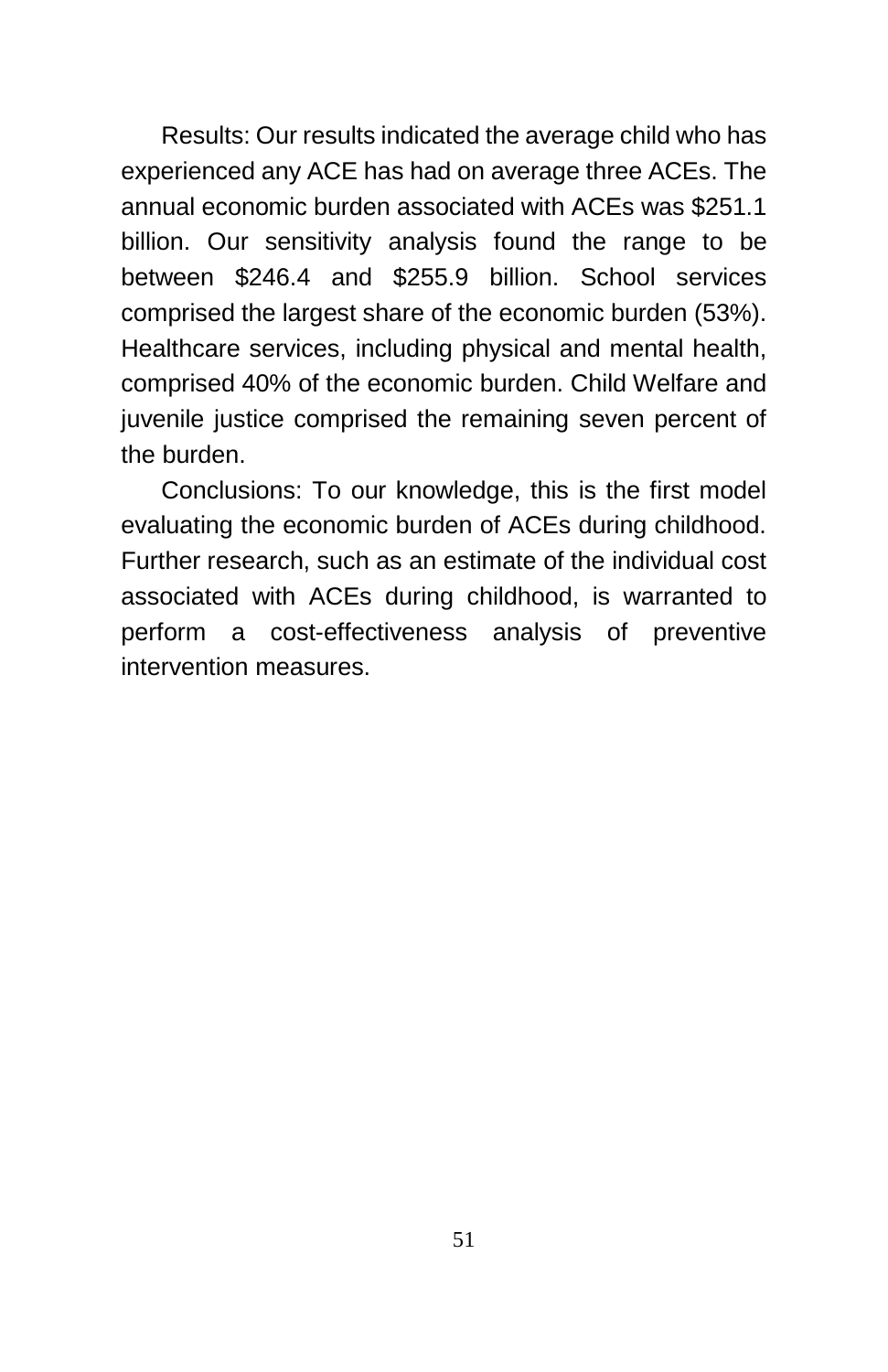### **School of Education**

## **TEACHER BURNOUT AND MINDFULNESS-BASED INTERVENTIONS**

### **Emily Bae (Dr. Laura Edwards)**

### **School of Education**

Educators face increasing pressures from parents, standardized testing, and state and district mandates. Amid these pressures, teacher stress and burnout is a growing concern for American schools. Burnout is most clearly distinguishable by the following three components: emotional exhaustion, depersonalization, and lack of personal accomplishment. Current research reveals that teachers with high levels of burnout also suffer from higher levels of depression. Teachers suffering from burnout also evince lower rates of student achievement and higher rates of discipline issues. Research within the field suggests that mindfulness-based interventions provide a low-cost and low-risk possibility for decreasing teacher burnout and increasing positive emotions that lead to more effective teaching. The subgroup of American public Montessori school teachers face more demands than a typical public school teacher, thus creating more stress which leads to burnout. This has not been currently studied and provides a unique setting to study teacher burnout and an intervention designed to reduce burnout.

This mixed-method study examined factors that lead to teacher burnout within a public Montessori school and the effects of a five-week mindfulness-based intervention on a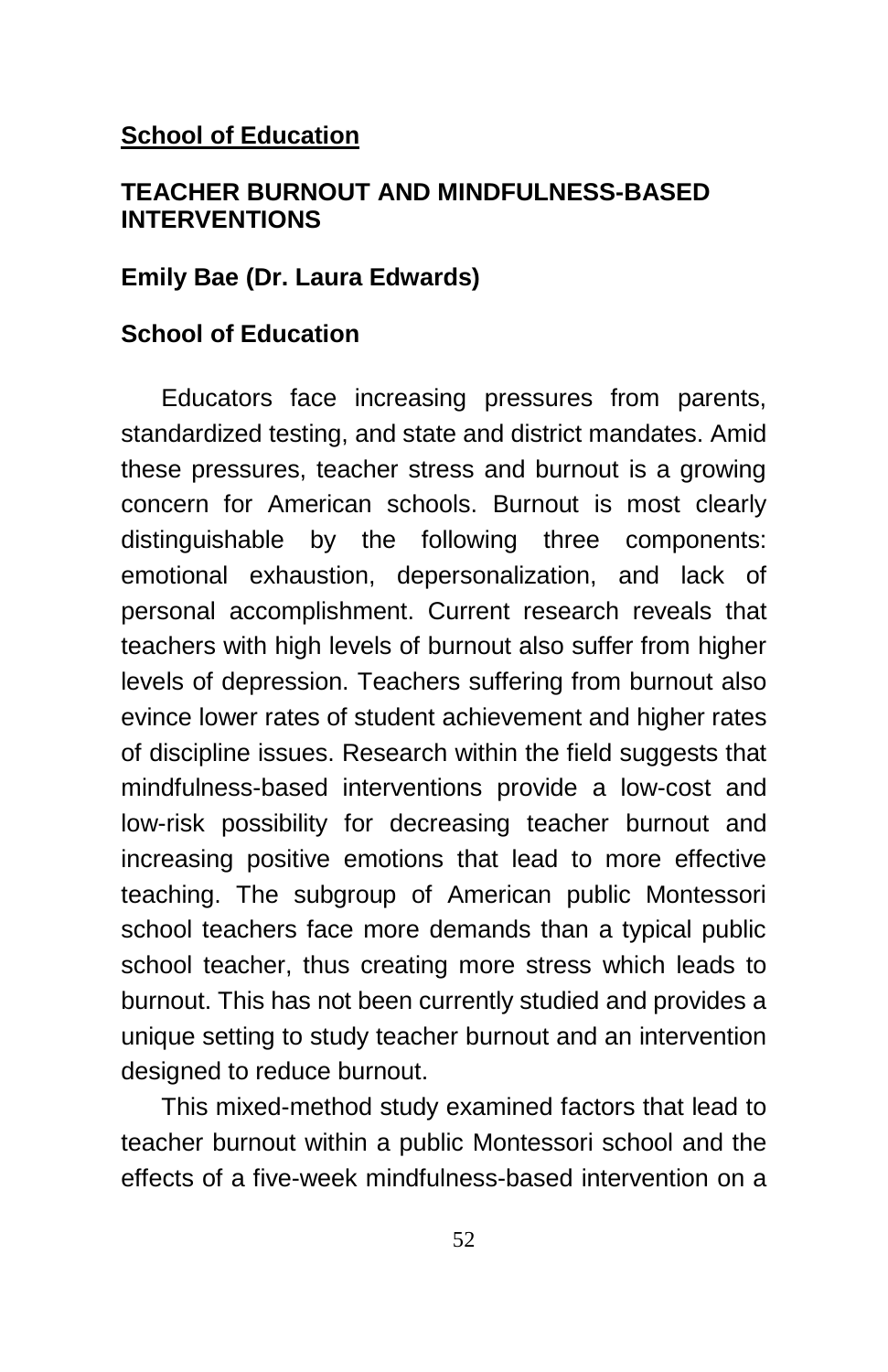small sample group of public Montessori school teachers. The study was conducted at a public Montessori school within the Cincinnati area, serving students grades PreK-6. 30 teachers' levels of stress and burnout were assessed pre- and post-intervention, and interventional and control groups' results were compared. Additionally, 7 teachers within the interventional group were interviewed regarding the main stressors that they perceive in their work life and their experience with the mindfulness intervention. Findings are under analysis. Implications and recommendations for public Montessori school teachers are included.

# **WRITING BEYOND THE CLASSROOM: UNDERSTANDING THE CHARACTERISTICS OF SUCCESSFUL SECONDARY SCHOOL WRITING CENTERS**

## **Alexander Baggott (Dr. Laura Edwards)**

# **School of Education**

Over the past few decades, writing centers emerged as spaces where students can receive support from peer or near-peer tutors throughout the writing process. The focus of these writing centers used to be on remedial, error centered writing instruction for students at the postsecondary level who struggled with basic writing skills. Over the course of writing center history, this service evolved to focus less on correcting errors and more on helping writers find a clear voice and develop more sophisticated overall styles. In addition, starting in the late nineteen eighties, secondary schools started establishing writing centers in an effort to both support classroom writing instruction for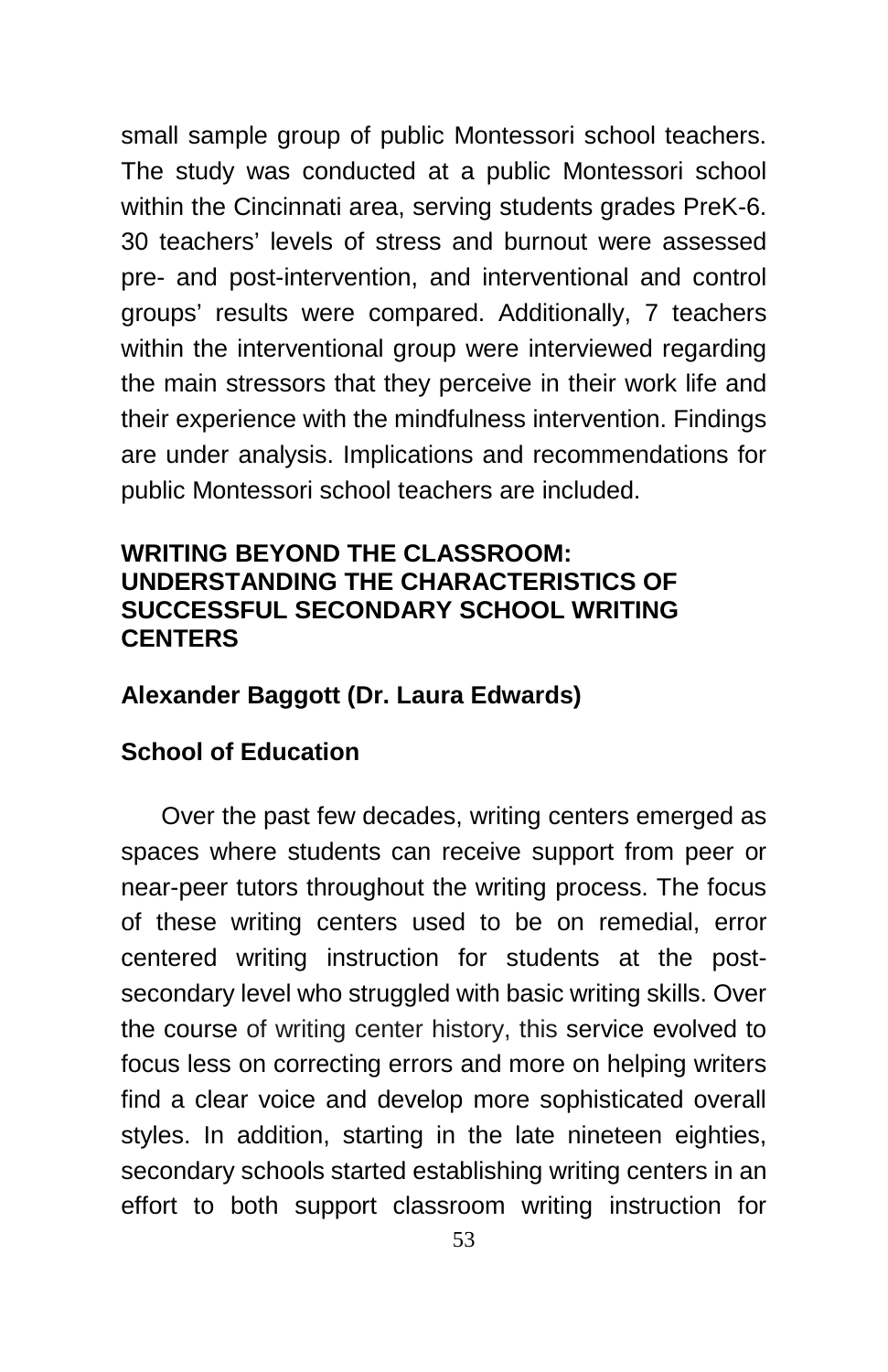students with special needs and prepare students for the rigorous expectations of college level writing. Although there are many similarities between the missions of college and high school writing centers and many high school writing centers have collegiate partners, notable differences still exist between the two environments that affect how writing centers at each level operate. High school writing centers must work around more regimented schedules, little to no teacher office hours, and state curricular mandates, therefore, their policies and practices must reflect their position. Although there is extensive literature documenting the success of writing centers at the college level, comparatively little research exists on secondary school writing centers and the characteristics that make them most effective at serving students. This study addresses a gap in the literature by examining what characteristics are important to the success of a secondary school writing center, especially for persons looking to start a writing center at their high school. A survey was conducted of teachers and administrators who oversee writing centers at various secondary schools around Cincinnati, Ohio. The data is under analysis to determine which aspects of the writing center are most critical to its success. Implications and suggestions for future research will be discussed.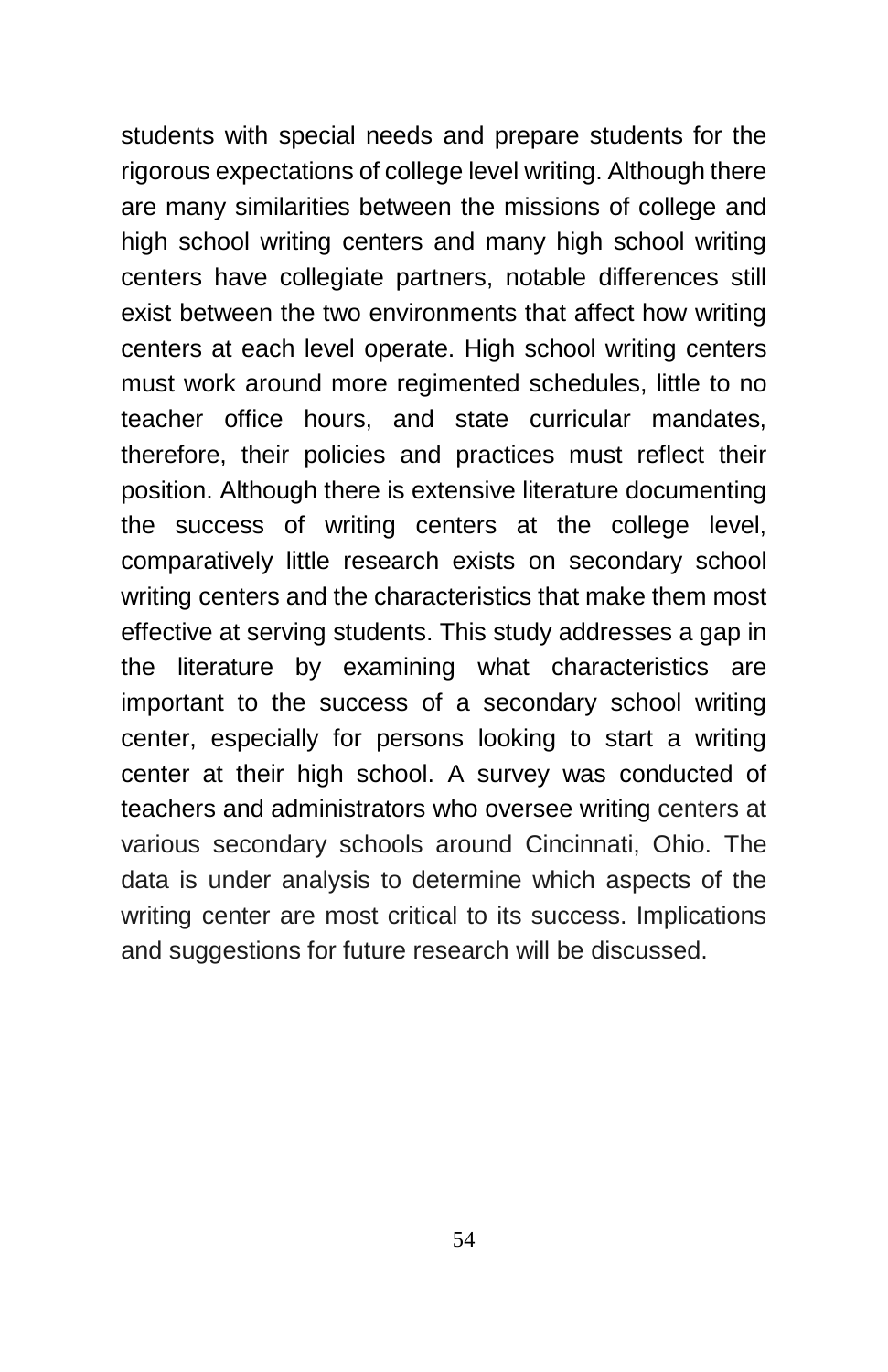## **DISTRACTED PARENTING: THE IMPACTS ON LANGUAGE DEVELOPMENT**

## **Janine Boeing (Dr. Laura Edwards)**

#### **School of Education**

This study addresses the relationship between parents' screen time use and the impact that use has on their children's language development. Research shows that children develop their language skills in face-to-face communication. In today's technological society, parents are often distracted by their devices, frequently leading to less one-to-one communication which is critical for language development. The literature reviewed in the study examines the parent-child interactions and its importance on developing language skills with background information from Lev Vygotsky, a developmental theorist. Additionally, the literature reviews the effects of children's use of screen time and the ramifications that use has on their language skill development. Finally, the literature examines how parents are distracted by their screen use and the physical and emotional impact on their child. This mixed method study was conducted at an independent, private Catholic school located in Cincinnati, Ohio. The first part of the study includes surveys of parents of children aged 3-6 years old to gather data on the amount of time parents are spending with different media devices and time with their child. After the surveys were gathered, a small sample of parents were interviewed to collect more information about their distractions with media devices. The findings of the study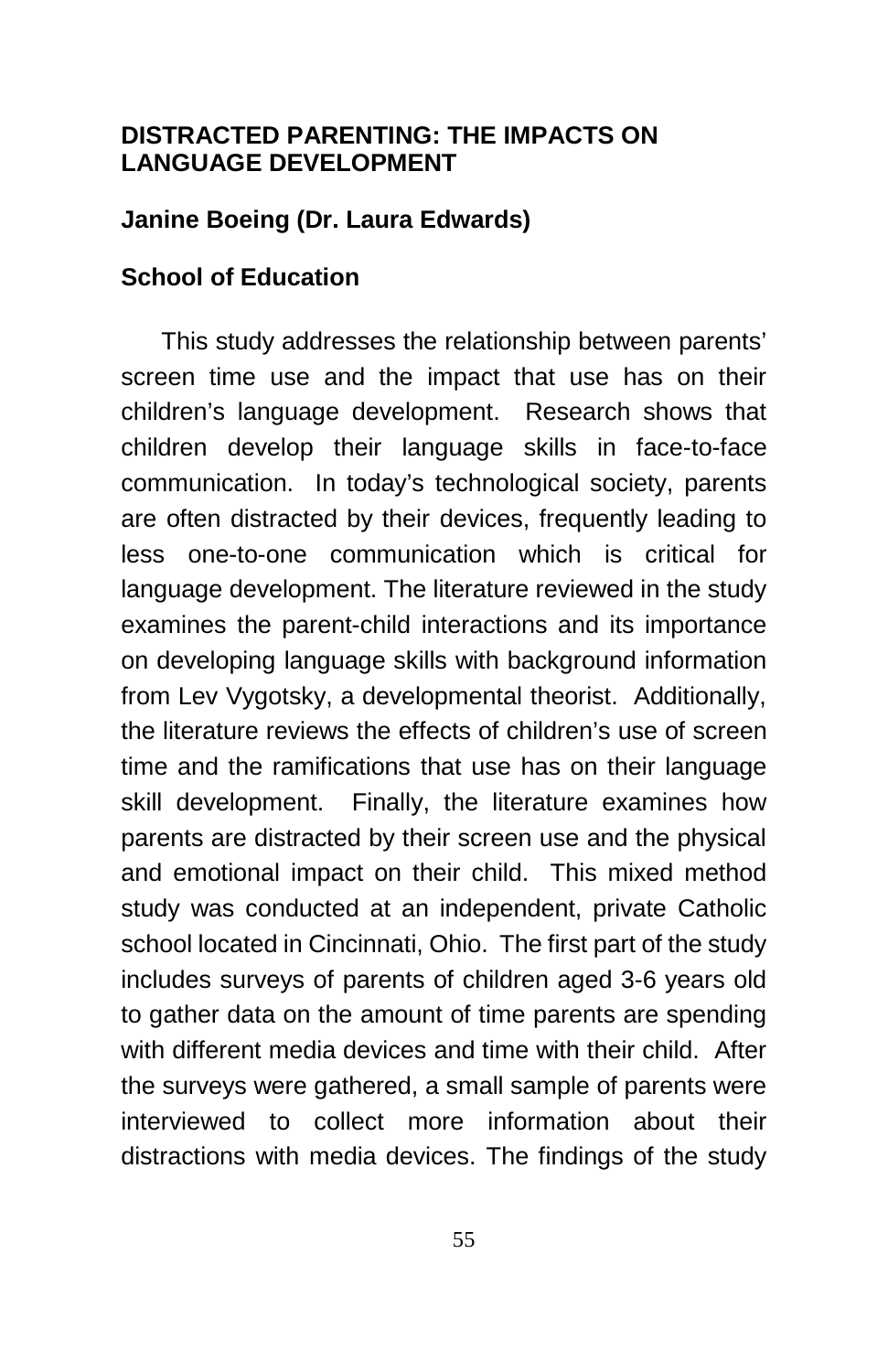are currently under analysis. Implications and discussions for parents are included.

## **EXPERIENCE VS EXPERTISE AND THE RISE OF SOCIAL MEDIA IN PARENTAL INFORMATION SEARCHING**

### **Tessa Dillon (Dr. Laura Edwards)**

### **School of Education**

The purpose of this study is to explore where parents of young children find information about child-rearing issues and whether social media has any impact in their decision making process. Social media has given rise to specialty parent groups that parents can go to for instant information, advice or support, but does experience trump expertise when it comes to raising children? Previous research shows that today's parents want to get information on their own schedule, have time to think through what they learn and be able to talk about the decision with others. The literature review describes why parents turn to social media instead of more traditional sources, who accesses and uses social media for parental information, and what information they are looking for, along with its effectiveness. The anonymous, mixed methods study was sent out via survey to four different social media groups to parents across Ohio and Northern Kentucky. Part one of the survey addressed demographic information and parents' involvement and experiences with parent oriented sub-groups on Facebook. The second part used short answer questions to examine respondents perceptions about where they received the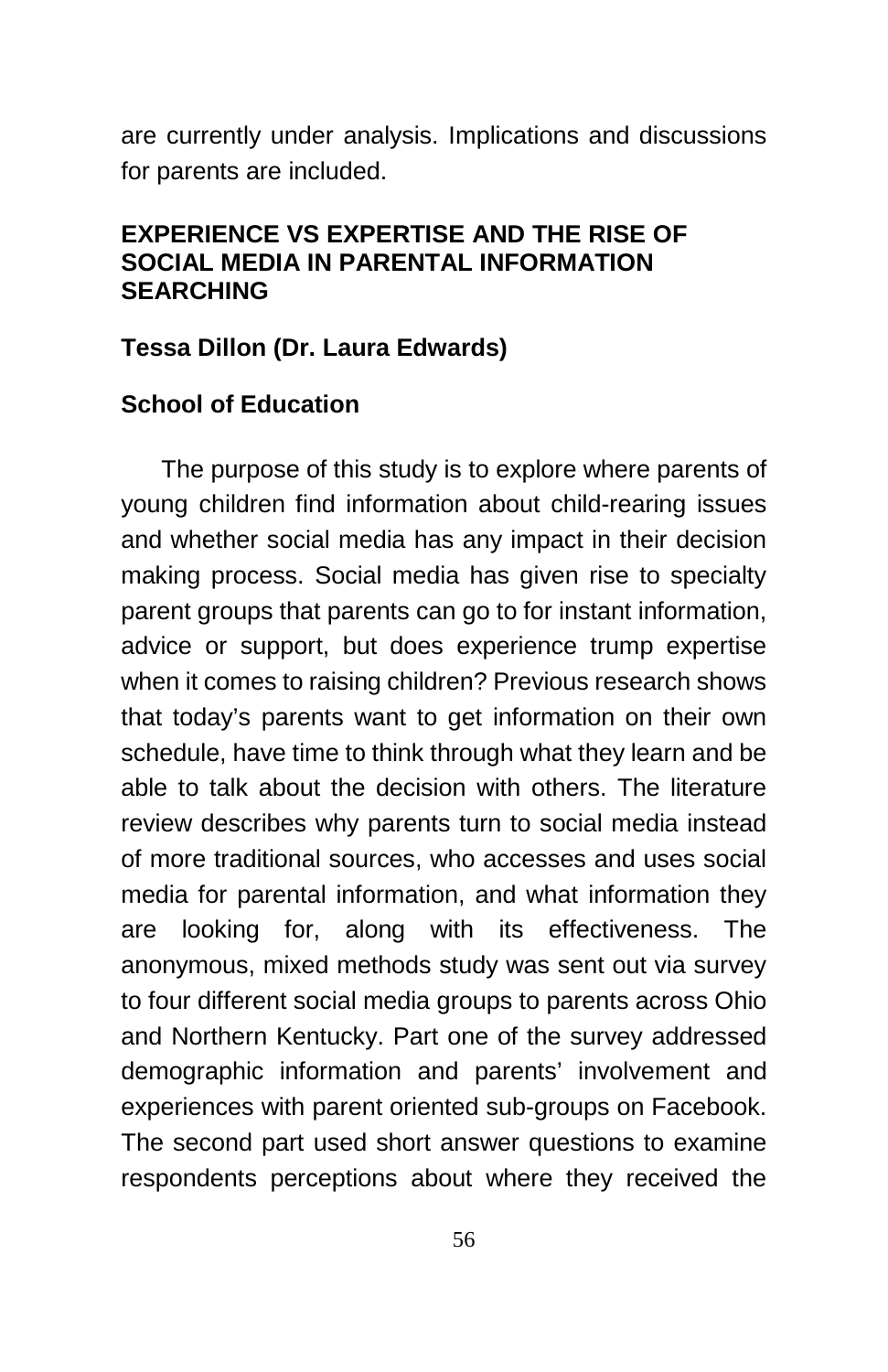most useful information regarding their children, where they plan to turn the next time an issue arises, and why they do or do not use social media to find support, and advice or information from other parents. Findings from this research are currently under analysis. Implications of the findings and recommendations for parents with young children are included.

# **THE EVOLUTION OF LEARNING - HOW TECHNOLOGY HAS CHANGED THE CLASSROOM PERSPECTIVES FROM PARENTS, TEACHERS, AND STUDENTS**

# **Timothy Gannatti (Dr. Laura Edwards)**

# **School of Education**

Technology has created a new educational landscape. In the past twenty years, advances in technology changed the way people communicate, research, and work with each other. There has been a tremendous push to improve the technology available to students and teachers in school, through 1:1 laptop programs, smart chalk boards, and school management portals, among others. Technology accessibility has become a key point of differentiation among schools. With the rapid rise and mainstream acceptance of technology, schools are reinventing themselves to incorporate technology concepts into their standard lessons. This change is occurring quickly, and has created a new classroom dynamic between teachers, students, and parents. The art and science of teaching is at a critical intersection; teachers are responsible for teaching in a manner different from how they learned the material. They are managing students who are more comfortable and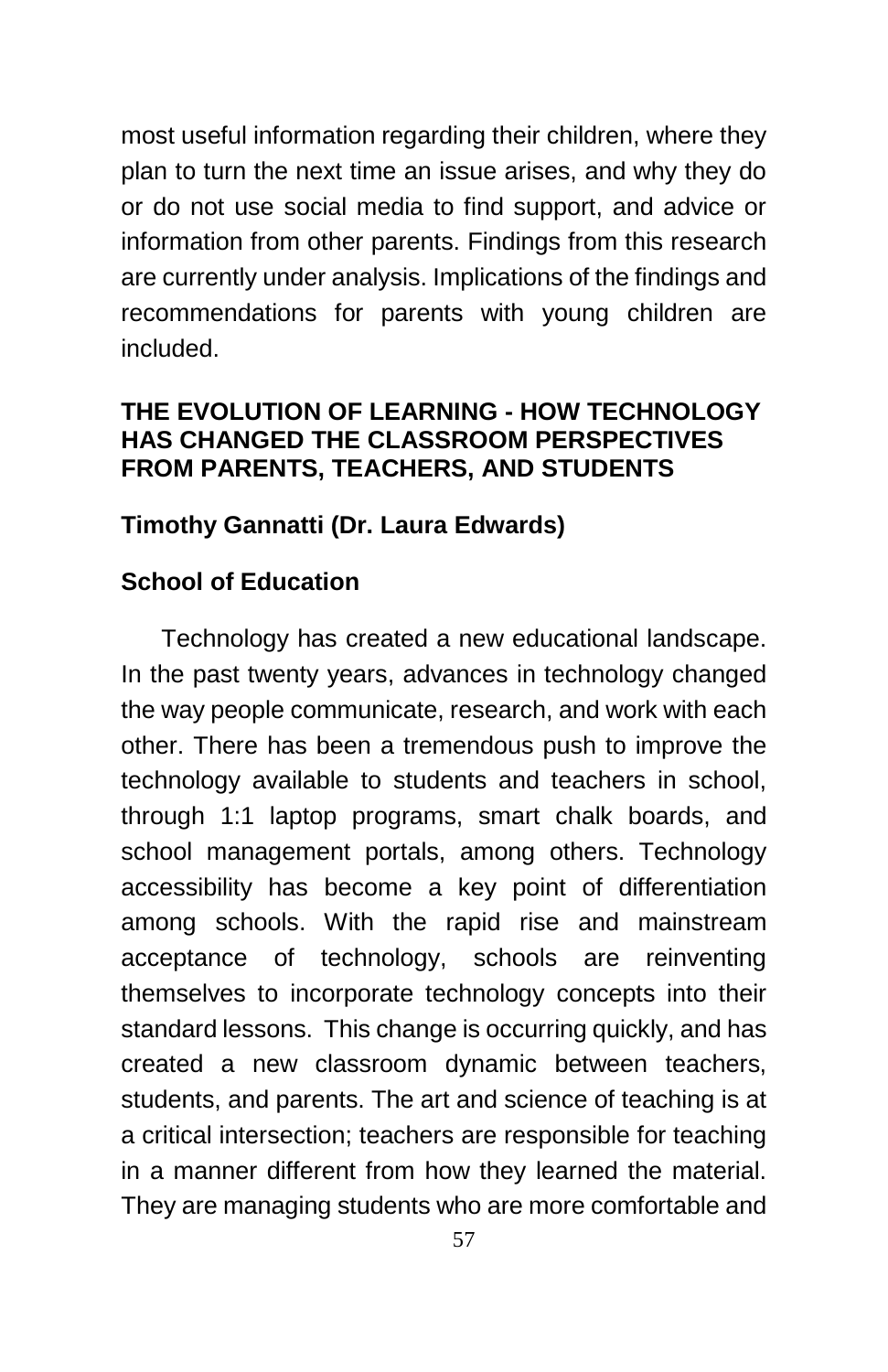have more experience with technology than they do. This tidal wave of change has come swiftly and has changed the way students interact with information. This study seeks to provide a closer look at the perception of technology and the Internet in the high school classroom and its impact on learning. Each group, students, teachers, and parents are approaching the changing classroom environment with a unique perspective, and this study offers an opportunity for each group to offer their viewpoint. Previous research found that districts did not have effective preparation programs for teachers prior to increasing the technological capabilities and access available at the school. Research also found that students felt they were better than their teachers at using technology and, while teachers' use of technology could support their learning, they were not doing it effectively. Parents are concerned about technologies natural tendency to isolate their child and its infinite possibility of distraction. Through a survey of around 150 high school parents, teachers, and students around the country, this research provides an opportunity to compare perspectives and identify disconnects between how each group is handling the influx of technology in the classroom. The data is under analysis. Implications and recommendations for teachers and principals is included in the report.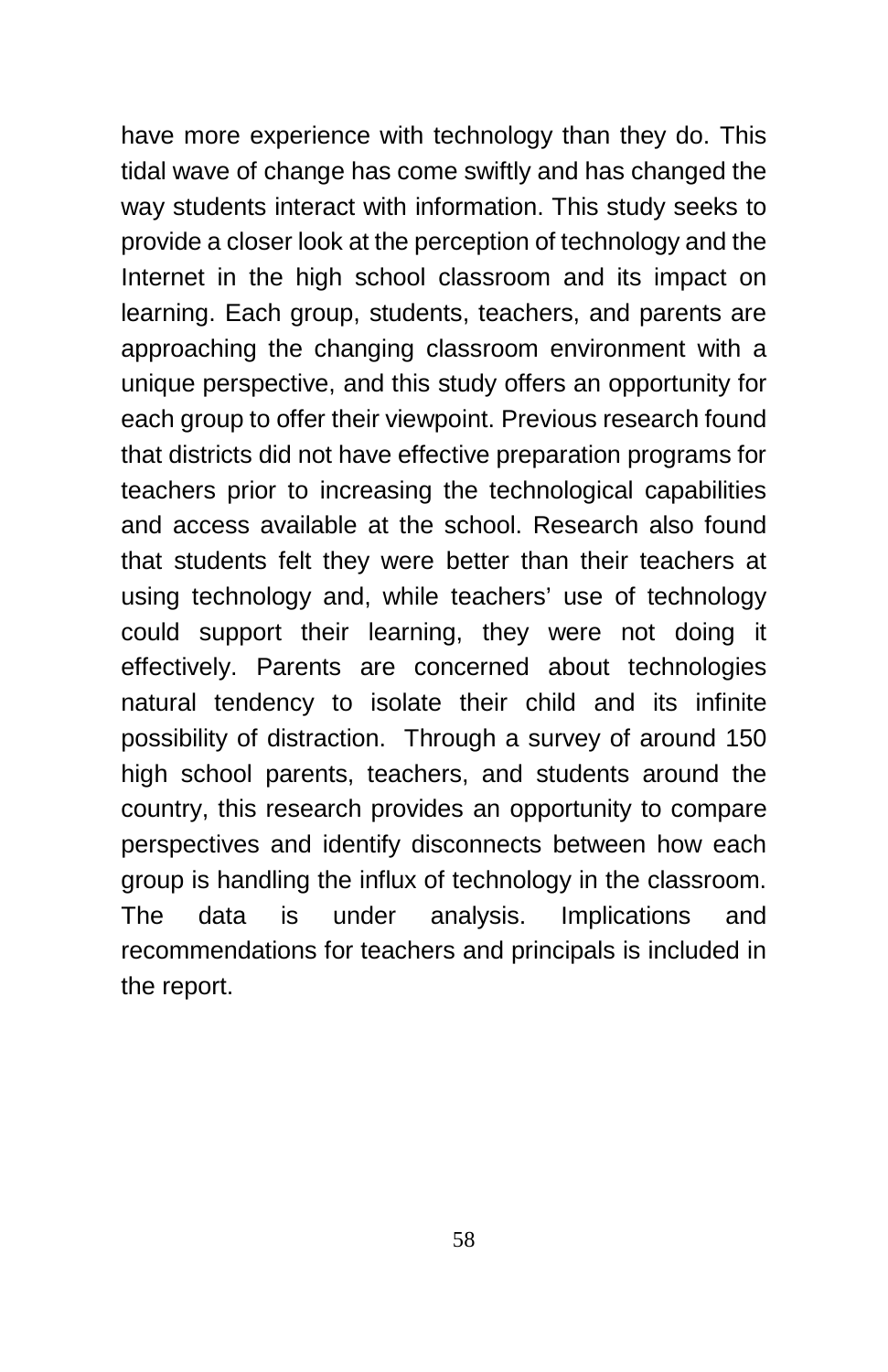# **SELF-EFFICACY AND MATHEMATICS**

# **Tina Holtman (Dr. Laura Edwards)**

# **School of Education**

The purpose of this research study is to examine mathematics self-efficacy in young children from lower socio-economic status. Students in school today are preparing for careers that likely do not exist today, but will require higher level mathematics skills in order to compete in a growing global market. The United States continues to score below other countries on the Programme for International Student Assessment (PISA) and Trends in International Mathematics and Science Study (TIMSS) tests. In order to attain higher mathematics scores, it is important to guide students into higher level mathematics classes. Low mathematics self-efficacy is a predictor of poor mathematics performance. This study was conducted at a low income, suburban, public school in the Cincinnati area. Approximately 250 students from lower socioeconomic status were surveyed to gather their perspectives about mathematics self-efficacy. A case study was conducted including interviews from parent/guardian to gather information about parent/guardian mathematics selfefficacy to examine the influence on their children. The research findings are currently under analysis in relation to gender, parental self-efficacy and teacher self-efficacy of students. Implications of the research and recommendations for parents, educators and policy makers are discussed.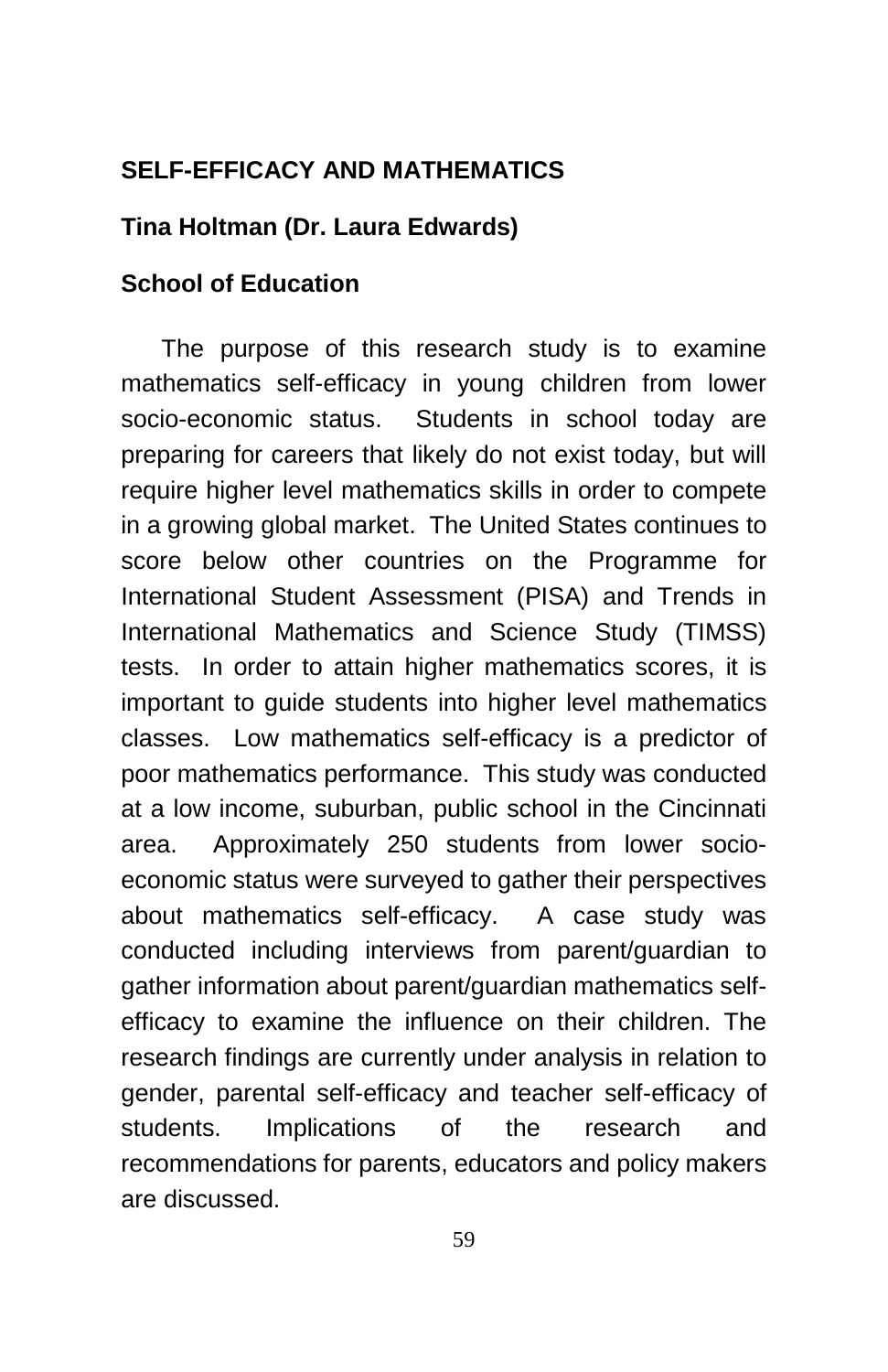## **IMPLEMENTATION OF NATURE ENVIRONMENT AS AN EDUCATIONAL TOOL AND ITS BENEFITS**

# **Yul Kim (Dr. Laura Edwards)**

## **School of Education**

A purpose of education is to prepare for the future and is commonly a top priority investment for parents, teachers, and governments. Society today includes highly developed technology and people obtain the information through smart devices. However, ironically, scholars insist that the most effective educational tool is the nature-friendly environment.

Among the many educational methods and philosophies, Montessori education promotes student independence, encourage students' creative thinking and increases abstract concept for their development. In the Montessori philosophy where the "prepared environment" is considered as the most important part of education, and the nature-friendly environment can be conducive for learning as well as an appropriate educational material.

This study examines the integration of nature in order to extend the Montessori curriculum, which encompasses the core subjects of language, math, science, biology, history, sensorial, and practical life. A survey was conducted by 100 Montessori educators in the Cincinnati area to address how the natural environment is being used as an education tool to extend the curriculum in Montessori education. Furthermore, data is gathered on how the Montessori curriculum can be expanded through the nature environment and at the same time, what outcomes are found.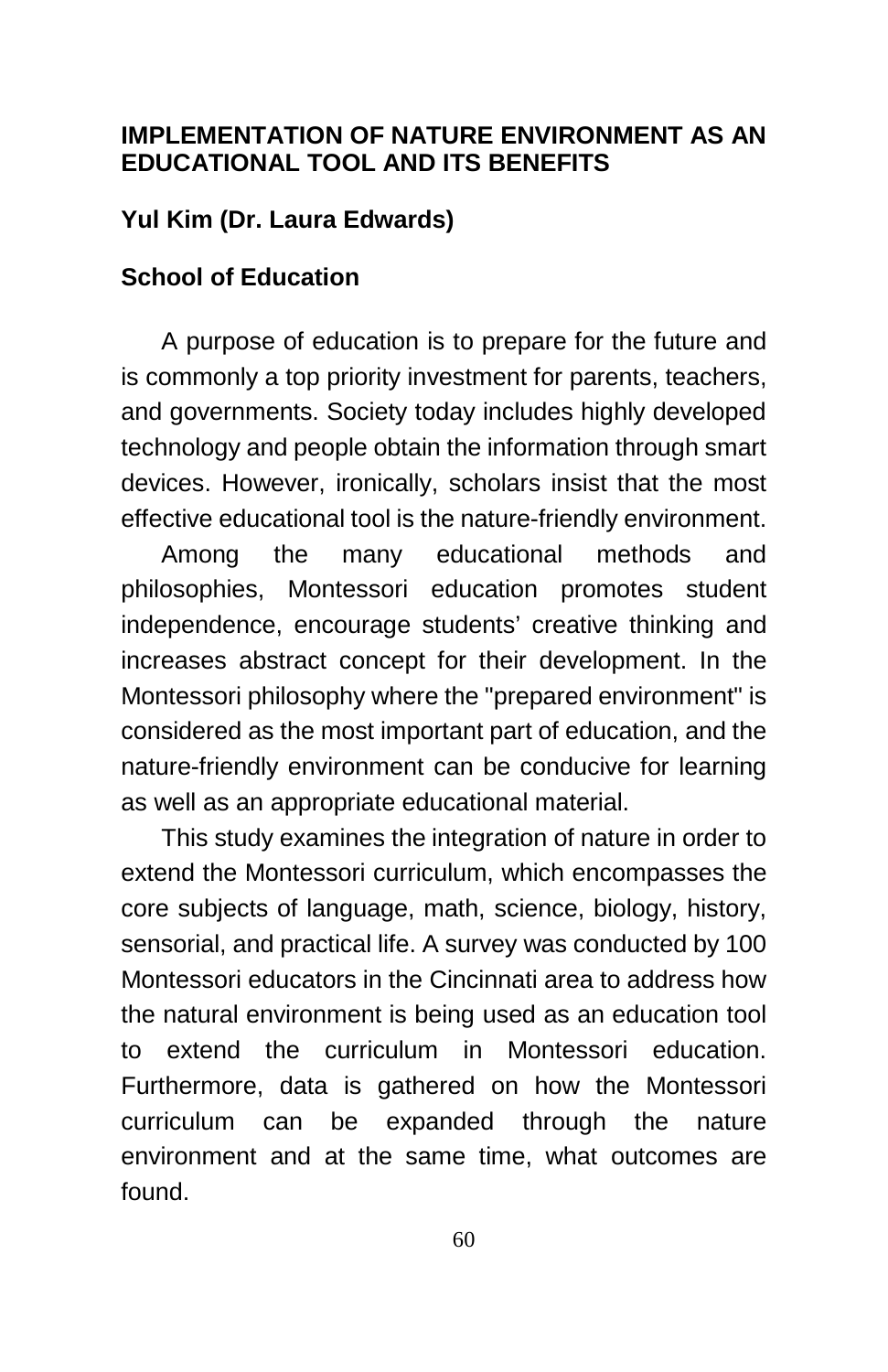## **THE BUSINESS PERSPECTIVE ON INTEGRATED EMPLOYMENT-GETTING THE SPECIAL NEEDS POPULATION TO WORK**

### **Lynn Joseph (Dr. Laura Edwards)**

## **School of Education**

Education law states that when students with disabilities turn 16 years of age, schools must start preparing them for their transition to adulthood. For many students with special needs, this means preparing them for entry into the workforce. Literature review on best practices for this endeavor reveal that there are many types of job training programs, and all studies have shown that job training in any form improves employment outcomes students with disabilities. However, advocates for this population often struggle to find business owners and managers to hire individuals with special needs. Integrated employment is an unknown venture for many companies, so fear and misconceptions of hiring someone with a disability are problems that advocates face. This study addresses the perspectives of approximately thirty businesses and community partners regarding their experiences employing someone with a disability including their advantages and concerns. Findings are under analysis. Implications and recommendations for advocates creating relationships with local businesses, and suggestions for how to approach managers to create more job coaching and employment opportunities for persons with disabilities.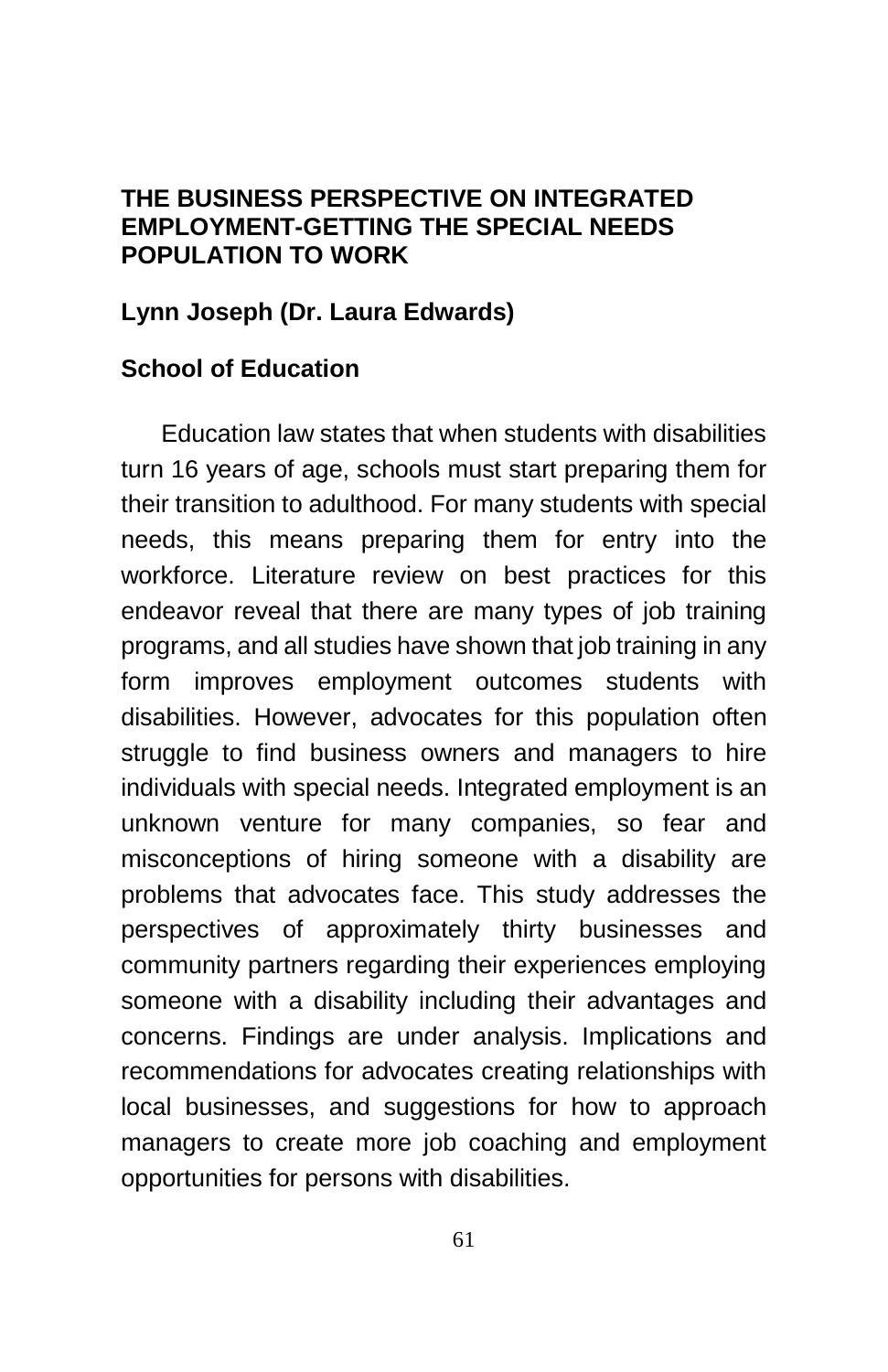## **WHY CHOOSE MONTESSORI**

### **Elizabeth McSwain (Dr. Laura Edwards)**

#### **School of Education**

The purpose for this study is to examine perceptions about why parents choose Montessori education for their pre-school aged children. This study examines the connections between parent's expectations and requirements for education and the Montessori Philosophy. The literature provides an overview of Doctor Maria Montessori, the Montessori philosophy, and her method. The literature goes on to review school choice and defines the different types of schooling. Lastly, the research addresses the particular reasons parents choose a school for their child with a specific emphasis on Montessori selection. This mixed-methods study was conducted in the Cincinnati area and addresses the differing values of parents regarding early education in contrast with the desire to provide a specific Montessori education for their children. The first part of the study included approximately 80 surveys from parents in an independent private catholic school and approximately 50 surveys from a public school Montessori school whose children are pre-school and kindergarten age. Data is gathered on the perceptions of early education, the different options of schooling considered, and the parental position on core Montessori values. Questions also address the private and religious affiliation verses public school choice. The second part of the study included interviews that addressed open-ended questions regarding why they chose Montessori education for their child. The findings of this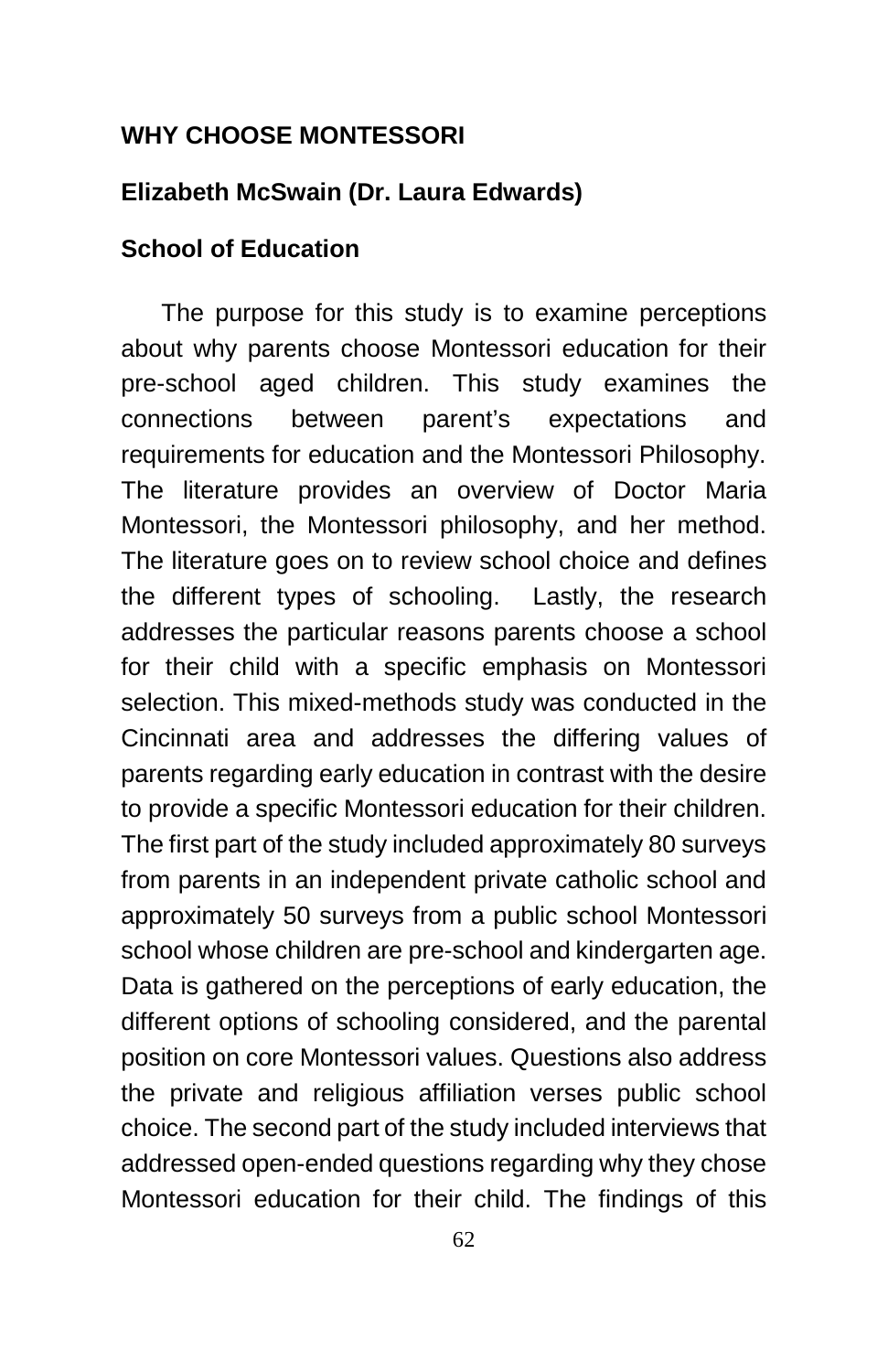study are currently under investigation. Implications and recommendations regarding parent education opportunities are discussed.

# **IMBEDDED CULTURAL BIAS IN 3RD GENERATION HOLOCAUST FICTION**

# **Laura Peterson (Dr. Laura Edwards)**

# **School of Education**

Increasingly grandchildren of Holocaust survivors are writing fiction as a way to come to terms with their legacy. These authors possess a unique view on the ramifications of modern culture on Holocaust education and the Jewish population at large because they grew up in a Jewish household hearing about the Holocaust from family members. Their imbedded cultural narratives about the Holocaust from home come into contact with general cultural narratives from school and the community.

Their inherited trauma of the Holocaust is the focus of most literary analysts, who use the previous generations' works as the criteria for all Holocaust fiction.

Rather than compare them to the previous generations' works, this study will take a close look at two novels written by 3<sup>rd</sup> generation Holocaust survivors and featuring the Holocaust as a central plot point; *Mr. Rosenblum Dreams in English* by Natasha Solomons and *Far to Go* by Allison Pick. Close readings of the books highlight where the authors specifically mention, detail, or feature a setting or secondary character, as well as focus on the tenor of the words chosen. By comparing the choices of these two authors, external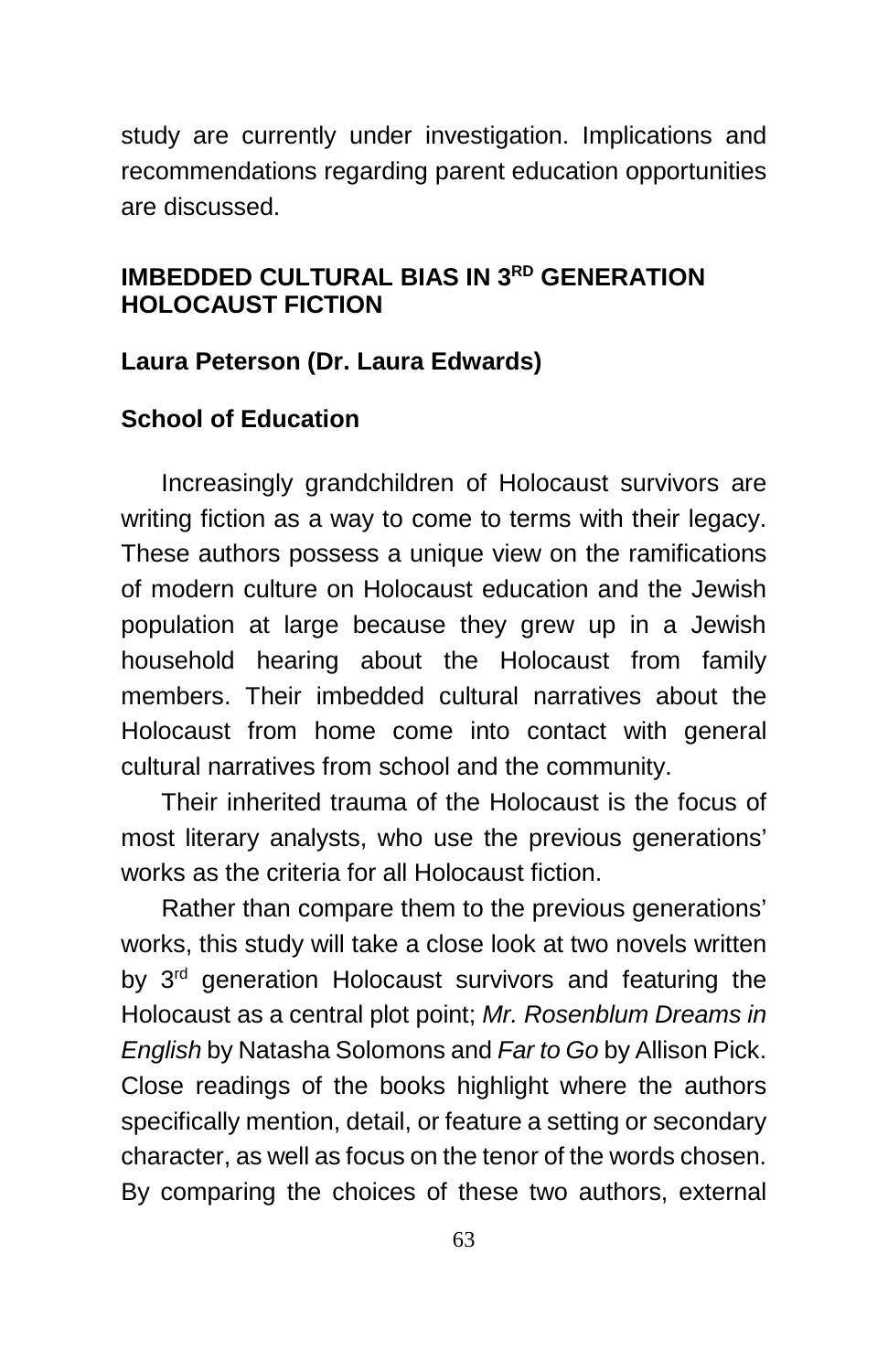cultural patterns appear impacting the authors' writing choices. For example, many of the secondary characters impose cultural shame through degrading language, both veiled and direct.

Implications and recommendations are presented to assist educators to approach their Holocaust units in the most effective manner for all students.

# **THE LIFE OUTCOMES OF CHILDREN IN CINCINNATI'S ALTERNATIVE SCHOOLS**

# **Chris Vermillion (Dr. Laura Edwards)**

# **School of Education**

 Trauma during youth is shown to have a huge impact on the life outcomes of children. Trauma impacts every aspect of a student's functioning in family, school, and social settings. Research shows that there is significant effects of trauma on the brain. There is specific impact of trauma on students with intellectual disabilities and influences the life outcomes for those with trauma and disability. As children who experienced trauma grow, their behaviors can be disruptive in the general education setting and they are often placed in alternative charter schools. These schools claim to provide children with support they need to develop appropriately. There are charter schools like this in Cincinnati that support these children through positive relationships, therapy, and specially designed curriculum. Some students will returned to their home districts with the skills they need to succeed in the classroom, others will stay in the Charter school and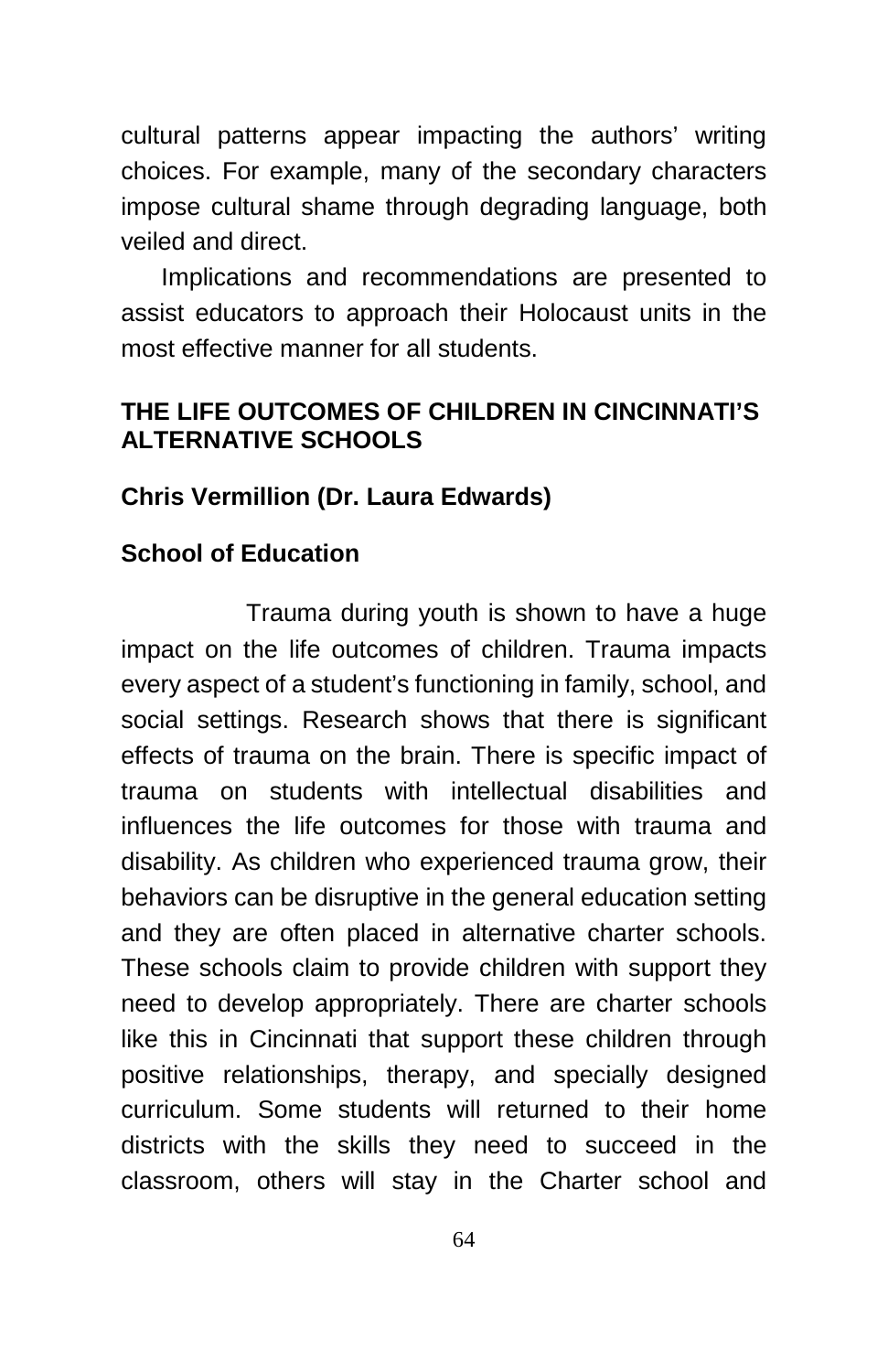complete graduation. This paper focuses on the life outcomes of those who complete the specialized instruction of these charter schools in Cincinnati through their schooling careers and graduate. This research paper seeks to answer what is life like for children who graduate from these Behavioral Charter Schools after graduation? Individual interviews were conducted with graduates of these schools. The interviews will be compiled in this paper and compared with graduation statistics from Cincinnati's Behavioral Schools. Research is still on-going. A discussion of results and implications for future research will be included.

# **A GLANCE INTO RESETTLEMENT GUIDELINES AND REFUGEE PERCEPTIONS IN ONE MIDWESTERN CITY**

# **Rachel Von Holle (Dr. Laura Edwards)**

## **School of Education**

Immigrants migrated to the United States for centuries, typically seeking a better life, but have not always had fair and equal treatment. Over time, policies and attitudes shifted due to different waves of immigrants that had various needs. With the growing number of refugees around the world, there is an increase in demand of housing for these displaced peoples, particularly in a designated resettlement city in the Midwest. Research demonstrates that inadequate resources are allocated to this vulnerable population. This study addresses the resettlement process of refugees in this city and the perception of refugees about the benefit of the integration process into American society facilitated by the resettlement agency. The Midwestern city analyzed in this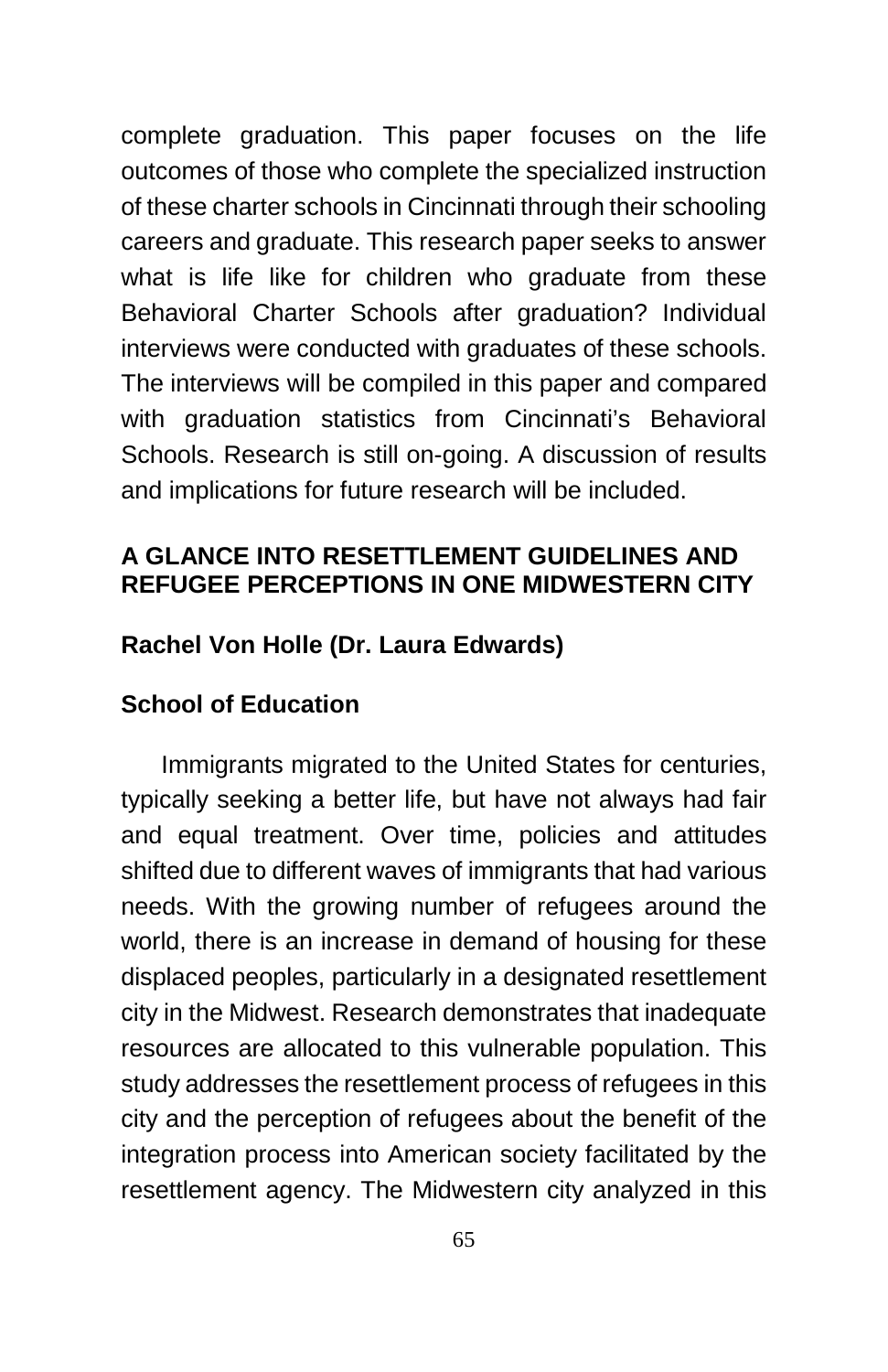study has one resettlement agency who sponsors refugees. This organization has expectations they must meet in order to service the refugees. This study examines what those policies are and how they are implemented including perceptions of landlords and refugees. The methods for this study include qualitative interviews with seven refugee families, one landlord who houses refugees, and two representatives from the local resettlement agency. Findings are under analysis. Implications and recommendations for resettlement agencies are included.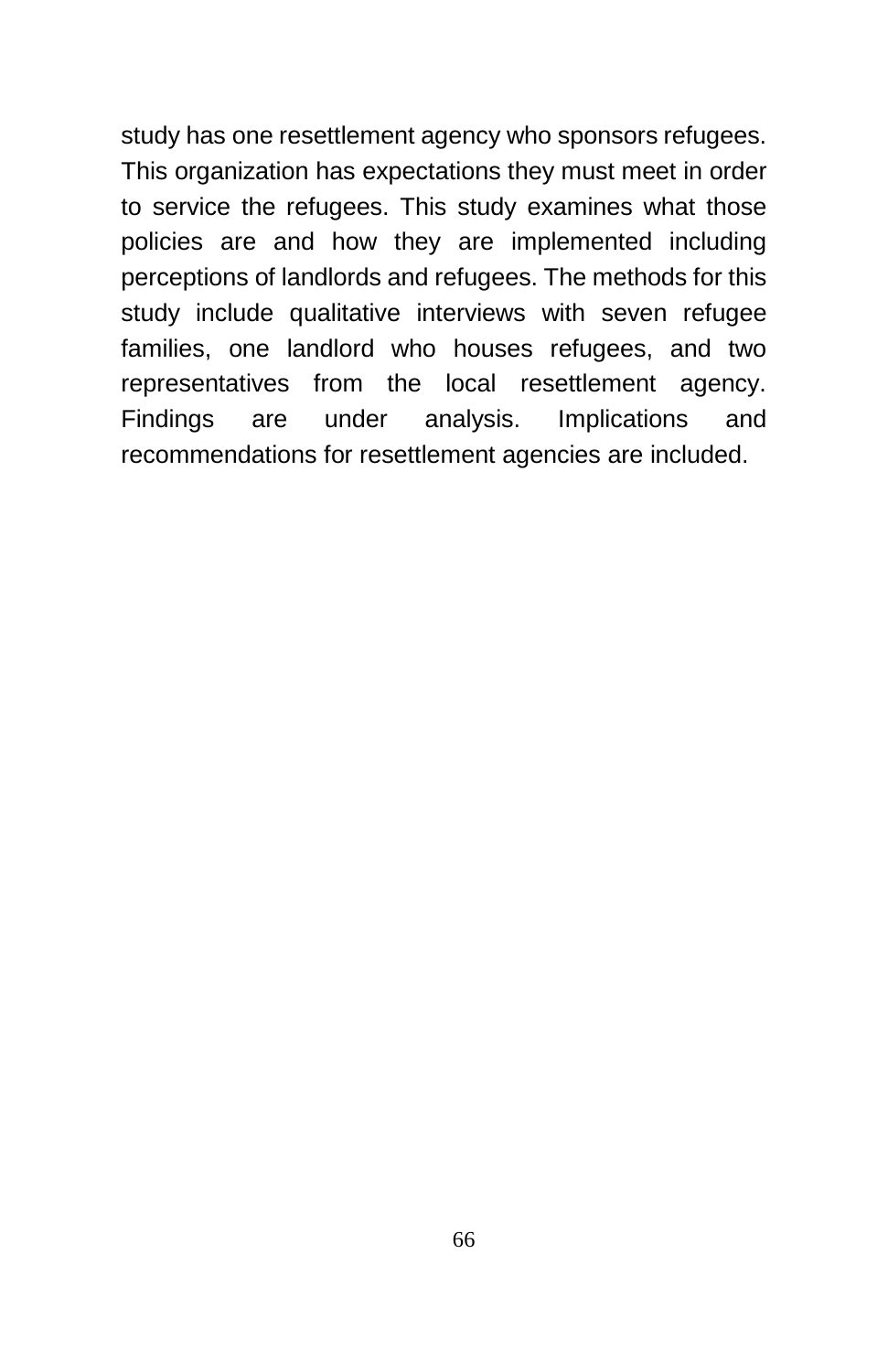### **School of Psychology**

## **SOCIAL NETWORKING SITE USE AND EATING DISORDER RISK: WHAT'S DRIVING THE RELATIONSHIP?**

## **Marissa Abrams, Chelsea Esmeier, Tiffany Graves (Dr. Tammy Sonnentag)**

## **School of Psychology**

Extensive research demonstrates that among adolescent females, frequency of social networking site (SNS) use is negatively associated with psychological outcomes such as thin-ideal internalization (Mingoia, Hutchinson, Wilson, & Gleaves, 2017), body dissatisfaction (De Vries, Peter, Graaf, & Nikken, 2016), and disordered eating (Holland & Tiggemann, 2016). However, little is known about the mechanisms underlying these relationships. The current study examined if vulnerable and grandiose narcissism, factors commonly associated with increased social media use (Munir & Soroya, 2017) help to explain the relationship between amount of SNS use and eating disorder risk. Adolescent girls (*N* = 180; *Mage* = 15.86; *SD* = 1.22) completed self-report measures of their SNS use, eating disorder risk, and vulnerable and grandiose narcissism. Vulnerable narcissism, but not grandiose narcissism, predicted eating disorder risk, and these effects were not moderated by amount of SNS use. The importance of these findings are twofold, to appreciate the characteristics of individuals who are at risk for an eating disorder and to be able to determine and implement early therapeutic interventions.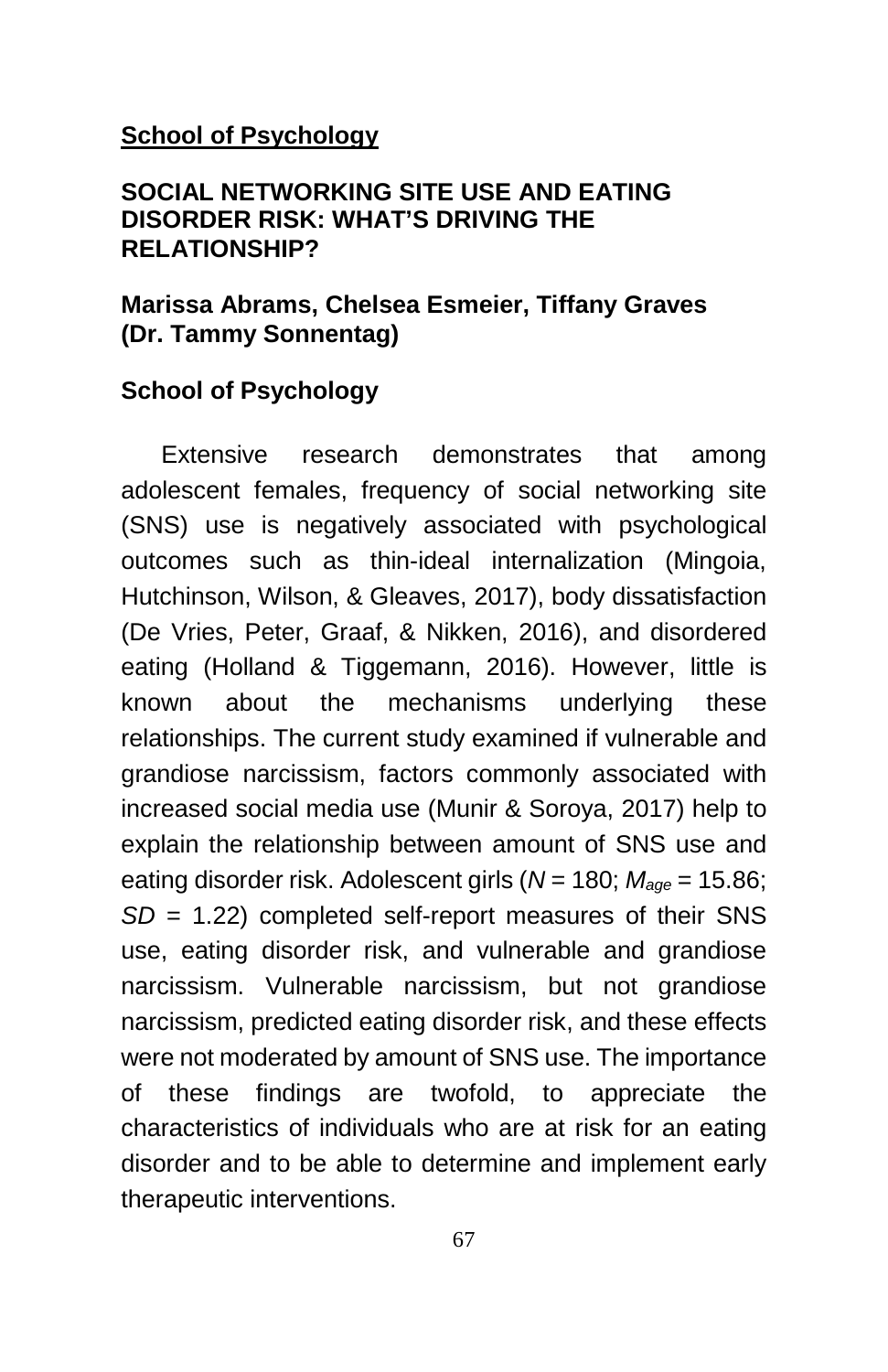### **DOES AMOUNT OF SOCIAL MEDIA USE INCREASE EATING DISORDER RISK? THE POTENTIAL ROLE OF NARCISSISM**

# **Marissa Abrams, Chelsea Esmeier, Tiffany Graves (Dr. Tammy Sonnentag)**

# **School of Psychology**

Narcissism and amount of social networking site (SNS) use were examined as potential factors contributing to adolescent females' eating disorder risk. Vulnerable narcissism, but not grandiose narcissism predicted eating disorder risk, but these effects were not moderated by amount of SNS use. The importance of these findings are twofold, to appreciate the characteristics of individuals who are at risk for an eating disorder and to be able to determine and implement early therapeutic interventions.

# **REFLECTIVE FUNCTIONING AS A PREDICTOR OF PSYCHOANALYTIC TREATMENT OUTCOMES**

# **Luke Bieber, Elizabeth Bryant, Marc Schwendmann (Dr. Karl Stukenberg)**

# **School of Psychology**

Anaclitic and introjective functioning are the labels given to the central developmental arcs that describe differences in individuals which were first cited by Blatt (1974). Anaclitic features include the tendency to believe that others are the cause of their struggles and triumphs, whereas introjective features tend to be self-critical, attributing their difficulties to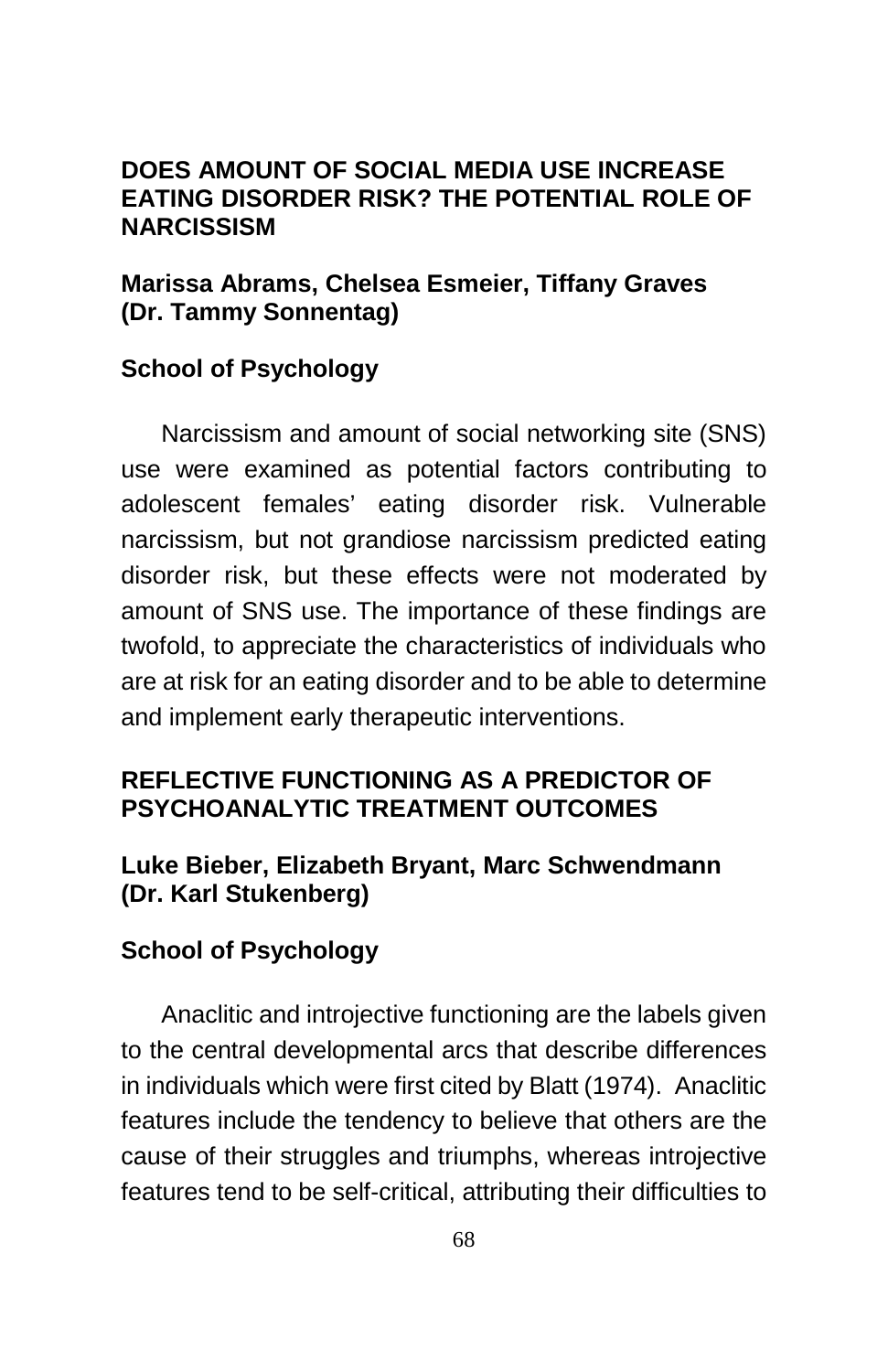their own failings while viewing others as harsh (Blatt, 1995; Blatt, Shahar, & Zuroff, 2001; Luyten & Blatt, 2013). Past findings have indicated that those with an anaclitic style respond better in psychoanalysis and psychotherapy (Blatt, Besser, & Ford, 2007; Werbart & Forsstrom, 2014; Zuroff et al., 2000). Furthermore, introjective individuals are hypothesized to be less able to cultivate positive therapeutic alliances a timely manner (Zuroff et al., 2000). Specifically, the current research examines the impact of anaclitic and introjective features, as measured by the Prototype Matching of Anaclitic and Introjective Personality Orientation Scale (Werbart & Forsstram, 2014), on therapeutic alliance (WAI-SR, Hatcher & Gillaspy, 2006), and outcome measures (Shedler-Westen Assessment Procedure 200 (SWAP 200), the global assessment of functioning scale (GAF), and the SWAP 200's personality health index (PHI)). This poster is used to display findings regarding 27 recorded psychoanalyses obtained from the Psychoanalytic Research Consortium, examining four sessions at both the beginning and end of treatment. It is hypothesized that those with anaclitic features will have stronger therapeutic alliances in treatment and more positive outcome measures. The analyses uses two standard regressions as well as a logistic regression.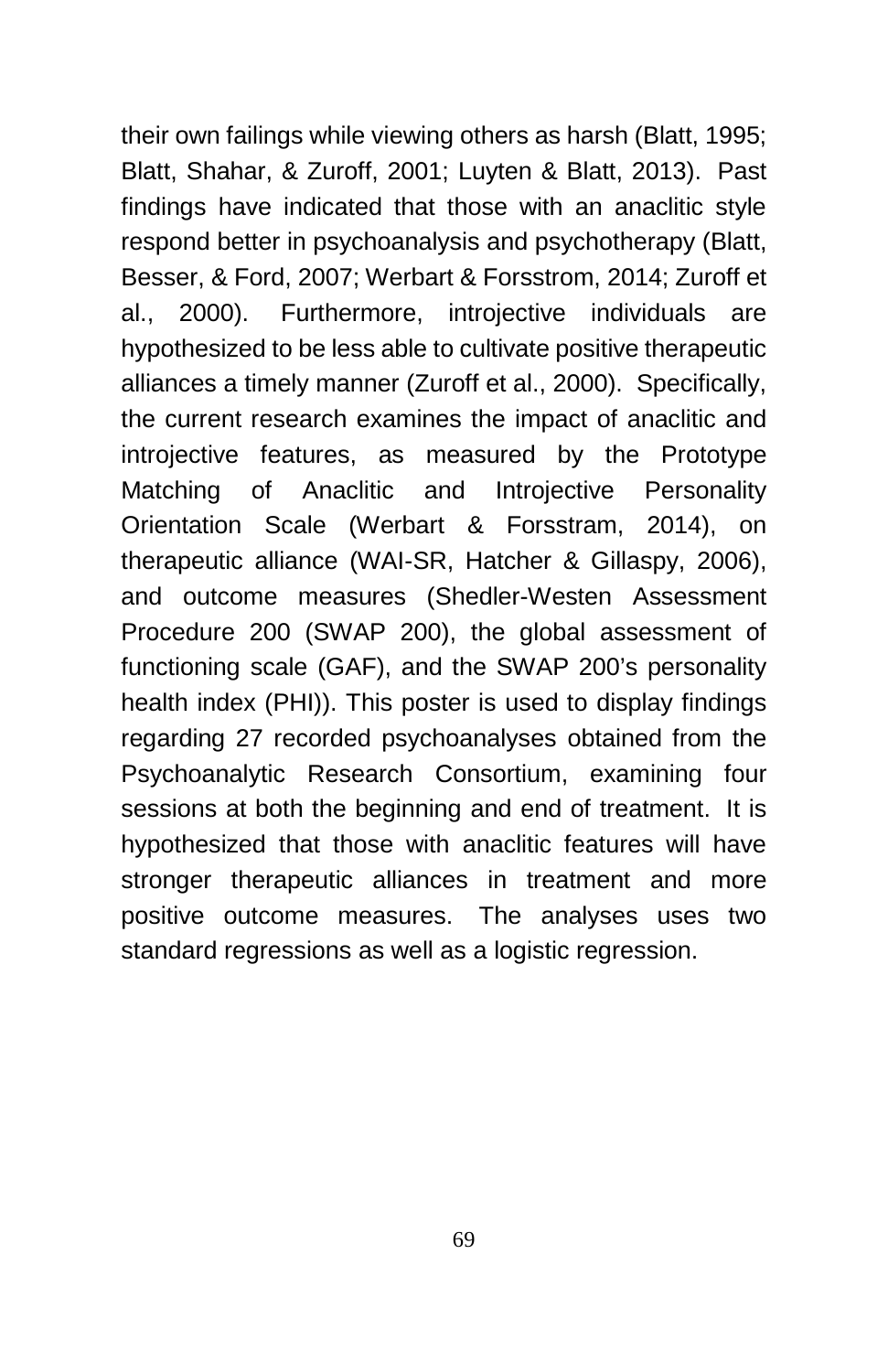### **THE POWERFUL EFFECT OF ORGANIZATION PERSONALITY ON ORGANIZATIONAL ATTRACTION**

## **Avery Charron (Dr. Dalia Diab)**

### **School of Psychology**

There has been increased attention paid to the way an organization is perceived and described by those who encounter it. The perception an applicant holds of an organization can have implications for organizational attraction, recruitment, and applicant decision making, among other things. The purpose of this study was to examine the effect of an organization's personality on its overall attraction. Results showed that the organization portraying the Boy Scout trait (e.g., honest, trustworthy) was rated as significantly more attractive than the organizations portraying the other four traits (Innovativeness, Dominance, Thrift, and Style). Participants were also most likely to choose the Boy Scout organization if offered a job from all five companies.

### **APPEARANCE MANAGEMENT BEHAVIORS: MOTIVATIONAL FACTORS AND GENDER DIFFERENCES IN USAGE**

# **Arianna Constantakes, Tiffany Graves, Megan Keller, Catherine Schuler (Dr. Christian End)**

# **School of Psychology**

The obsession with beauty has generated a \$445 billiona-year global industry (Sorvino, 2017), with the average American woman spending a quarter of a million dollars on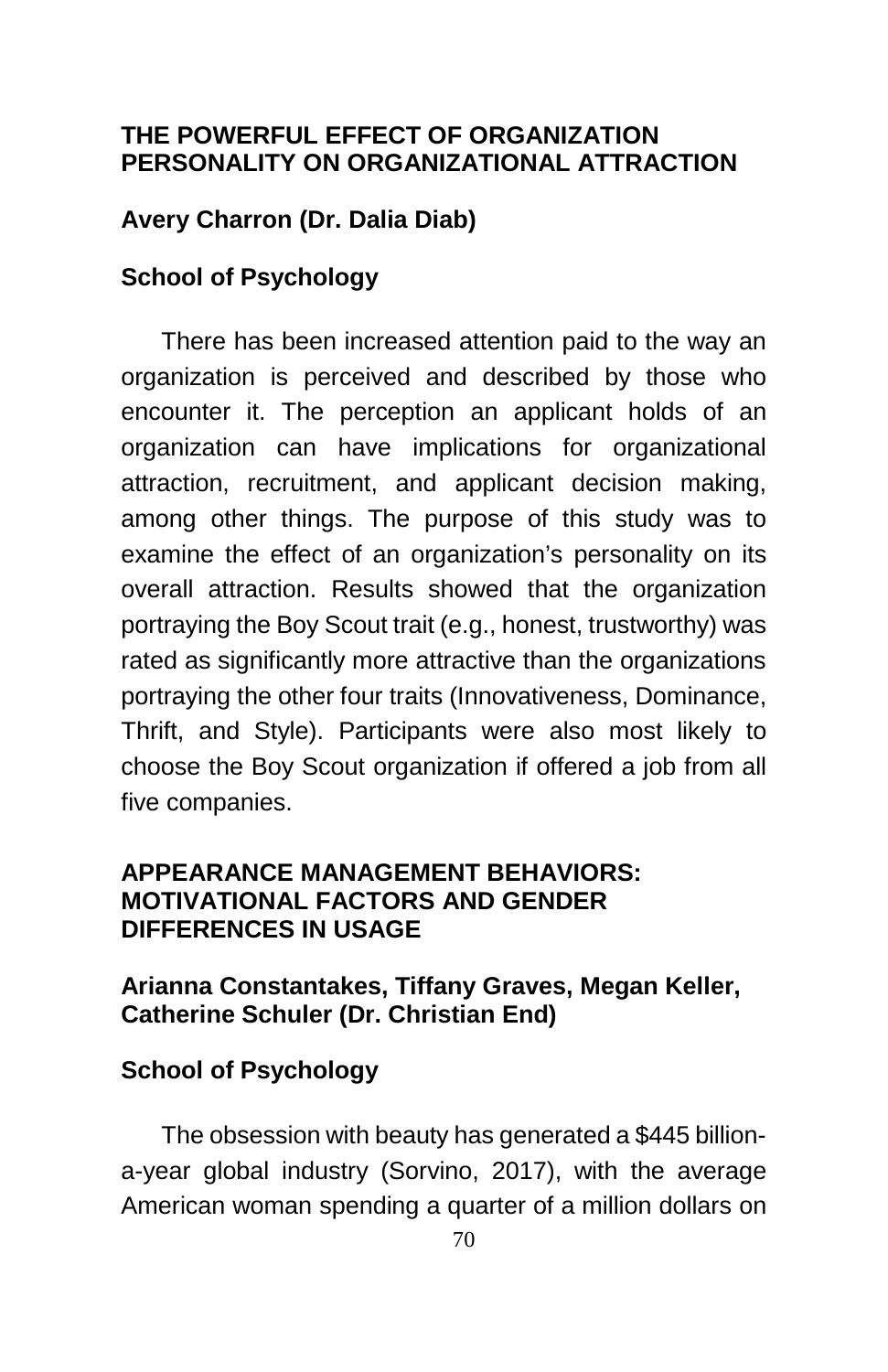vanity in her lifetime. Body dissatisfaction, sexual mating strategies, and personality have been proposed to motivate the use of appearance management behaviors (AMBs) such as applying cosmetics and dieting; yet, no studies to date have actively compared how well these factors predict the use of AMBs. The majority of the literature investigating AMBs has also excluded male participants, making crossgender comparisons difficult. To close these gaps in the literature, 36 male and 50 female college students (Mage = 19.91 years, SD = 1.91) completed self-report measures of AMBs (measure created for current study, ?= .72), body dissatisfaction, sexual mating strategies (i.e., sociosexual orientation, intrasexual competition), and personality traits (i.e., narcissism, neuroticism and extraversion). For the total sample, the bivariate correlations between the measures and AMBs were all positive except grandiose narcissism. Multiple regression analyses indicated that approximately 29% of the variance in AMBs can be accounted for by the linear combination of all predictors,  $F(7,76) = 4.46$ ,  $p < .001$ . Body dissatisfaction, neuroticism, and intrasexual competition were each significant predictors of AMBs ( $p <$ .05); however, only neuroticism significantly predicted the use of AMBs when controlling for all other variables. Women engaged in more frequent AMBs ( $M = 46.78$ , SD = 8.36) compared to men (M = 33.53, SD = 7.97),  $t(84) = 7.39$ , p < .001. This study adds to the understanding of motivations underlying the use of AMBs by women and men and opens new avenues for investigation.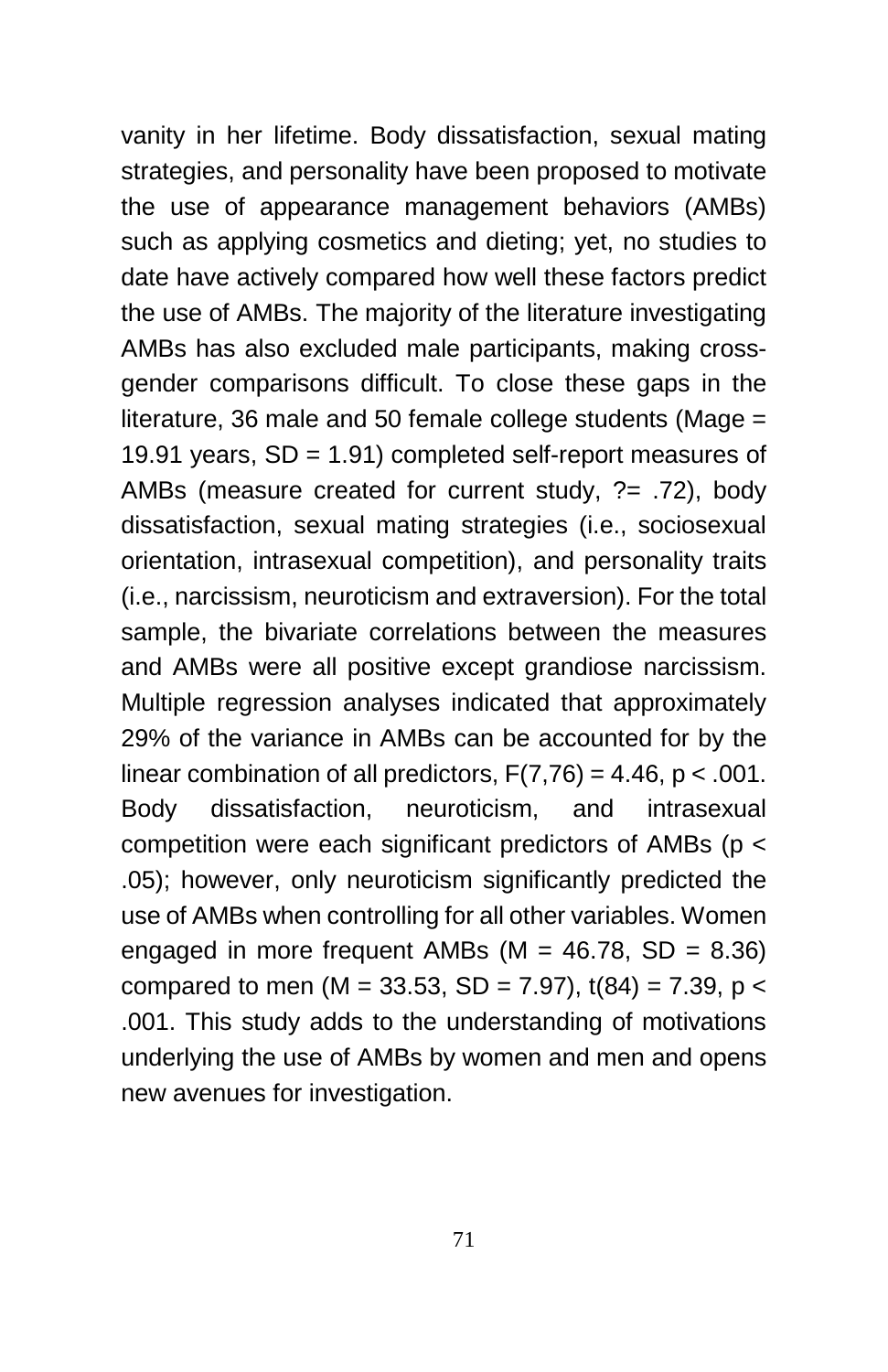#### **ALEXITHYMIA MODERATES THE RELATIONSHIP BETWEEN ALCOHOL DEPENDENCE AND SUICIDAL IDEATION: THE EXPLANATORY ROLE OF AVOIDANT COPING STRATEGIES**

### **Cole Duncan, Claudia Feldhaus, Tess Lewis (Dr. Nicholas Salsman)**

# **School of Psychology**

Problem: Alcohol and suicide collectively lead to approximately 77,000 deaths annually in the U.S. (Murphy, Xu, Kochanek, Curtin, & Arias, 2017). There is a clear positive relationship between alcohol and suicide (Borges et al., 2017). However, previous research found multiple factors that help explain this relationship, making it considerably complex (Brady, 2006). Researchers have also demonstrated that alexithymia is associated with alcohol use (Thornberg, Young, Sullivan, & Lyvers, 2009), suicidal behaviors (De Beradis et al., 2017), and avoidance behaviors (Coriale et al., 2012). There is also evidence that there is a positive relationship between alcohol dependence and difficulty describing emotions (Kopera et al., 2015). The purpose of this study is to examine if alexithymia moderates the relationship between alcohol dependence and suicidal ideation, such that the relationship between alcohol dependence and suicidal ideation will be stronger among individuals with higher alexithymia. In addition, we wanted to investigate whether avoidant coping strategies mediated the relationship between alcohol dependence and difficulty describing emotions.

Method: 252 undergraduate students from a Midwestern university completed the following questionnaires: The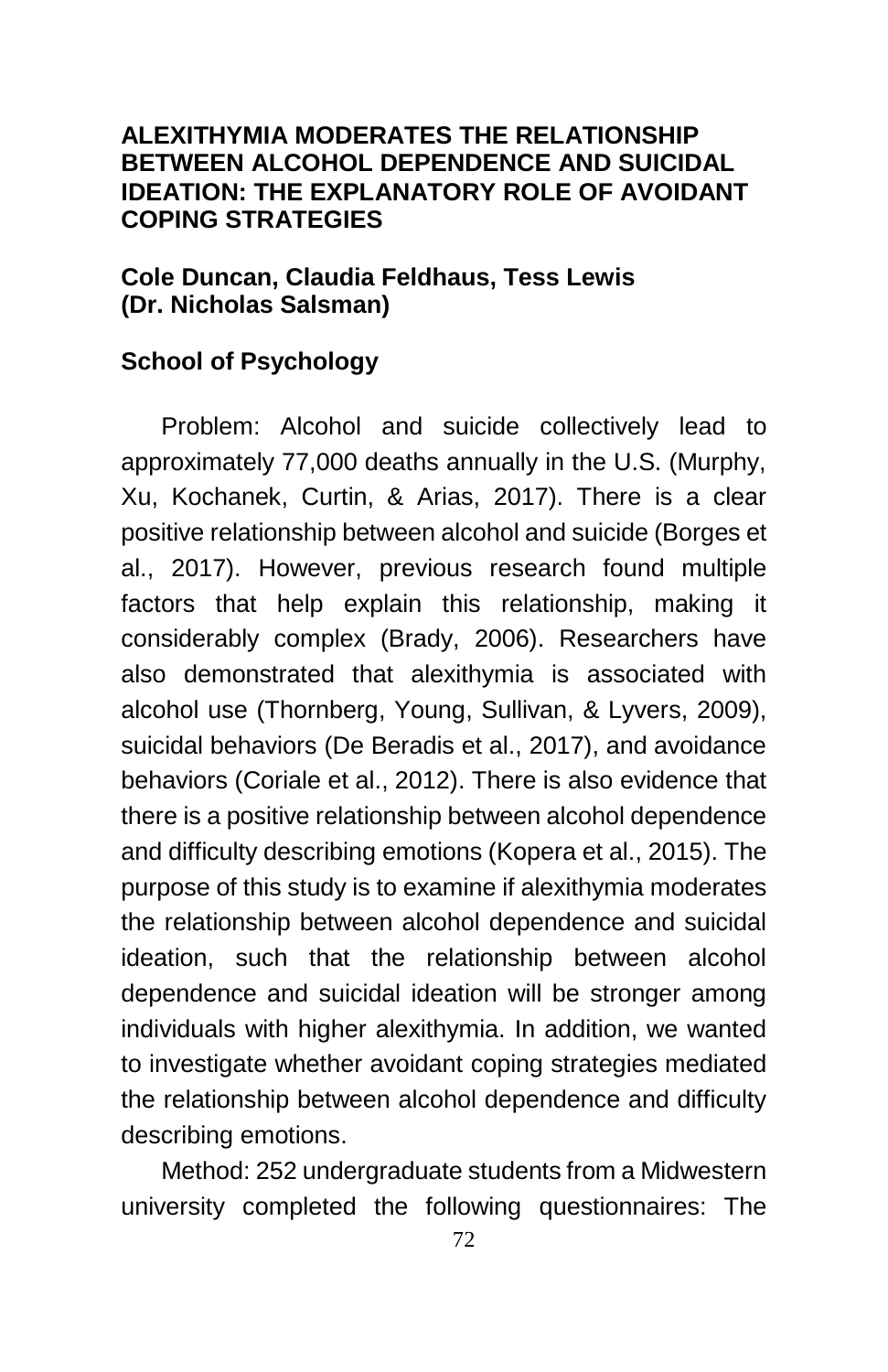Alcohol Use Disorders Identification Test (AUDIT), the Suicidal Behaviors Questionnaire (SBQ), the Toronto Alexithymia Scale-20 (TAS-20), the Inventory of Interpersonal Problems (IIP), and the Acceptance and Action Questionaire (AAQ). Results: Data were analyzed using the Hayes Process Macro for SPSS. Researchers initially conducted a moderation analysis to determine the relationship between the AUDIT dependence subscale and the SBQ suicidal ideation scale and TAS total scores, which was not significant. The TAS-20 difficulty describing emotions subscale significantly moderated the relationship between alcohol dependence and suicidal ideation. The overall moderation model was significant (?? R2= .09, F(3, 248)= 4.25, p

#### **DO SOCIAL AVOIDANCE, AFFECT INTENSITY, AND FEAR OF DEPRESSION MEDIATE THE RELATIONSHIP BETWEEN SUICIDAL IDEATION AND ALCOHOL DEPENDENCE**

### **Cole Duncan, Lynn Norwood (Dr. Nicholas Salsman)**

# **School of Psychology**

Alcohol dependence and suicide are major public health problems (Kochanek, et al., 2016). The relationship between alcohol dependence and suicidal ideation is partially mediated by emotional impulsivity (Norwood et al., 2016). The goal of the current study was to investigate other factors that might predict the relationship between alcohol dependence and suicide. Research suggests that socially avoidant individuals tend to drink to cope with negative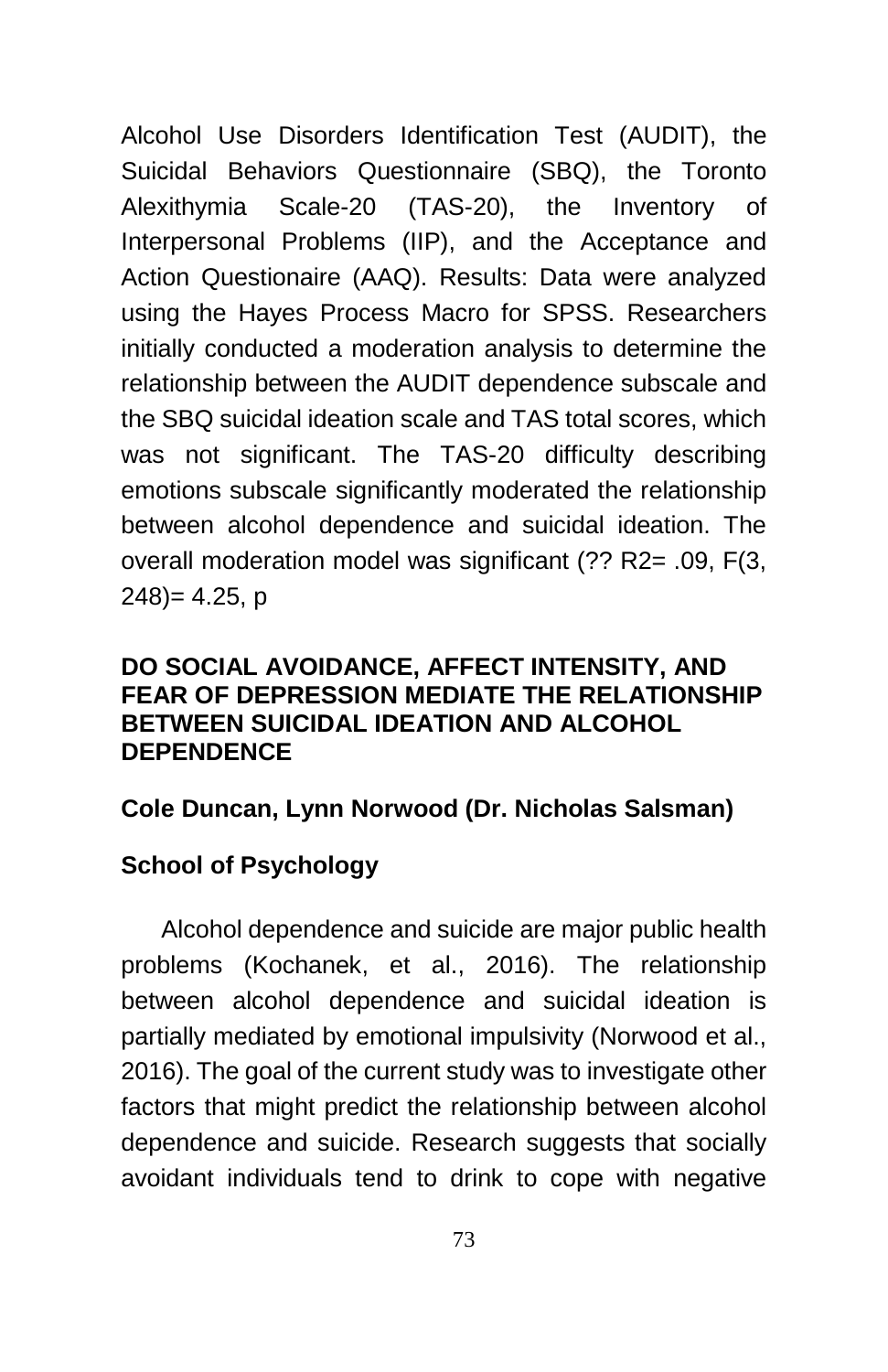emotions (Stewart et al., 2006) and that social avoidance is a risk factor for suicide (Joiner & Van Orden, 2008). In addition, research suggests that depression is positively related to alcohol use (Pierce et al., 2000) and puts someone at risk for suicide (Brown et al. 2000). There is also evidence that affect intensity influences drinking habits (Veilleux et al., 2014) and predicts suicide (Hendin et al., 2010). We hypothesized that affect intensity, social avoidance, and the fear of depression would help predict the relationship between alcohol dependence and suicidal ideation. Method: Data were analyzed from 232 undergraduate students from a Midwestern university who filled out questionnaires including The Suicidal Behaviors Questionnaire (SBQ; Linehan, & Nielsen, 1981), the alcohol dependence subscale of the Alcohol Use Disorders Identification Test (AUDIT; Saunders et al., 1993), the social avoidance subscale of the Inventory of Interpersonal Problems (IIP; Alden et al., 1990), the negative reactivity and negative intensity subscales of the Affect Intensity Measure (AIM; Larsen & Diener, 1987), and the fear of depression subscale of the Affective Control Scale (ACS; Berg et al., 1998). Results: The bootstrapping method developed by Preacher & Hayes (2008) was used to test our hypothesis. We found that the social avoidance and fear of depression subscales were significant mediators of the relationship between alcohol dependence and suicidal ideation, B=0.08, CI=0.013 to 0.26 and B=0.49, CI= 0.25 to 0.89, respectively. The negative intensity and negative reactivity subscales of the AIM were not significant mediators of the relationship, B=0.01, CI= -0.03 to 0.10 and B=0.04, CI= -0.03 to 0.19, respectively. Discussion: Our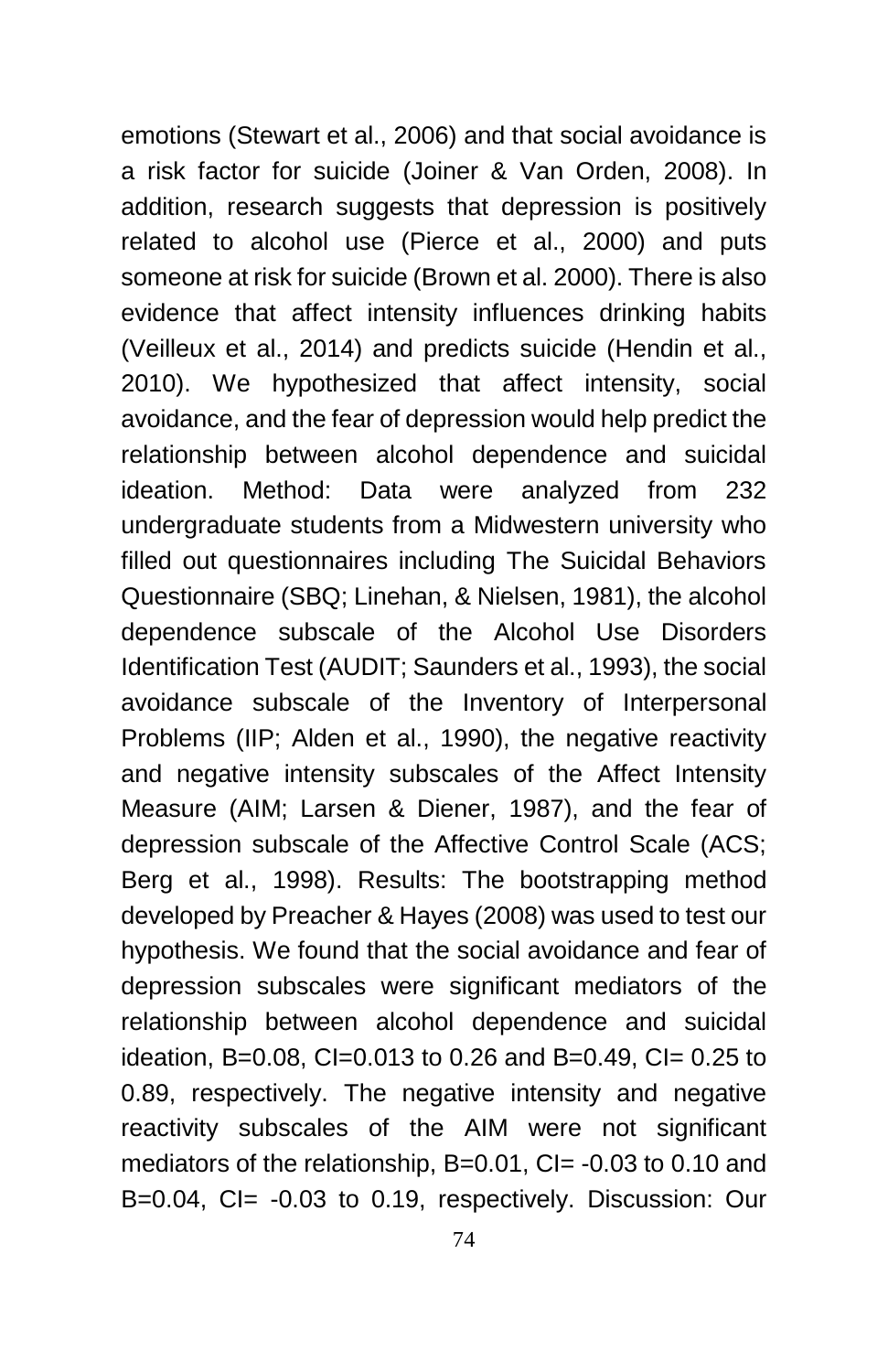results indicate that social avoidance and the fear of losing control of emotions and behaviors when depressed partially predict the relationship between alcohol dependence and suicidal ideation. The fear of losing control of emotions and behaviors when depressed may lead depressed individuals to use alcohol and engage in suicidal ideation as maladaptive ways of regulating their behaviors and emotions. Social avoidance may also be an important variable in the relationship between alcohol dependence and suicidal ideation, as individuals may isolate to engage in maladaptive ways of coping with depressed mood. Individuals with depression may respond well to therapies such as Dialectical Behavior Therapy that could teach them skills to tolerate fear and manage their behaviors and emotions in adaptive ways.

### **DOES RACE (AND GENDER) MATTER WITH OPENNESS TO CONSTRUCTIVE FEEDBACK?**

### **Arielle Lewis, Donna-Lyn Braun, Samuel Miller-Eshleman (Dr. Anna Ghee)**

# **School of Psychology**

Purpose: White antiracist allies, defined as individuals who develop a nuanced understanding of racism and challenge both overt and subtle forms of racism, may increase their effectiveness by critically examining their personal biases (Spanierman & Smith, 2017). Critical selfexamination is associated with effective White allyship (Spanierman & Heppner, 2004). Self-examination may involve accepting feedback from others, particularly from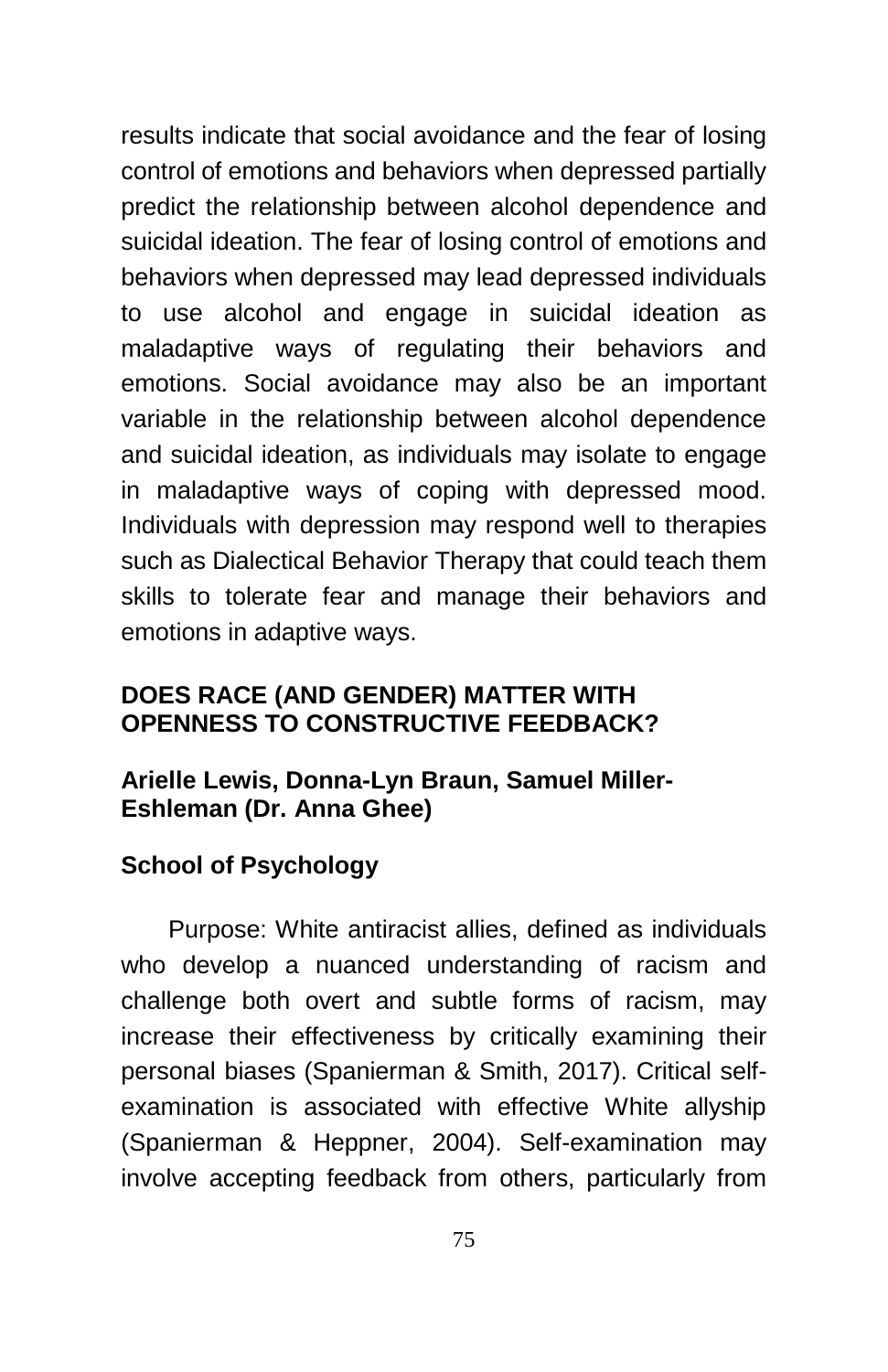persons of color. The current study aims to examine differences in openness to constructive feedback with the identity (race/gender) of the constructive feedback provider and recipient. Methods: This study is part of a larger study that analyzed antiracist ally attitudes and actions in college students. 130 undergraduate students were recruited from a private, Midwestern university. All participants viewed a video vignette depicting a novice ally's subtle racial insensitivities. Immediately following the clip, participants were randomly assigned to two conditions: half of the participants read written feedback purportedly authored by a White character in the video, and half read written feedback purportedly authored by an African American character. The participants also completed the Positive and Negative Affect Schedule (Watson, Clark, & Tellegen, 1988), a feedback effectiveness rating questionnaire using a 7-point Likert scale (that was developed for this study), and a demographic form. Results: To compare the effects of identity (race/gender) of the feedback provider and participant gender on participants positive evaluation and negative evaluation of the feedback provider, we conducted two 2 X 2 analyses of variance (ANOVAs). The ANOVA for positive evaluation yielded a main effect for the gender of the participant,  $F(1, 104) = 4.61$ ,  $p = .034$ , such that participants positive evaluation was significantly higher for women (M = 30.05, SD = 4.80) than for men (M = 27.89, SD = 4.97), regardless of the race of the feedback provider. The ANOVA for negative evaluation yielded a main effect for the gender of the participant,  $F(1, 104) = 5.90$ ,  $p = .017$ , such that negative feedback was significantly higher for men (M  $= 13.57$ , SD = 5.84) than for women (M = 10.87, SD = 5.29).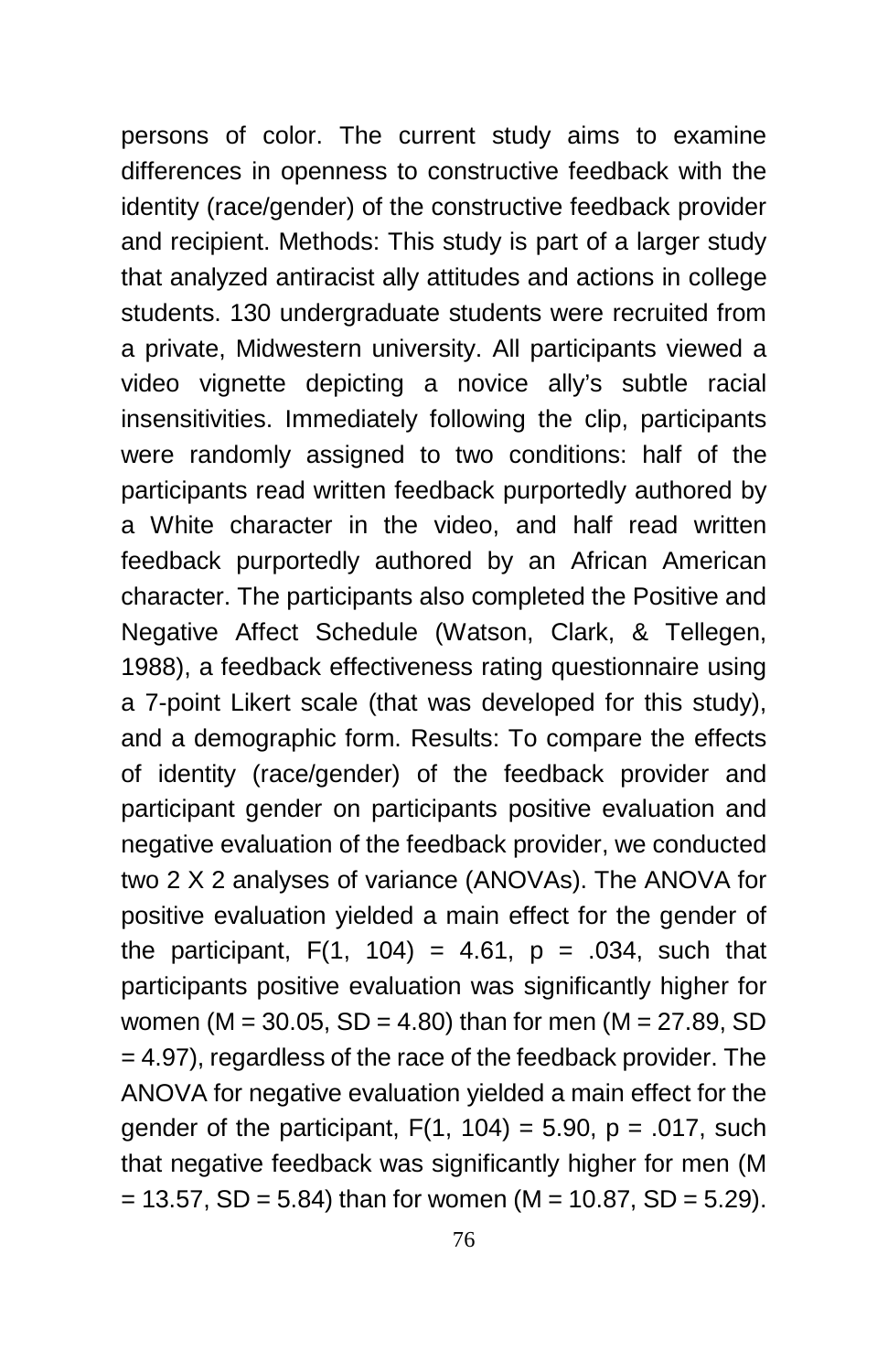The analysis revealed a significant interaction,  $F(1, 104) =$ 1.50,  $p = 0.023$ , indicating that the participant gender effect was greater for the African American male feedback provider than the White female feedback provider. Conclusions: Openness to constructive feedback may be associated with White antiracist allies effectiveness. We found that White men may resist receiving constructive feedback from African American men and that women were more open to receiving constructive feedback. Future research should examine White men's perceptions of African American men in diversity training and antiracist allyship.

## **IMPULSIVITY AND SUICIDAL BEHAVIOR: A MULTIPLE MEDIATION MODEL OF MINDFULNESS SKILLS**

# **Evita Persaud, Troy Weathers (Dr. Nicholas Salsman)**

# **School of Psychology**

Problem: Suicide is a leading cause of death among adolescents and young adults (Centers for Disease Control and Prevention, 2012). While there is evidence to suggest that impulsivity is positively related to suicidal behavior, the relationship may be indirect (Bagge, Littlefied, Rosellini & Coffey, 2013; Gvion & Apter, 2011; Anestis, Soberay, Gutierrez, Hernández, & Joiner, 2014). Mindfulness may be an important factor given that it is often reduced in individuals who have disorders where impulsivity is a core symptom (Smalley et al., 2009). This exploratory study's purpose is to determine if there is evidence that mindfulness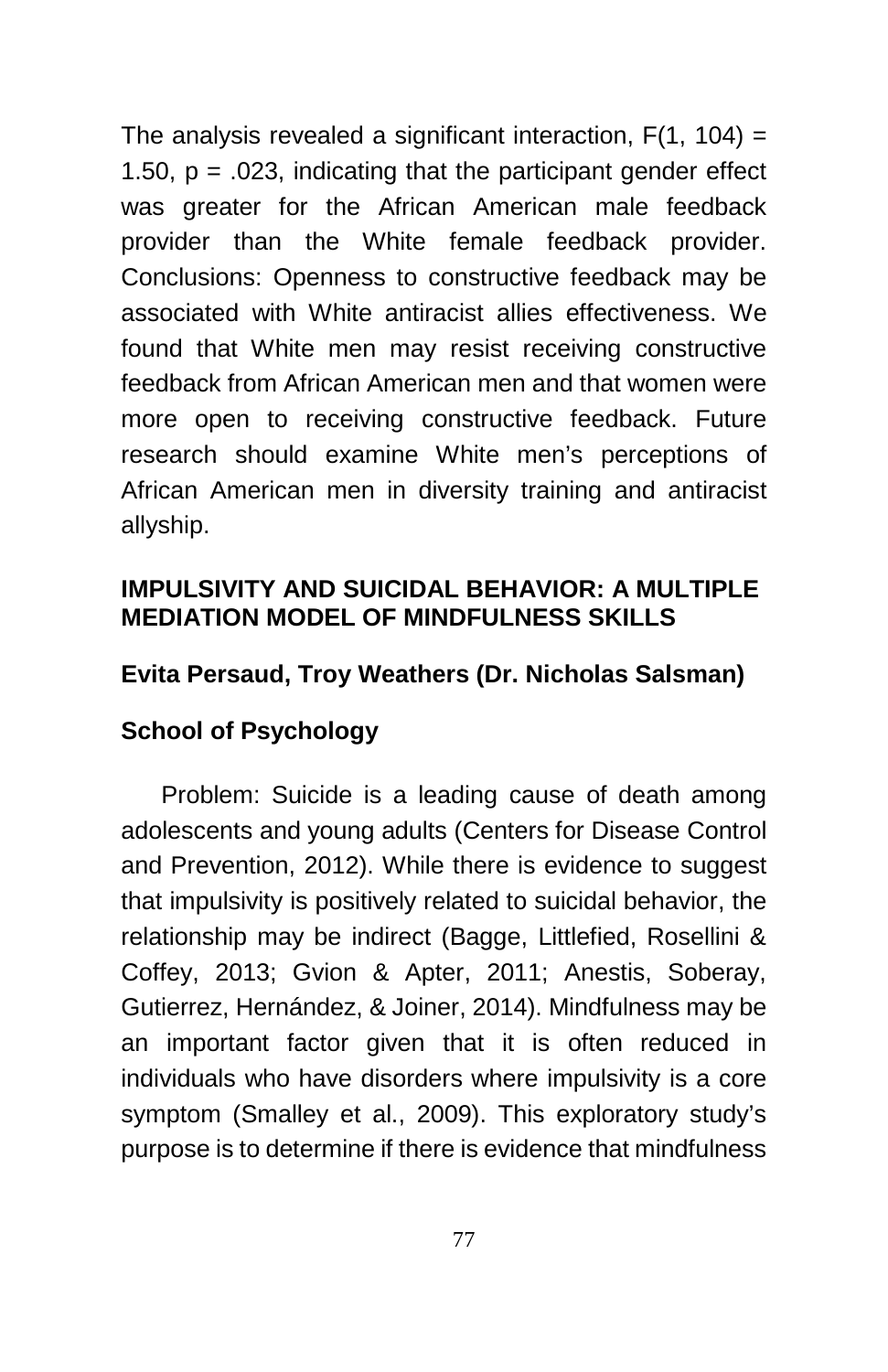skills can account for the relationship between impulsivity and suicidal behavior.

Method: 256 undergraduate students at a Midwestern university completed the Impulse Scale of Borderline Personality Disorder (IS-27; Kroger, Goldstein, Lombe, Schweiger, & Kasfelder, 2007), the Suicidal Behavior Questionnaire (SBQ; Linehan & Nielsen, 1981), and the Kentucky Inventory of Mindfulness Skills (KIMS; Baer, Smith, & Allen, 2004).

Results: Data were analyzed using the Preacher and Hayes (2008) mediational model. According to this model, any test of indirect effects that produces a confidence interval which does not contain zero represents a statistically significant mediation. Overall, the results support evidence of a link between impulsivity and suicidal behavior,  $B = 2.15$ ,  $t = 2.91$ ,  $p < .01$ . As a student's level of impulsivity increased, their level of suicidal behavior also increased. Impulsivity was also related to the mindfulness skills of acting with awareness,  $B = -16$ ,  $t = -3.56$ ,  $p < .001$ , describing,  $B = -.61$ ,  $t = -10.40$ ,  $p < .001$ , and observing,  $B$  $= -0.31$ ,  $t = -4.57$ ,  $p < 0.001$ . As the level of impulsivity increased, the level of each mindfulness skill decreased. While mindfulness skills overall were a significant mediator in the relationship between impulsivity and suicide,  $B = 1.03$ , *95% CI* = .020 to 2.18, only the individual skill of acting with awareness mediated the relationship for this sample of students when evaluated alone, *B* = .35, *95% CI* = .060 to .915.

Discussion: This research supports a mediational model where the positive relationship between suicidal behavior and impulsivity is accounted for by the student's ability to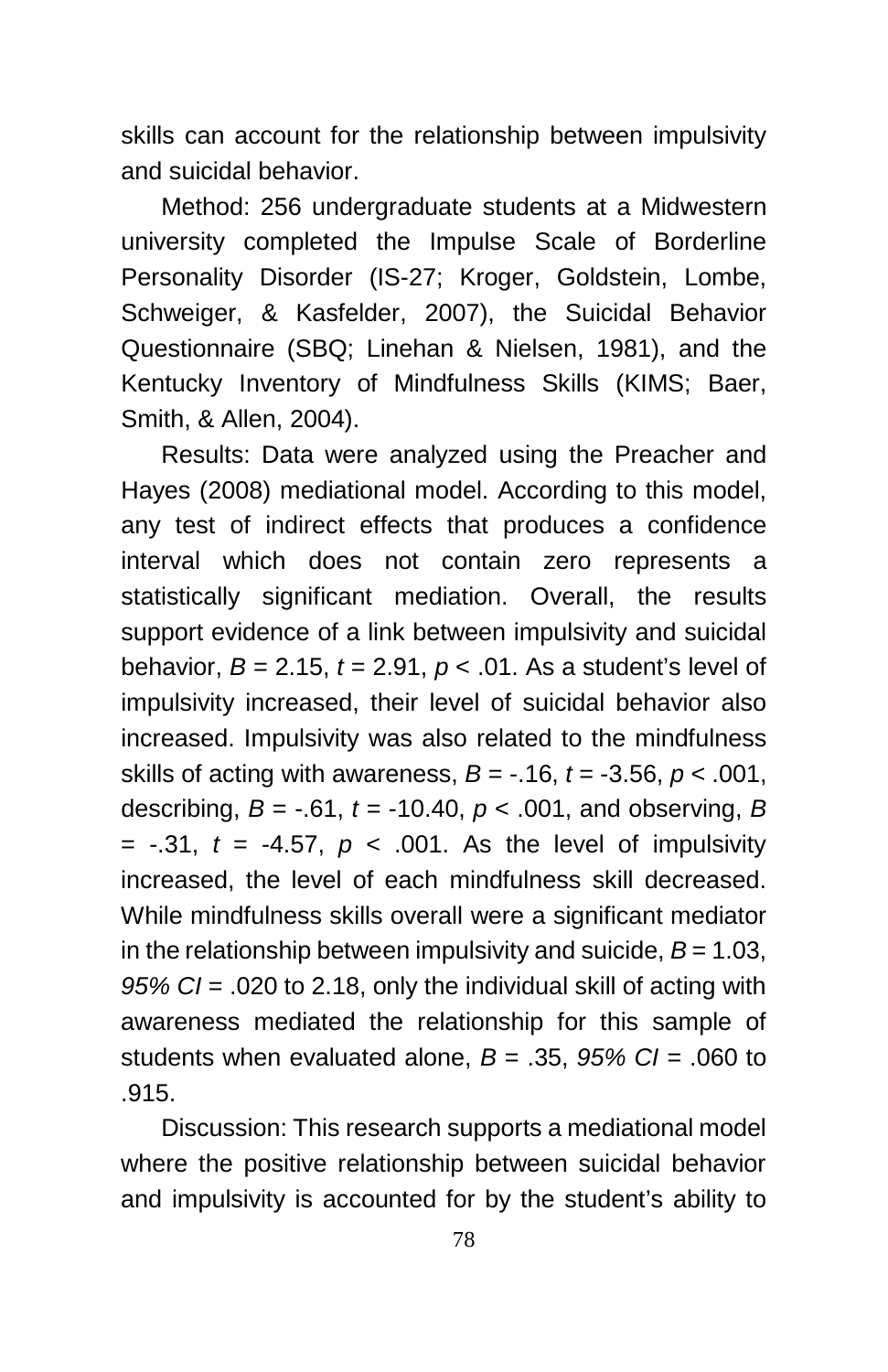utilize the mindfulness skill of acting with awareness. Overall, this study indicates that clinical interventions aimed at the mindfulness skill of acting with awareness could be helpful for clients with high impulsivity and suicidal behavior.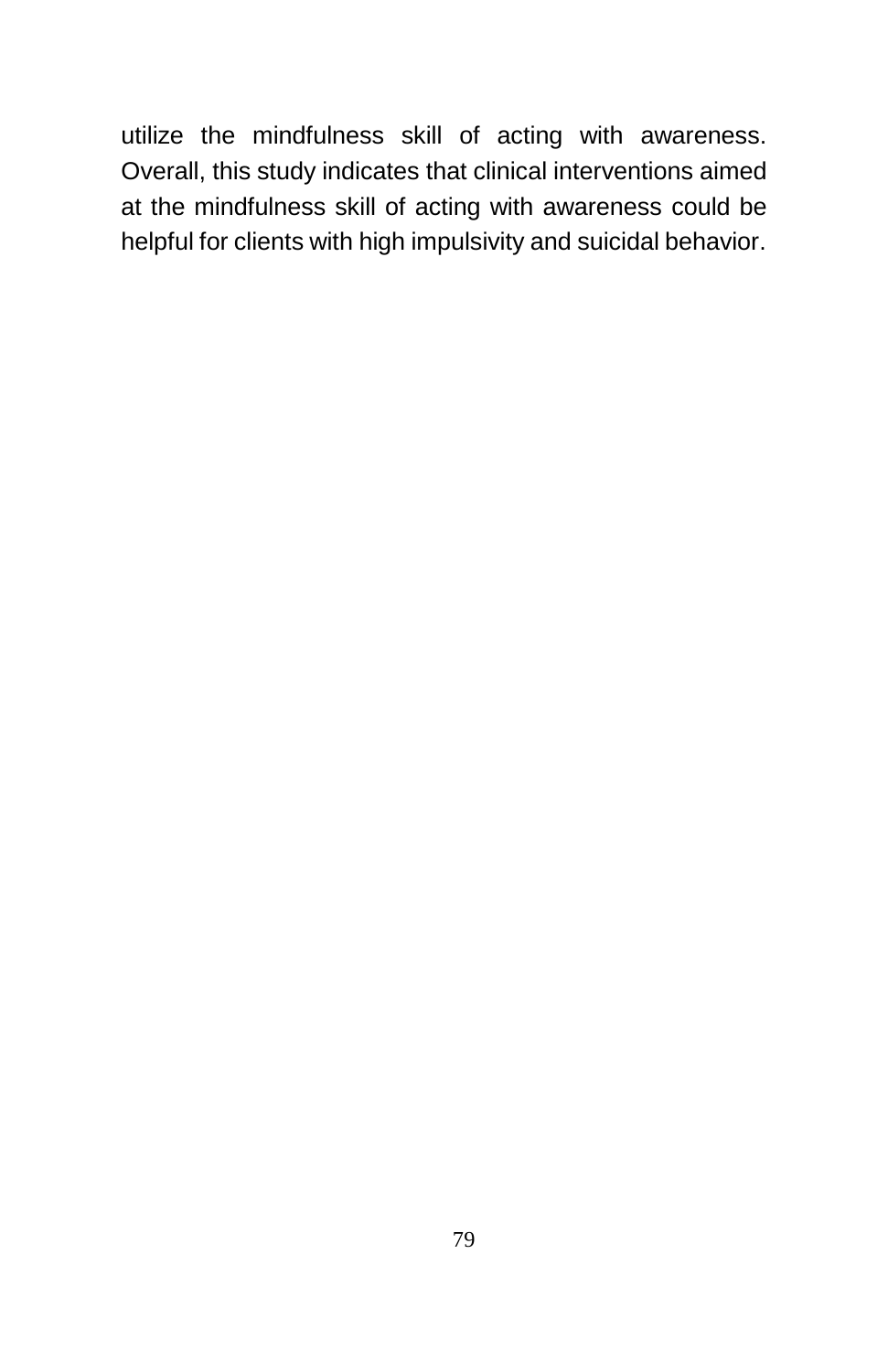### **Student Index**

Abrams, 67, 68 Hendershot, 28 Bae, 52 **Holtman**, 59 Baggott, 53 Kauffman, 8 Bamber, 2 Keiner, 24 Beck, 20 Keller, 70 Bieber, 68 Kim, 60 Bishop, 39 Kinross, 10 Boeing, 55 Klare, 24 Bosley, 4 Klein, 32 Braun, 75 Kula, 30 Brandt, 50 Lang, 20 Bryant, 68 Larrance, 24 Campbell, 41 Lewis, A., 75 Charron, 70 Lewis, T., 72 Clasby, 20 Linkugel, 32 Constantakes, 70 Lynn, 61 Craine, 36 Maine, 22 Derrig, 22 Mangas, 30 Dillon, 56 McCoy, 22 Dugan, 5 McDunn, 22 Duncan, 72, 73 McSwain, 62 Egan, 43 Moss, 28 Esmeier, 67, 68 Narang, 8 Feldhaus, 72 Nolan, 35 Gannatti, 57 Norwood, 73 Glasmeier, 24 Palko, 35 Graves, 67, 68, 70 Payne, 8 Gruntler, 26 **Persaud, 77** 

Dvornak, 32 Miller-Eshleman, 75